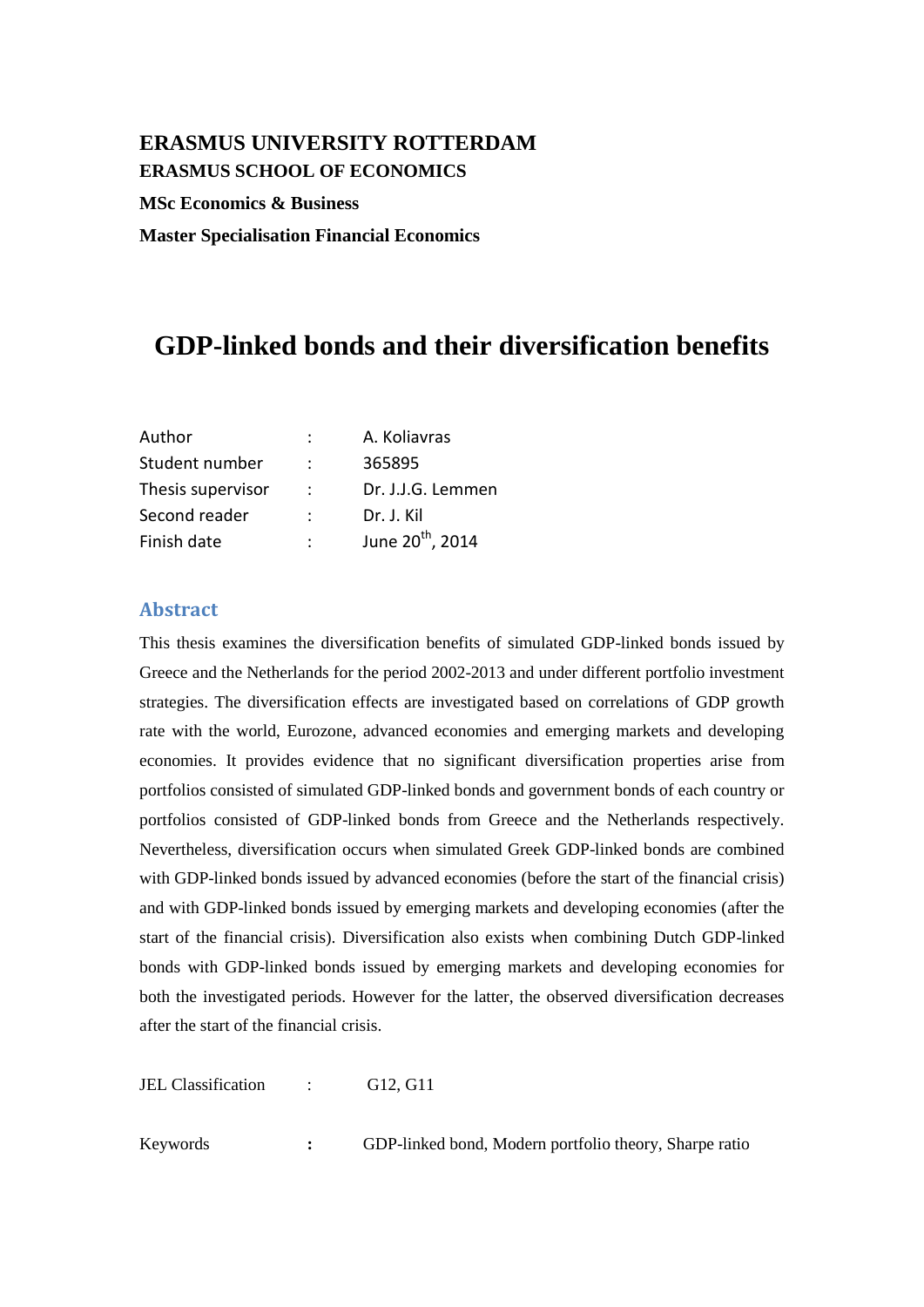## <span id="page-1-0"></span>**PREFACE AND ACKNOWLEDGEMENTS**

Starting I would like to say that I am really grateful for the opportunity to study at the Erasmus School of Economics and live in one of the most vibrant cities of Europe, Rotterdam. In times of need the river view from my window relaxed me and gave me strength to continue. Studying is always a journey you need to do it alone, but everything must come to an end. This thesis reflects a new period starting based on firm foundations.

First of all, I would like to thank my supervision, Dr. Jan Lemmen for his guidance and constant support throughout my research. I am certain that our interests in debt restructuring and bonds aligned in the greatest extent and he enjoyed the topic as much as I did.

I would also like to thank my parents from the bottom of my heart. I am really proud of my father and his determination to return back to high school at the age of seventy. We were studying together through Skype all this time. He is the best role model I could ever have. As he is always saying, constant education is the most powerful weapon against time.

Last but not least, I would like to thank all the people I met during my staying in the Netherlands. They really changed my life by adding insightful experiences, expanding my personal and professional horizons and contributing in enjoying every single minute in Rotterdam and Amsterdam. Paraphrasing the famous poem of C. Cavafy, studying, like life itself, is a long journey full of adventure and full of knowledge, we just need to pray that the road is long. To be continued…

### NON-PLAGIARISM STATEMENT

By submitting this thesis the author declares to have written this thesis completely by himself/herself, and not to have used sources or resources other than the ones mentioned. All sources used, quotes and citations that were literally taken from publications, or that were in close accordance with the meaning of those publications, are indicated as such.

#### COPYRIGHT STATEMENT

The author has copyright of this thesis, but also acknowledges the intellectual copyright of contributions made by the thesis supervisor, which may include important research ideas and data. Author and thesis supervisor will have made clear agreements about issues such as confidentiality. Electronic versions of the thesis are in principle available for inclusion in any EUR thesis database and repository, such as the Master Thesis Repository of the Erasmus University Rotterdam.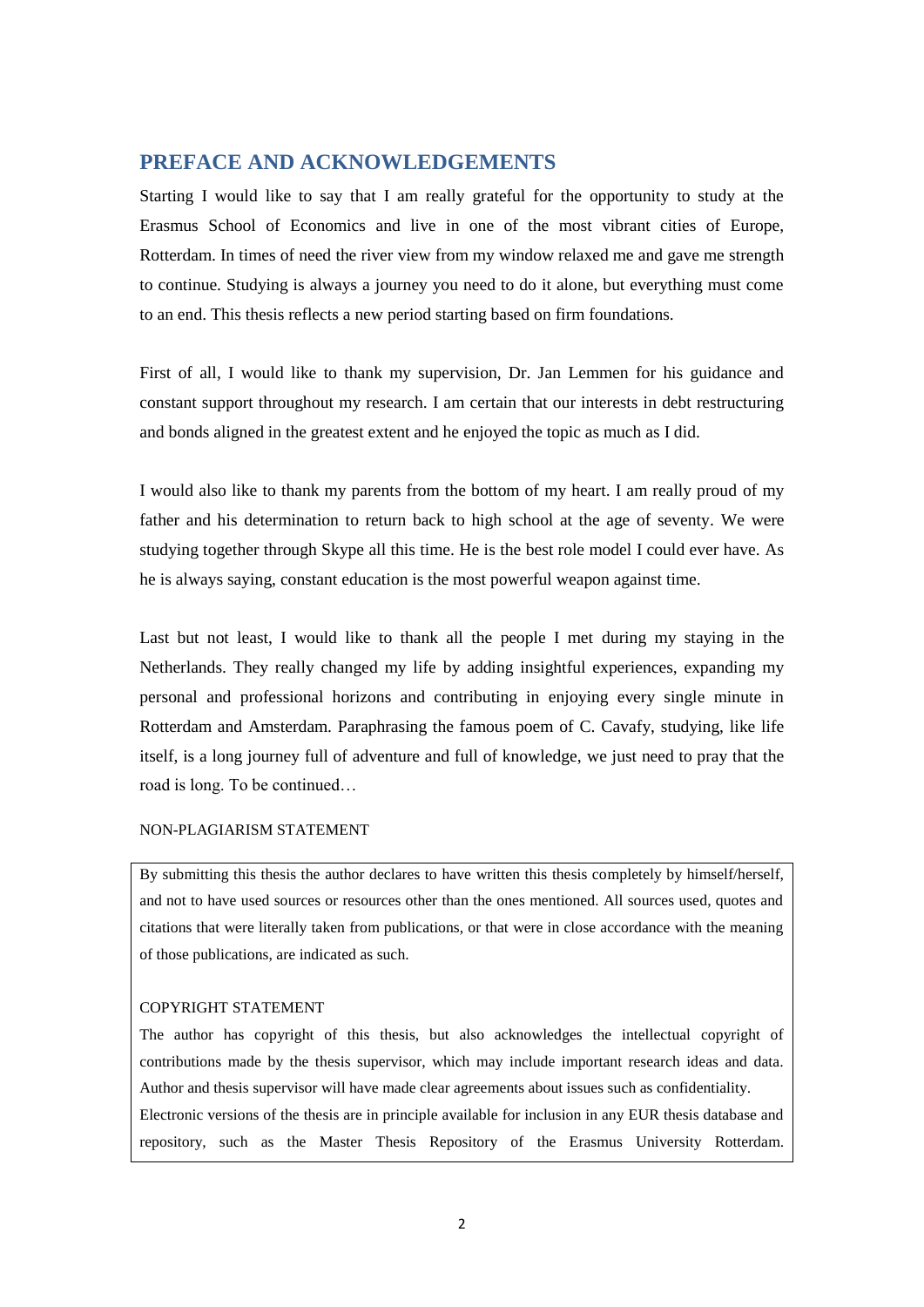## **Contents**

| 1.4 GDP-linked instruments in advanced economies – developed countries 10 |  |
|---------------------------------------------------------------------------|--|
|                                                                           |  |
|                                                                           |  |
|                                                                           |  |
|                                                                           |  |
|                                                                           |  |
|                                                                           |  |
|                                                                           |  |
|                                                                           |  |
|                                                                           |  |
|                                                                           |  |
| 2.6 GDP vs GWP, eurozone GDP, advanced economies and emerging markets and |  |
| 2.7 Advanced economies vs emerging markets and developing economies 24    |  |
|                                                                           |  |
|                                                                           |  |
|                                                                           |  |
|                                                                           |  |
|                                                                           |  |
|                                                                           |  |
|                                                                           |  |
|                                                                           |  |
|                                                                           |  |
|                                                                           |  |
|                                                                           |  |
|                                                                           |  |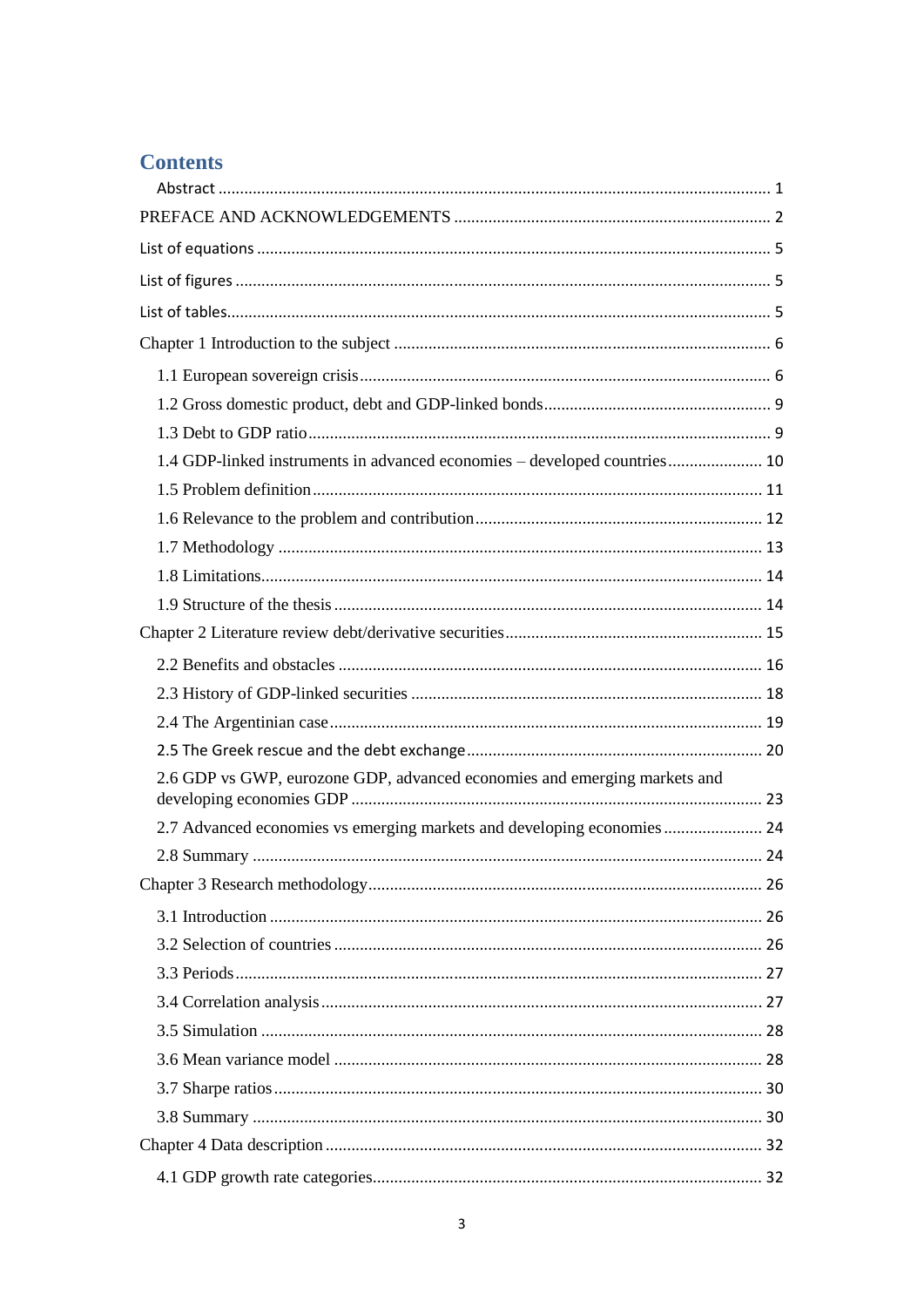| 5.4 Results from the mean-variance portfolio optimization - Sharpe ratio analysis 45 |
|--------------------------------------------------------------------------------------|
|                                                                                      |
|                                                                                      |
|                                                                                      |
|                                                                                      |
|                                                                                      |
|                                                                                      |
|                                                                                      |
|                                                                                      |
|                                                                                      |
|                                                                                      |
|                                                                                      |
| 1. Portfolios consisting of 10-year Greek government bonds and Greek simulated GDP-  |
|                                                                                      |
| 2. Portfolios consisting of 10-year Dutch Government Bonds and Dutch Simulated GDP-  |
|                                                                                      |
|                                                                                      |
|                                                                                      |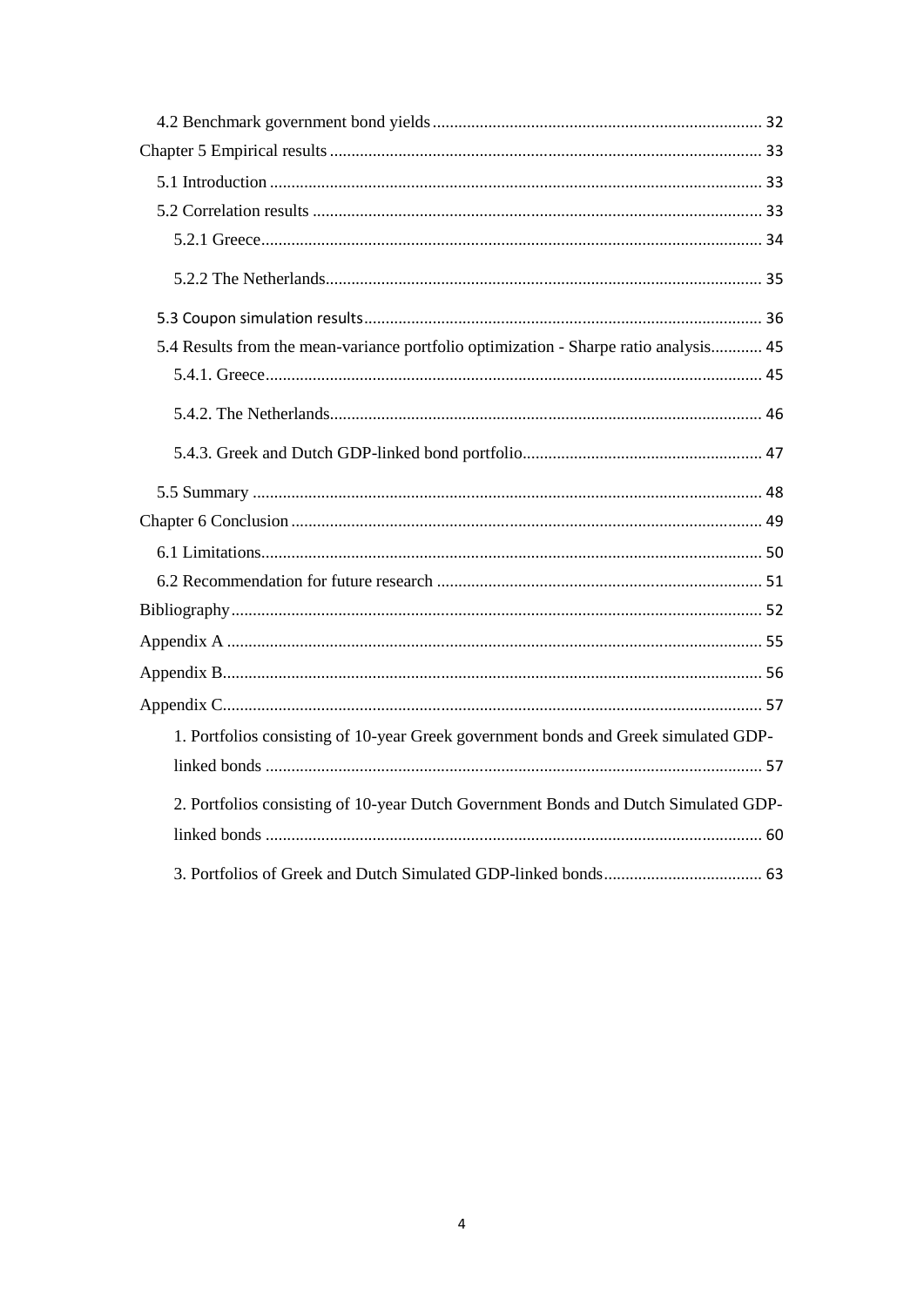# <span id="page-4-0"></span>**List of equations**

# <span id="page-4-1"></span>**List of figures**

| Figure 4: notional path per reference year source: (Morgan Stanley Research, 2012) 23 |
|---------------------------------------------------------------------------------------|
| Figure 5: Greek GDP growth rate correlations with the Netherlands, GWP, Eurozone,     |
| advanced economies and emerging markets and developing economies growth rate  34      |
| Figure 6: Dutch GDP growth rate correlations with Greece, GWP, Eurozone, advanced     |
| economies and emerging markets and developing economies growth rate 35                |
| Figure 7: 10-year Greek government bond versus simulated Greek GDP-linked bond 37     |
| Figure 8: 10-year Dutch government bond versus simulated Dutch GDP-linked bond 41     |
|                                                                                       |
| Figure 10: Sharpe ratio, maximum portfolio Sharpe ratio- the Netherlands 47           |
| Figure 11: Sharpe ratio, maximum portfolio Sharpe ratio, GDP-linked bonds  47         |

# <span id="page-4-2"></span>**List of tables**

| Table 1: strong economic performance - GDP-linked bond characteristics 17 |  |
|---------------------------------------------------------------------------|--|
| Table 2: poor economic performance - GDP-linked bond characteristics  18  |  |
|                                                                           |  |
|                                                                           |  |
|                                                                           |  |
|                                                                           |  |
|                                                                           |  |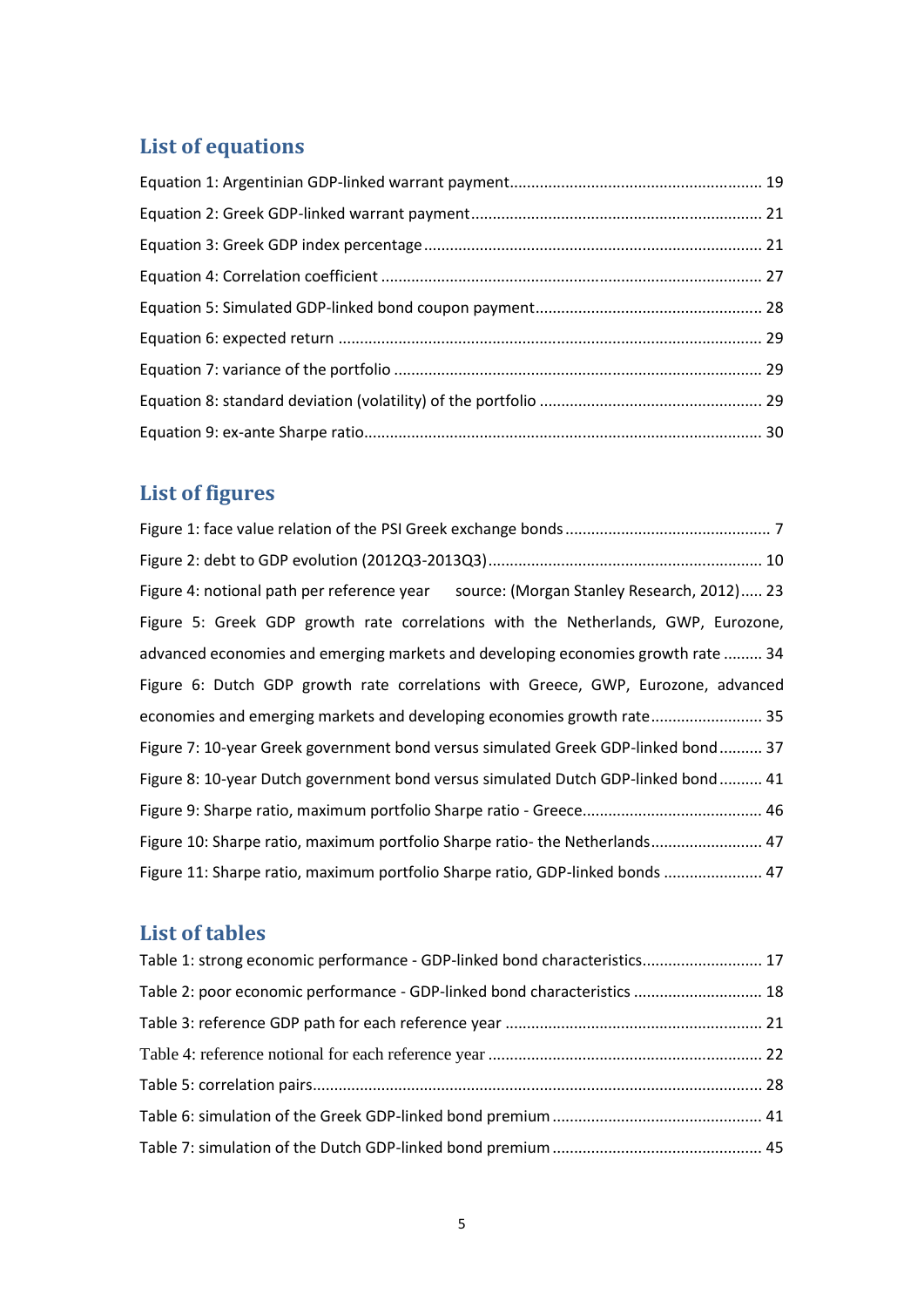## <span id="page-5-0"></span>**Chapter 1 Introduction to the subject**

#### <span id="page-5-1"></span>**1.1 European sovereign crisis**

The European sovereign economic crisis of the last six years proves that Europe is still very vulnerable in external and internal discontinuities. Countries find themselves on the verge of bankruptcy by lack of funding, tremendous rising of corporate and government bond yields and cumulated stratospheric national debts. Aiming to prevent forthcoming financial "deadends", the national governments of southern Europe (Cyprus, Greece, Italy, Portugal and Spain) turn to their European counterparts for financial aid. In order to do so, EU and IMF through a bilateral audit in June 2011 introduce austerity measures in Greece with the aspiration to constrain government spending. Following this event, the rating agency Standard and Poor's downgraded the Greek sovereign debt to the last rating scale, CCC. A domino effect of the so-called negative spiral of "interest rate death" pushes EU to impose additional emergency measures. According to the official statement of the heads of the states or governments of the euro area and EU institutions on July 21, 2011 it has been agreed that "maturity of future EFSF loans to Greece will be extended to the maximum extent possible from the current 7.5 years to a minimum of 15 years and up to 30 years with a grace period of 10 years". In addition they also approved a new supporting package of  $\epsilon$ 109 billion (Council) of European Union, 2011). Nevertheless, the financial aid was not sufficient enough.

Three months later, the evening between 26 and 27 of October 2011, IMF and Eurozone leaders agreed that the privately held Greek debt should receive an approximate 50% writeoff which is equivalent to a  $\epsilon$ 100 billion. This could reduce the national debt level from  $\epsilon$ 340 billion to  $E$ 240 billion or alternatively set the debt on 120% of GDP by 2020. To be noted that no write-offs of the Greek government debt held by the official sector, such as ECB, occurred (Euro Summit, 2011).

 According to the official press release of the Ministry of Finance of the Hellenic Republic (2012), on February  $24<sup>th</sup>$ , 2012, the terms of invitations to private sectors holders have been finalized and approved by the ministerial council. The invitation provided the opportunity to private sector holders to exchange bonds selected to participate in the exchange program and issued or guaranteed by the Hellenic Republic. (Eurogroup, 2012). This process is known better as Private Sector Involvement or alternatively PSI.

The invitation allows holders from the private sector to exchange bonds selected to participate in the PSI program with (i) European Financial Stability Facility (EFSF) notes having a maturity date of two years or less, following the PSI Settlement date, (ii) new Greek bonds issued by the Hellenic Republic on the PSI settlement date and (iii) detachable GDP-linked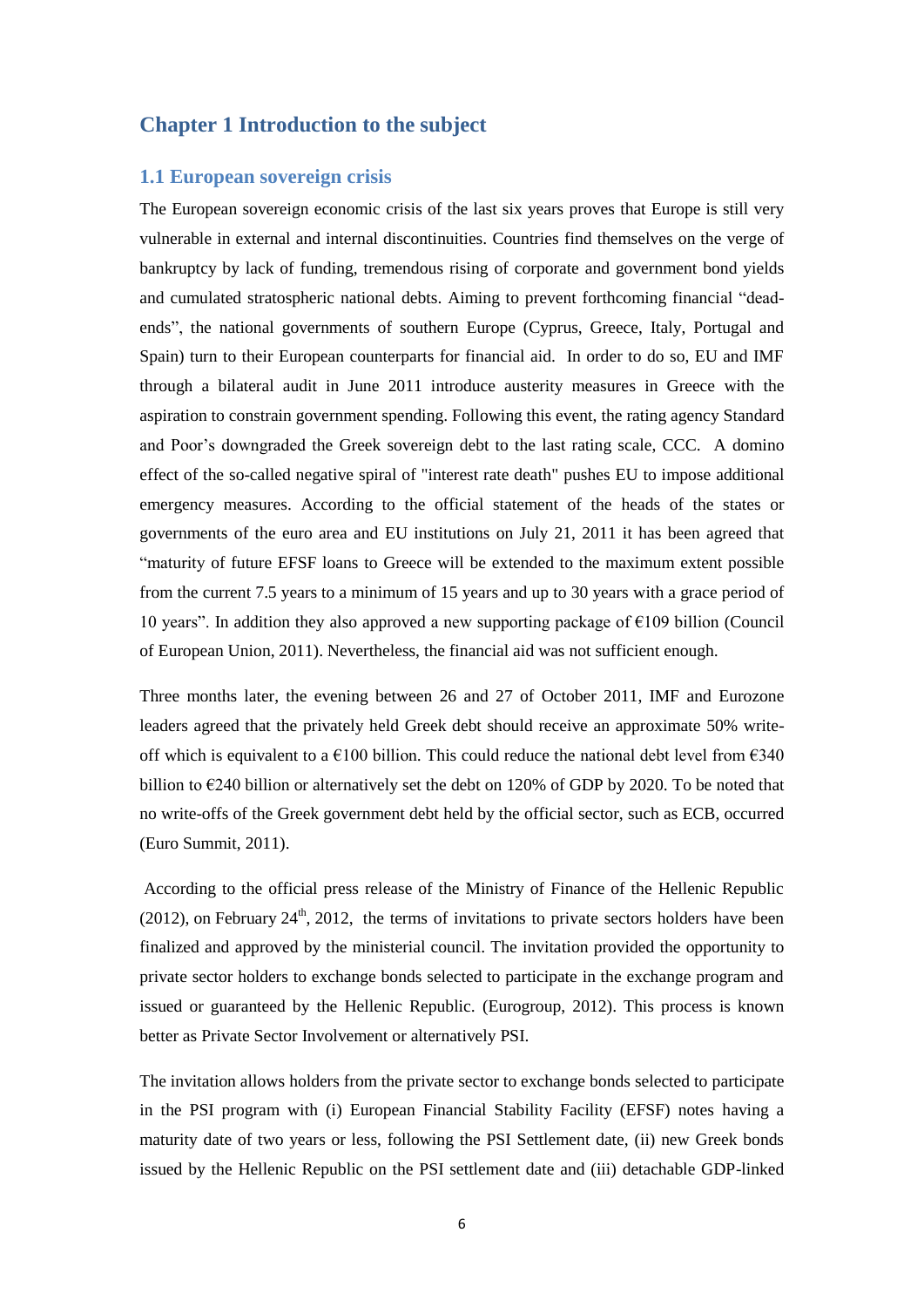warrants issued by the Hellenic Republic. This in turn means that private sector holders exchange  $\epsilon$ 1,000 with two EFSF short term payment notes and twenty New Greek bonds having a face value equal to 15% and 31.5% respectively of the face value of the exchanged bonds. In addition, the agreement offers GDP-linked instruments that have a notional amount equal to the face amount of the new bonds possessed by the holder. In figure 1, we can see the face value of the PSI short term payment notes and the New Greek bonds in relation to the face value of the old Greek bonds. The essential point is that 53.5% of the face value of the old Greek bonds was written off.



**Face value relation of the PSI Greek exchanged bonds**

#### <span id="page-6-0"></span>**Figure 1: Face value relation of the PSI Greek exchange bonds**

The GDP-linked securities offer annual payments starting in 2015 of up to 1% of their notional amount contingent upon the Hellenic Republic's nominal GDP exceeding a defined threshold and having positive GDP growth in real terms in excess of predetermined objectives (Hellenic Republic, Ministry of Finance, 2012). This in turn means that no payment will be made in case the Nominal GDP does not exceed the reference nominal GDP for that reference year<sup>1</sup> ([2.5 The Greek rescue and the debt exchange](#page-19-0)). Furthermore in order for a payment to be released, three conditions needs to be met. Firstly the GDP index percentage<sup>2</sup> should not exceed  $1\%$  for any reference year<sup>3</sup> and if so, the excess percentage will not be considered in

-

 $1$  As a reference year is defined every calendar year from and including 2014 up to and including 2041

 $2^{2}$  GDP index percentage is defined as the real GDP growth rate minus the reference real GDP growth rates for the reference year.

 $3$  Table 3: reference GDP path for each reference year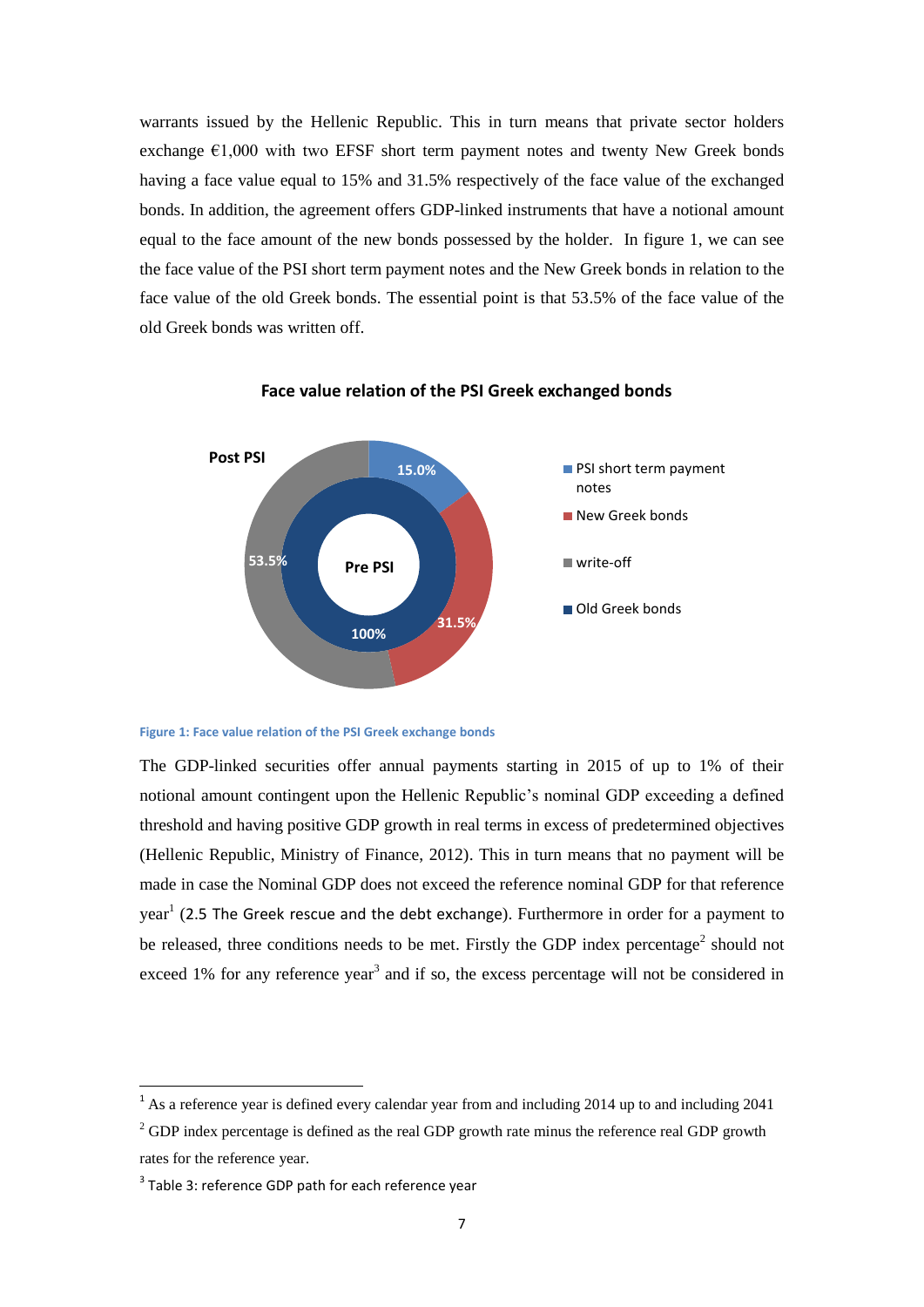calculations for the current or any following year. Secondly, in case the real GDP growth rate<sup>4</sup> is negative for the reference year then the GDP index percentage will be zero. Finally, in case of a lower real GDP growth rate than the reference real growth rate, the GDP index percentage is again zero for the reference year.

The current thesis examines the potential diversification benefits of the GDP-linked bonds in the Eurozone and brings into light some of the diversification properties in a portfolio context. Following the model of Borensztein and Mauro (2004), the simulated coupon rates of the Dutch and the Greek GDP-linked bonds for the period between 2002 and 2013 are used to determine the risk adjusted performance of the portfolio consisted of weighted combinations of GDP-linked bond and 10-year government bonds. A second analysis is being made based on portfolio consisted of weighted combinations of GDP-linked bonds from Greece and the Netherlands respectively. Two sets of time periods are taken into consideration, a six yearperiod before the starting point of the Euro Crisis from 2002 to 2007 which represents years of financial growth and stability and a six year-period from 2008 to 2013 which represents years of economic downturn and financial distress.

The current thesis aspires to investigate some of the diversification benefits arising from the Greek and the Dutch GDP-linked bond issuance. According to Schröder, Heinemann, Kruse & Meitner (2004) , in case of a low positive or negative correlation of a country's GDP growth rate with the GDP growth rate of the investor's areas of interest, diversification benefits might arise. This derives from the fact that GDP-linked bonds perform better than other high quality bonds in a risk-return concept (Kamal & Lashgari, 2012). Based on their findings, further research will be conducted with respect to correlations of the gross world product (GWP)<sup>5</sup>, Eurozone's GDP, advanced economies and emerging markets and developing economies GDP growth rate. The main aim of this thesis is to provide ground for further research on diversified portfolios consisted of different European and International GDP-linked bonds and Government bonds and cultivate the idea to investors and issuing institutions of the GDP-linked securities.

<u>.</u>

 $<sup>4</sup>$  The real GDP growth rate is defined as the percentage change of GDP of the reference year in</sup> comparison to the GDP of the year preceding the reference year. Both are expressed in prices of the year preceding the reference year.

<sup>5</sup> The gross world product is the total global gross domestic product (GDP) or the total global national product after completely eliminating imports with exports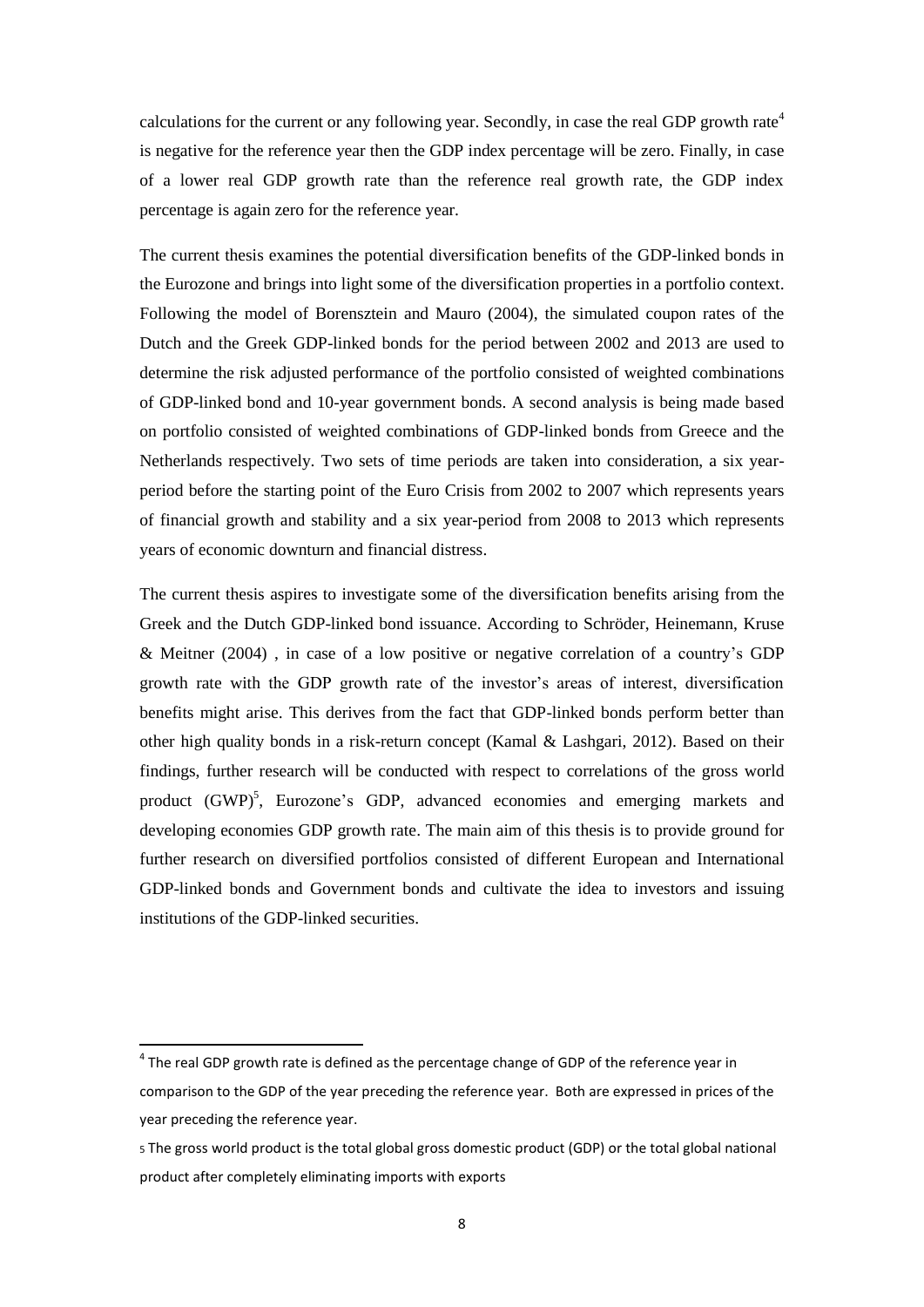## <span id="page-8-0"></span>**1.2 Gross domestic product, debt and GDP-linked bonds**

The recent worldwide credit crunch and the subsequent economic instability motivated countries to issue growth instruments which have the ability to minimise risks associated with the constant growing of capital outflows (Griffith-Jones & Hertova, 2013). The idea was first introduced around the 1980s and in the years that followed it became popular among many economists such as Borensztein and Mauro (2004), Williamson (2005) and Griffith-Jones and Sharma (2006).

Optimally, in times of prosperity and growth, countries should use growth-linked instruments as a protection shield against boom and bust. As a result, the premium incorporated to this instrument would be comparatively low. One of the obstacles arising is that governments, given their temporary nature, have minor incentives in issuing these instruments, especially when the possibility of a future economic crisis or a crunch is highly unlikely to happen. The application of GDP-linked instruments is also very limited to countries struggling with their debt service. Nevertheless, the latest years and due to the European economic recession, the subject of GDP-indexed debt has been strongly revived. The crucial question may therefore be what type of instrument is the GDP-linked bond?

The GDP-linked bond is a debt (or derivative) security instrument in which the issuer country or institution agrees to pay an amortized return depending on the behavior of the gross domestic product (GDP). This in turn means that this type of security incorporates countercyclical properties. In other words, this type of security pays more (less) when performance of the country is better (worse) than expected. The security has equity-like characteristics although it cannot be compared with a stock with regard to the absence of principal claims. The associated nature of the coupon with the GDP-growth rate classifies GDP-indexed bond as a form of floating-rate bond. This type of instrument can be issued with a reference to real GDP, nominal GDP and their growth levels. On this ground a further analysis in this thesis will examine the diversification properties of these financial instruments against 10-year government bonds and other simulated GDP-linked bonds.

### <span id="page-8-1"></span>**1.3 Debt to GDP ratio**

The debt to GDP ratio is a way to measure the financial leverage of a country or economy. In addition, the debt to GDP ratio was also included in the Maastricht criteria. These criteria required that in order for a European member state to enter into the third<sup>6</sup> stage of the European Economic and Monetary Union (EMU) certain requirements should be met (European Monetary Institute, 1995). In line with this criterion, the ratio should not exceed

-

 $<sup>6</sup>$  Final stage before entering to EMU</sup>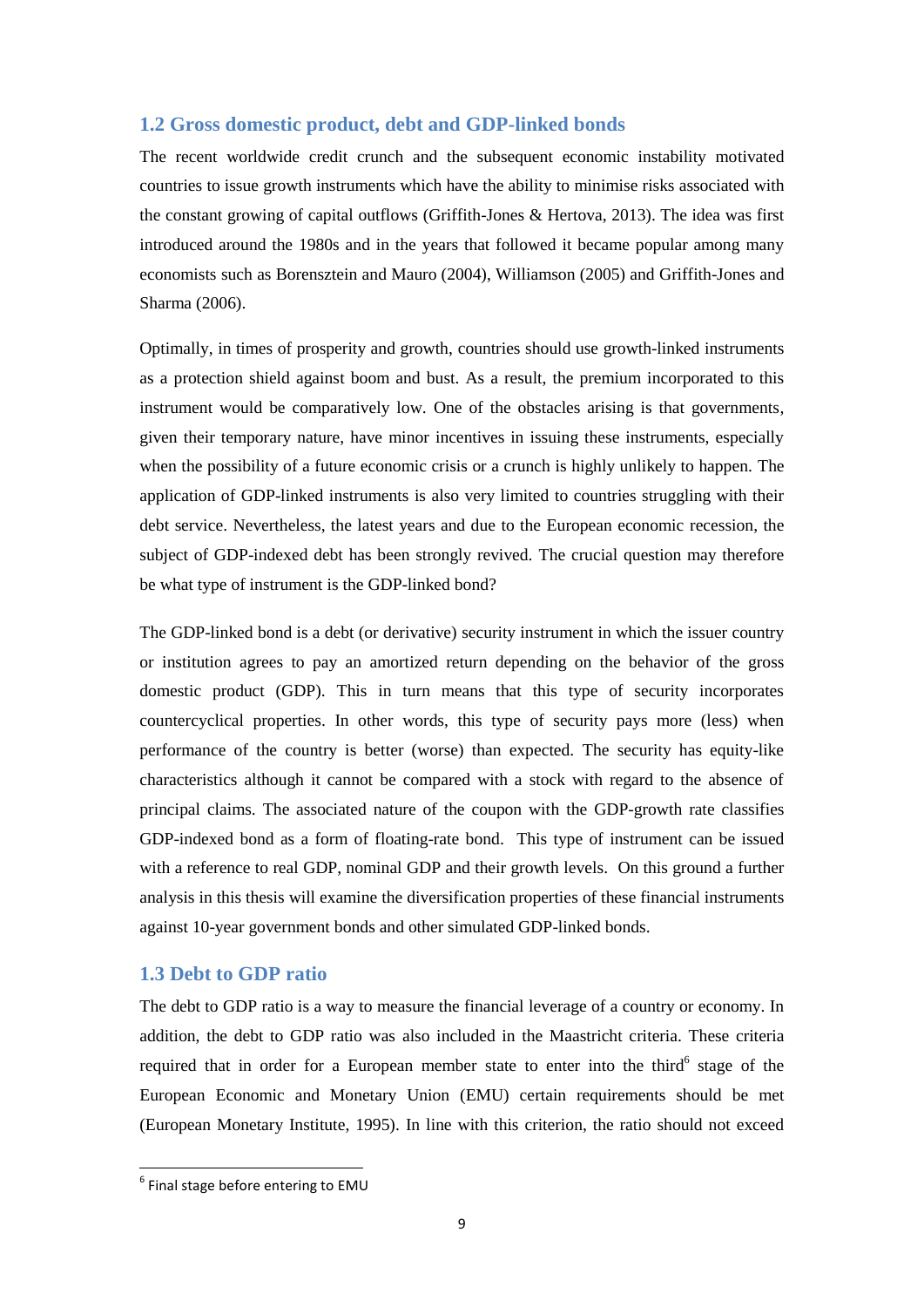60% at the end of the previous fiscal year or in case it does at least should have a sufficient decreasing trend in order to reach the required reference in the near future (European Monetary Institute, 1995). Not long after the formation of the Euro currency, the average debt to GDP ratio of the Euro area started to rise significantly for the majority of the countries. It was not until the third quarter of 2013 when economists observe the first in absolute terms decrease since 2007.

As figure 2 (Eurostat, 2014) shows, the majority of the Eurozone countries are classified above 60% something that sets a necessity for all the Eurozone countries to decrease the debt to GDP ratio. Borensztein and Mauro (2004) point out the advantages of GDP-indexed bonds to reduce both the probability of economic turbulences and the procyclical policies, by servicing as an "automatic-stabilizer". Therefore, the two important advantages of GDPlinked bonds tend to retain debt to GDP ratios within a narrower range than plain vanilla government bonds.



**Debt to GDP evolution - 2012Q3-2013Q3** 

Source: Eurostat, news release euro indicators 10/2014 - 22 January 2014

<span id="page-9-1"></span>**Figure 2: Debt to GDP evolution (2012Q3-2013Q3)** 

## <span id="page-9-0"></span>**1.4 GDP-linked instruments in advanced economies – developed countries**

Evidence from former studies proves that GDP-linked bonds seem to be more beneficial for the developing rather than the advanced economies. Greece is becoming the first developed country to issue GDP warrants with similar characteristics to GDP-linked bonds. Schröder et al. (2004) suggest that developed countries with high debt obligations and low positive correlation to the GWP could issue GDP-linked warrants in order to reduce their cash payment obligations. In case of meeting the criteria, financially developed but economically unstable European countries located mainly in southern Europe could benefit from the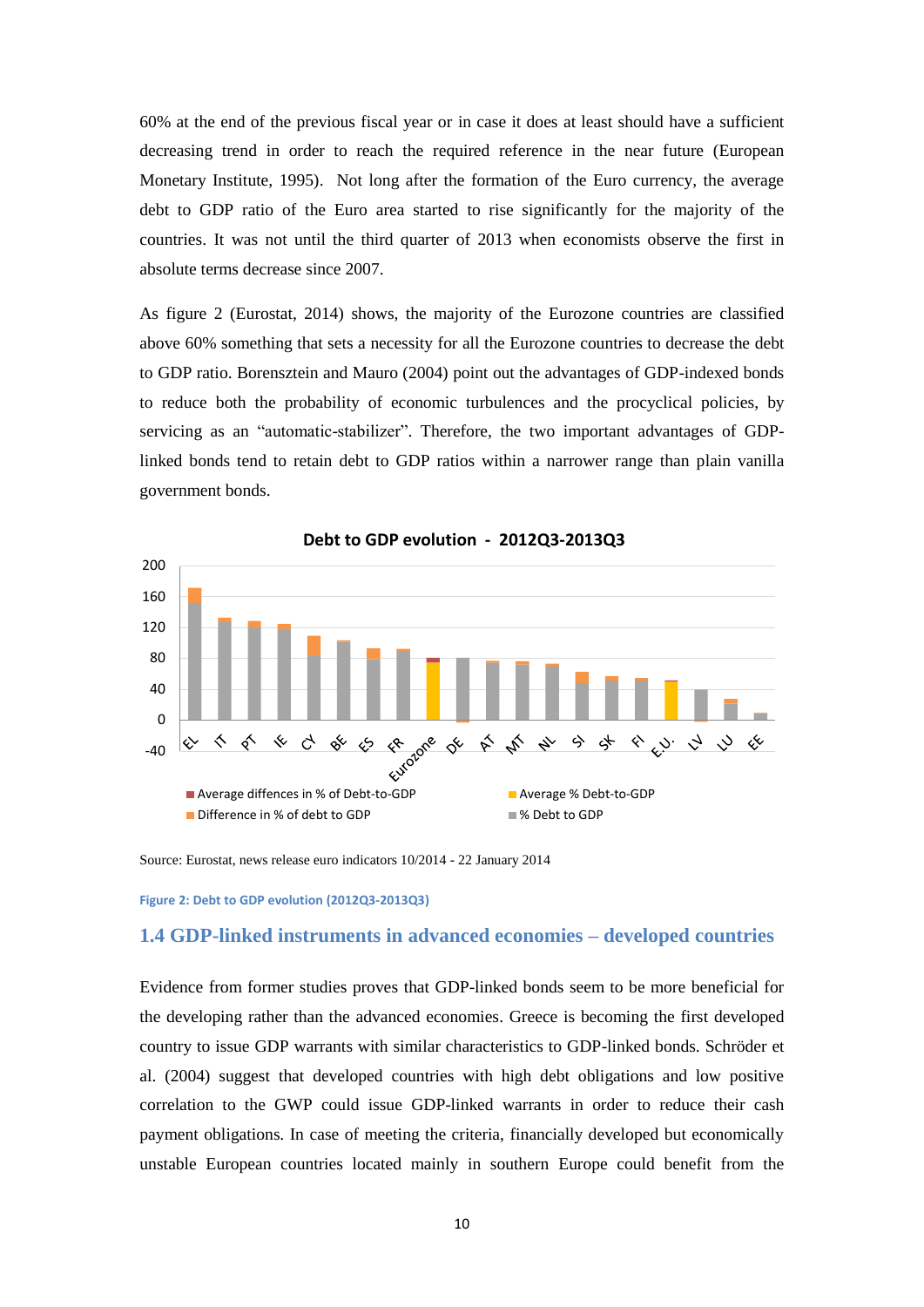diversification properties of a newly formed GDP-linked bond market. Kamstra and Shiller (2009) also propose a similar to GDP-linked bond instrument for the American economy, known as the Trill, which stabilizes budget spending in times of recession and at the same time becomes largely accepted by institutional investors, public and private pension funds and other private investors.

Borensztein and Mauro (2004), on the other side, support that gradual implementation of a GDP-linked bond market would be challenging enough, since it is important for investors to have sufficiently liquid instruments actively traded on the market but also for issuers, where greater liquidity decreases the required risk premium. The high liquidity premium case discourages potential issuer countries from issuing GDP-linked bonds. According to the Dutch Ministry of Finance, Dutch Central Bank, Netherlands Bureau for Economic Policy Analysis (2005) the low liquidity and therefore the high premium would forbiden the Dutch government from issuing GDP-linked bonds.

## <span id="page-10-0"></span>**1.5 Problem definition**

The purpose of this study is to identify and distinguish the diversification benefits of GDPlinked bonds based on correlations between the Greek and the Dutch GDP growth rates and the GWP, Eurozone, advanced economies and emerging markets and developing economies GDP growth rates. These diversification benefits might serve as a hedging catalyst for investors and private/public institutions (i.e. pension funds) which are progressively oriented in fixed income securities. In the case of GDP-linked bonds, coupon payment and GDP growth level are positively correlated allowing investors to enjoy and share the profitability of a country in times of economic prosperity while governments have a reduced incentive to overspend when payment obligations are increasing. In times of economic distress on the other hand, GDP-linked bonds allow public issuing institutions to lower the debt exposure and investors to have a lower possibility of having their bonds default and therefore have claiming costs upon these bonds. In addition it should be noted that countries offer various diversifiable growth prospects which gradually enforce the idea of launching a GDP-linked bond market.

The second part of the analysis will focus on the quantitative hedging opportunities arising from a primary GDP-linked bond market. Until now limited countries used instruments similar to GDP-linked bonds. The analysis is made upon two countries namely Greece and the Netherlands. The simulated Greek and Dutch GDP-linked bonds, based on Borensztein and Mauro (2004) model, will be combined in a portfolio context with the Greek and Dutch 10 year plain vanilla government bond respectively. Further analysis will be made by constructing weighted portfolios consisting exclusively of Greek and Dutch simulated GDP-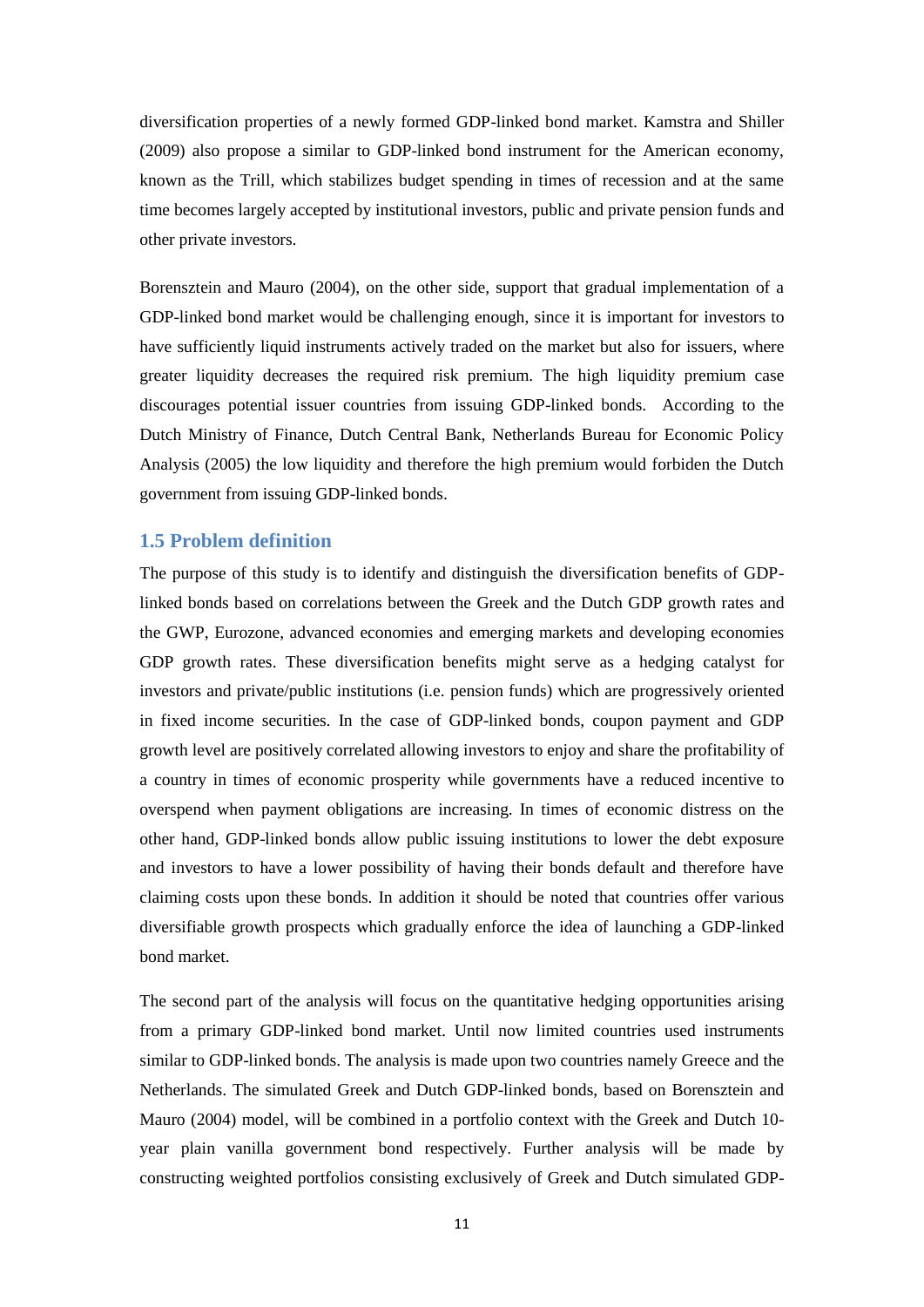linked bonds. For the purpose of the analysis the mean variance portfolio optimization model and the ex-ante Sharpe ratio will be employed in order to measure the risk adjusted performance of the two GDP-linked instruments in relation to other assets.

To sum up, the framework of this current thesis is to identify the diversification properties arising from investor's point of view. The first research question that this thesis will attempt to answer is:

**1. "Are the correlations between GWP, Eurozone, advanced economies and emerging markets and developing economies GDP growth rate on the one side and the Greek and the Dutch GDP growth rates on the other side low positive (below 20%) or negative concerning periods 2002-2007 and 2008-2013?"**

Also within the framework of the first part, the following sub-question will be answered:

- 1.1.What is the theoretical background behind GDP-linked bonds?
- 1.2.What are the benefits and obstacles of issuing GDP-linked bonds?
- 1.3.Which are past and current applications of similar GDP-linked instruments?
- **2. "Are any diversification properties arising from a portfolio consisted of 10-year government bonds and simulated GDP-linked bonds issued by Greece and the Netherlands respectively?"**
- **3. "Are there any diversification properties arising from a portfolio consisted of GDP-linked bonds issued by Greece and the Netherlands respectively?"**

## <span id="page-11-0"></span>**1.6 Relevance to the problem and contribution**

The topic of GDP-linked bonds is a pressing issue for all the European countries, European Union (E.U.) and the world in a broad sense. After the Eurozone formation, national constitutional weaknesses came into light. In an attempt to stabilise the economic turbulence in the recent years of the crisis, governments of Europe were forced to nationalise private debt derived from the mismanagement and exposure of the banking sector. As a result, national public debts were increased rapidly. Furceri and Zdzienicka (2012) support that the nationalization of banks in the area across the Organisation for Economic Co-operation and Development (OECD) increased the government gross debt to GDP ratio by 37%.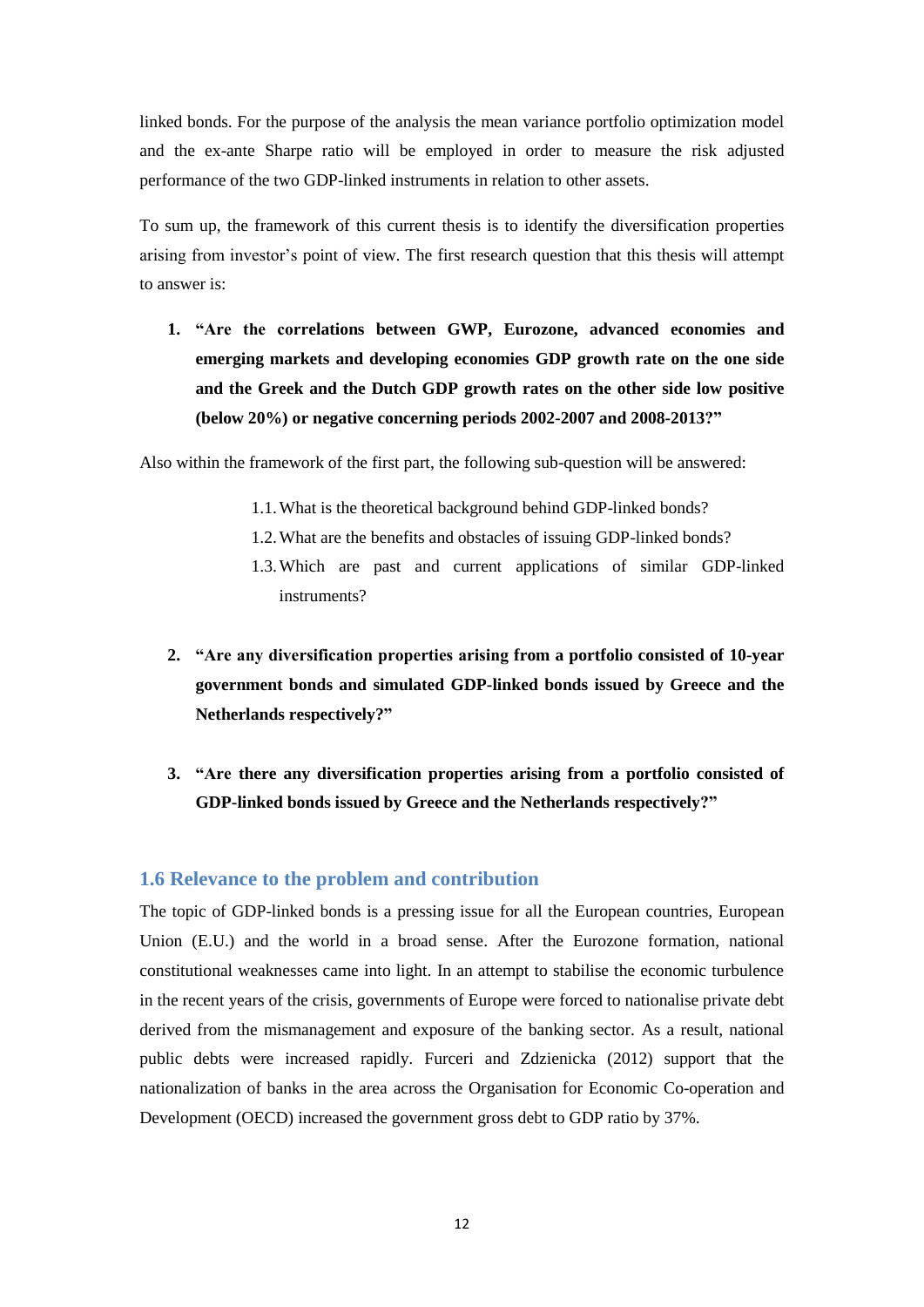In addition, they proved that the debt to GDP ratio increased significantly in countries with poor quality of institutions, higher proportion of foreign debt and higher initial gross debt to GDP ratio. GDP-linked bonds could assist governments in refinancing their debt and decrease the debt to GDP ratio. Bondholders, public institutions, national governments, financial institutions and other interested parties such as pension funds will find the empirical results useful for investment and capital restructuring decisions.

Similar GDP-linked bond instruments have already been issued by Costa Rica, Bulgaria, Bosnia Herzegovina, Argentina, Greece and some other less known cases as a part of their debt restructuring. Nevertheless, Argentina and Greece included retrospectively the GDPlinked bonds into their debt restructuring plan. An ex-ante issuing of GDP-linked bonds could send positive signals to the financial markets concerning the short term but most importantly long term economic strength of the country. In order for such a plan to succeed further liquidity of the bonds needs to be available on the markets. Insufficient liquidity could cause rising of the required risk premium and subsequently demotivate governments from issuing GDP-linked bonds. During an economic boom from the government's point of view, the diversification benefits can stabilise further the service of the sovereign debt by increasing the national competitiveness and taxation in order to ease an economic overheating.

### <span id="page-12-0"></span>**1.7 Methodology**

For the purpose of the current thesis a correlation analysis is being made so as to examine the degree of influence of the real growth rates of the GWP, Eurozone, advanced economies and emerging markets and developing economies upon the Greek and the Dutch real GDP growth. A relatively low or negative correlation can indicate that GDP-linked bonds might provide hedging characteristics based on their relation with GDP growth rates.

Ruban, Poon & Vonatsos (2008) favour the indexation to growth of nominal GDP instead of the proposed by previous literature indexation to the real growth since the first offers a significant reduction in the possibility of default. Obstfeld and Peri (1988) also suggest that EU governments should index their liabilities to domestic nominal per-capital GDP growth in order to protect buyers of the security against inflation. Nevertheless, the current analysis uses real GDP growth rates instead of nominal in order to isolate the inflation factor and focus only on real year on year changes of GDP. Further to the analysis, the model of Borensztein and Mauro (2004) is employed in order to simulate the coupon payments of the Greek and the Dutch GDP-linked bond based on 10-year plain vanilla government bonds.

Furthermore, based on the Markowitz (1959) mean variance portfolio theory model, the author constructs two portfolios for Greece and the Netherlands respectively. Each portfolio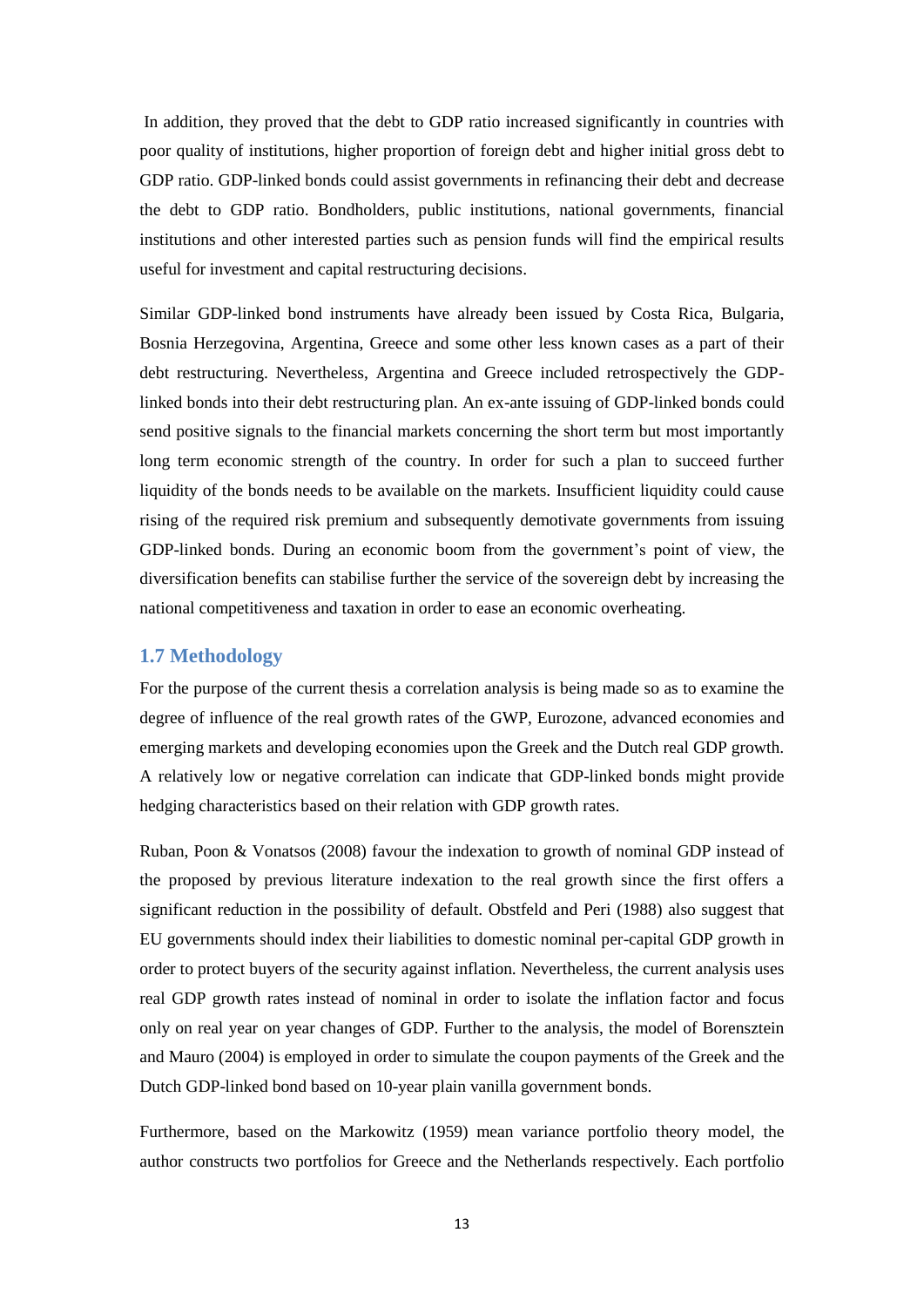consists of GDP-linked bonds and 10-year government bonds under different weight allocation so as to conclude into the optimal combination in a risk return framework. Finally, in order to answer the third research question a portfolio consisting of Greek and Dutch simulated GDP-linked bonds is formed. The ex-ante Sharpe ratio is employed with the 10 year German government bond being the required benchmark in the Sharpe ratio calculations.

### <span id="page-13-0"></span>**1.8 Limitations**

This research is subject to various limitations. First of all, the validity and the time reporting of the GDP growth figures can be subject to changes even three years after publishing. Therefore the outcome may alter significantly during the last three years of the research. Second, no short positions are taken into consideration in the construction and optimization of the portfolio. Third, the Sharpe ratio analysis assumes the 10-year German government bond as the required benchmark where the selection could be subject of debate. Finally, the model of Borensztein et al. (2004) does not include any amortisation and taxation factors.

#### <span id="page-13-1"></span>**1.9 Structure of the thesis**

The rest of the thesis has been organized as follows:

Chapter 2 will introduce the main literature and supporting theory of the GDP-linked instruments, various benefits and obstacles and an extensive retrospect of the various issuing cases by governments (usually facing economic distress) such as Argentina and Greece. Finally, an aspect of issuing GDP-linked bonds in developed countries is presented. The author elaborates on the hedging properties of a diverse portfolio of European GDP-linked bonds and presents the idea of creating a GDP bond market so as to increase liquidity and limit investment risk (liquidity risk, inflationary risk and market risk).

Chapter 3 will provide a thorough description of the research methodology that will be followed. Moreover the coupon simulation methodology based on the Borensztein and Mauro (2004) model, the periods under research, the mean-variance portfolio optimization model and the Sharpe ratio analysis will be commented on.

Chapter 4 will present the GDP growth rates and the 10-year benchmark government bond yields considered under the current research framework.

Chapter 5 will provide the empirical research, the empirical results and comments upon thee in regards with the hypotheses of this research.

Chapter 6 will conclude the findings of this thesis and elaborate on the limitations arose. Finally, the recommendations for future research will be provided.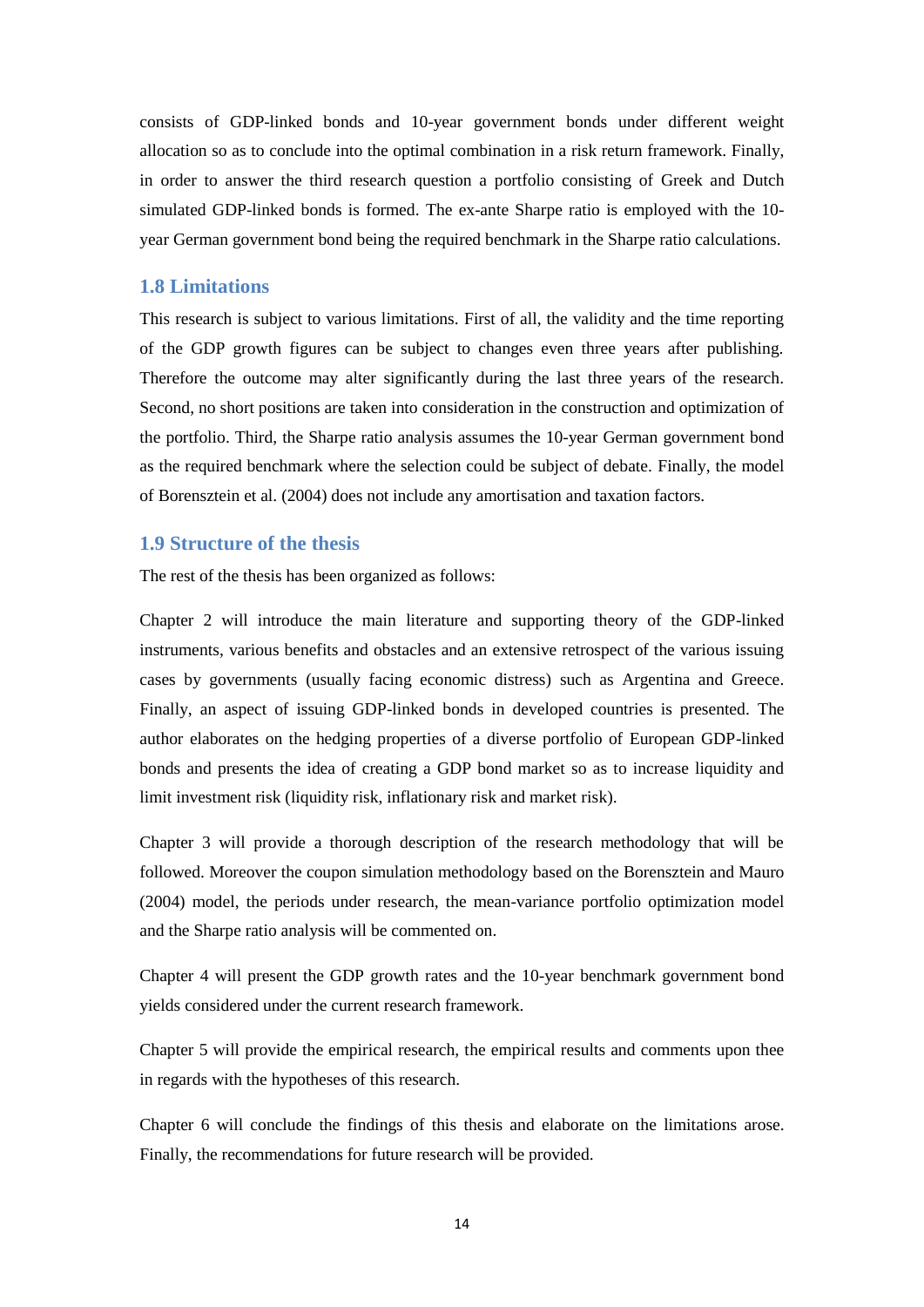## <span id="page-14-0"></span>**Chapter 2 Literature review debt/derivative securities**

Numerous studies have been done on constructing sophisticated mechanisms to restructure sovereign debts. One such mechanism − which is relatively known among economists, and particularly useful in times of economic distress − constitutes the GDP-linked bond. Existing literature proposes GDP-linked bonds as a way of reducing the impact of financial crises on sovereign debts, to stabilize the economic environment and to boost potential after-growth. As Vishnu & Sharma (2012) point out on their paper, GDP-linked bonds offer hedging characteristics against cases of unrepayable debts, abrupt changes in growth rates and external financial instability. The hedging properties of GDP-linked bonds, though, set a better performance compared to normal stocks and bonds. The simulation process constructed by Schröder et al. (2004) demonstrates that the performance of GDP-linked bonds is better in times of unpredicted rise of GDP and worse when a decline is anticipated. Lessard & Williamson, (1985), Shiller, (1993) and Griffith-Jones & Sharma (2006) examine the numerous benefits of GDP-linked bonds for the institutions responsible for issuance. Issuer countries would benefit from GDP-linked bonds by enjoying further stability on government spending, while in an economic downturn, this stability mechanism is able to reduce cash flow expenses responsible for public revenues decline.

 On the assumption of increasing growth, investors will benefit from GDP-linked bonds and their outperformance. Griffith - Jones and Sharma (2006) retrospect on the last twenty years cases such as various Balkan countries<sup>7</sup> and argue that the main obstacles for issuing GDP bonds lies on the pricing complexity and the reporting methods of GDP. In a research made in 2009, Kamstra and Shiller propose the construction of a bond related to the United States GDP with a coupon of one – trillionth of the GDP. The authors further argue for the benefits of the GDP-linked bond deflator especially in the case of retirement funds where almost one third of the retirement fund assets are consisting of fixed income assets and inflation protected securities. Moreover, GDP-linked bonds could be very effective especially during a recession. Even though in a downturn, the return is lower than plain vanilla bonds, a risk averse pension fund manager that aims to reduce risk of his portfolio will move assets from more risky (corporate bonds, stocks and plain vanilla government bonds) to others less sensitive and more protected by inflation and economic instability bonds. This is the case with inflation and GDP-indexed bonds. Furthermore, as it has often been pointed by Schröder et al. (2004), Diaw, Bacha & Lahsasna (2011) and Vishnu & Sharma (2012) in their studies, GDP-linked bonds are considered as a proper financial instrument for funding the sovereign debts in

-

 $\frac{7}{7}$  Bulgaria, Bosnia, Costa Rica and Argentina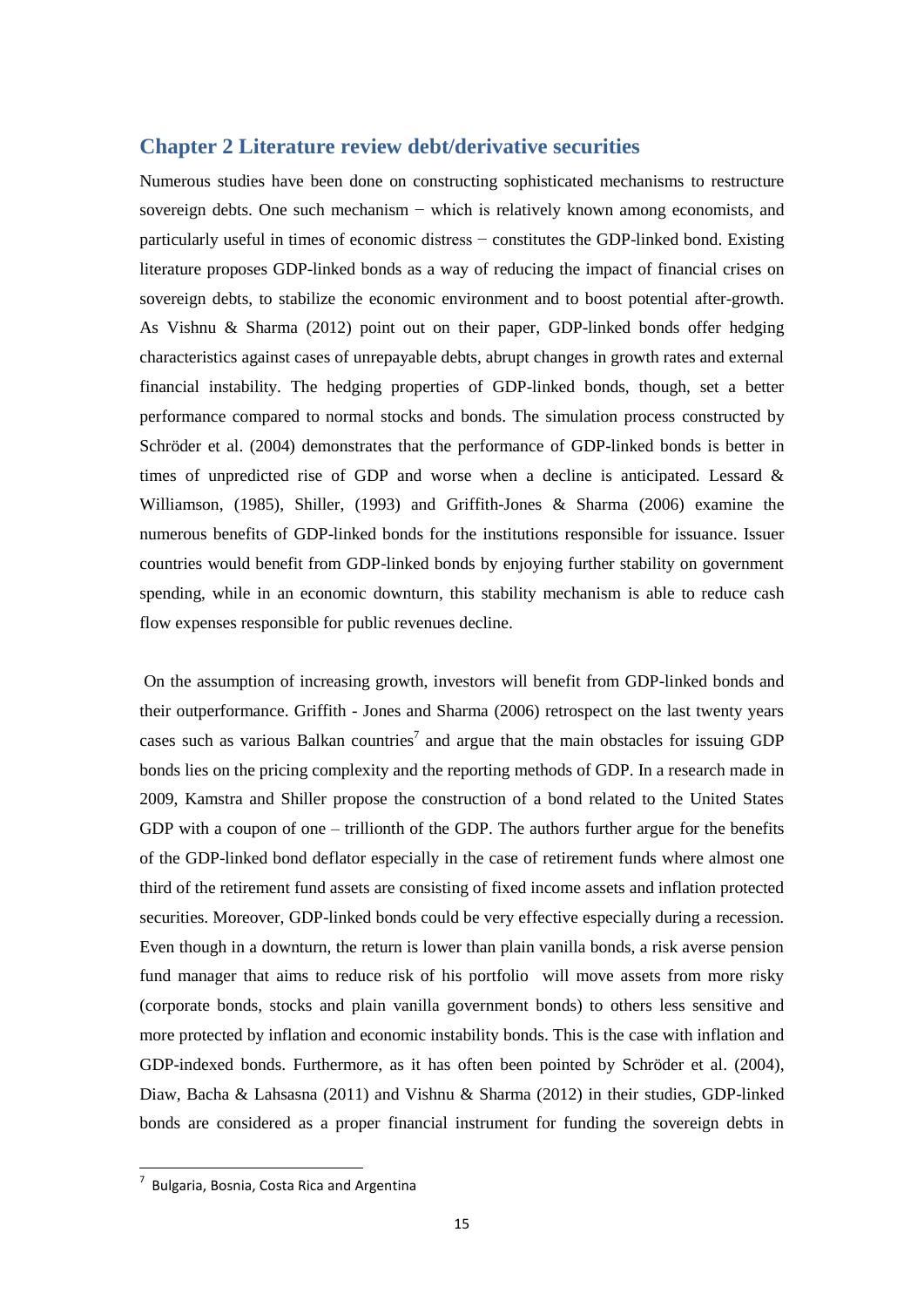developing markets. Schröder et al. (2004) suggest that in order to issue GDP-linked bonds, a country's GDP should have low positive or even negative correlation with the gross world product (GWP).

## <span id="page-15-0"></span>**2.2 Benefits and obstacles**

In 2006, Griffith – Jones and Sharma observe in their groundbreaking article "GDP-Indexed bonds: Making it happen", that benefits arising from GDP-linked bonds can be classified into three main categories that include benefits for the borrowing countries, benefits for investors and benefits for the global economy.

More specifically in developing economies, GDP-linked bonds mitigate the pro-cyclicality of public spending in times of reduced growth (Griffith-Jones & Ocamp, 2007). As a result, the possibility of a future sovereign default is decreasing significantly since required interest payments of the debt service are shrinking and thus further stability is provided. Furthermore, during an economic boom, GDP-linked bonds increase debt service and provide to governments the incentive to keep more modest budgets or raise taxes and therefore prevent sudden economic outbreaks (Griffith-Jones & Hertova, 2013).

Additionally Griffith-Jones and Hertova (2013) state that by investing in GDP-linked bonds, one can participate in countries' long term growth prospects and at the same time create a diverse portfolio with hedging properties deriving from investing in countries with different growth levels (Schröder et al., 2004). Ruban et al. (2008) support that since cash flows from GDP-linked bonds are connected to the national growth rate, in times of economic distress the likelihood of default decreases. Griffith-Jones and Sharma (2006) by citing Eichengreen, (2004) and Griffith-Jones & Gottschalk, (2006), pointed the fact that since the debt service ratios are decreased when in an economic downturn, the possibility of default is also decreasing.

Griffith–Jones and Sharma (2006) argue that GDP-linked bonds share the same characteristics of a public good, due to their risk sharing properties and their mechanism of avoiding global disruptions arising upon formal default.

Notwithstanding the beneficial properties of GDP linked bonds, there are certain constraints that prevent the broad implementation. Firstly, it is likely possible that the issuing institution (or issuing country) could attempt to manipulate the GDP figures and therefore underestimate growth so as to meet lower payments. The above phenomenon is largely described in academic circles as the moral hazard issue.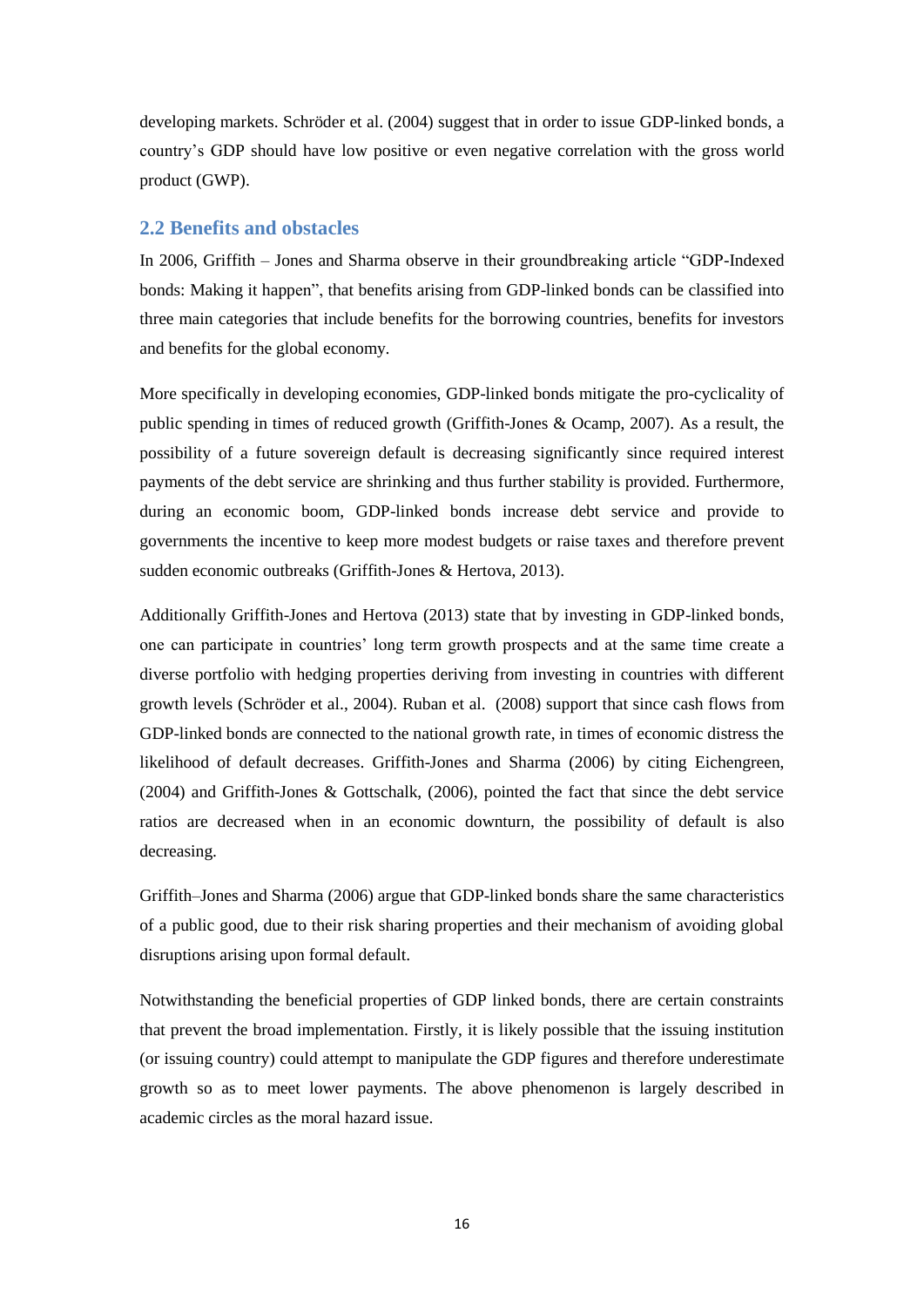In addition, national growth figures can be revised after some time, a change mainly attributable to further completion of the data set. Cavallo (2013) makes a research for online and official price indexes in Argentina and four more Latin America countries<sup>8</sup> where he presents the misreporting implications on the real GDP growth based on implications of online indices since 2007. Based on his article, the real GDP annual growth rate should have been 0.5% by March 2011 while the official growth rate was at the level of 10%. Also in order to enter to the Eurozone the Greek government started to manipulate public growth and fiscal indices aiming to hide part of the public deficit accumulated since 2000 (Stathakis, 2010). Table 1 and 2 summarize the advantages and disadvantages of the GDP-linked bonds for an investors and an issuer respectively during strong and poor economic performances of a country.

|                 | <b>Advantages</b>                         | <b>Disadvantages</b>                               |
|-----------------|-------------------------------------------|----------------------------------------------------|
| <b>Investor</b> | Income stream rising with                 | Not sufficient amount of participants<br>$\bullet$ |
|                 | average income but without                | (issuers or investors) or GDP-linked               |
|                 | the volatility of the stock               | bond market                                        |
|                 | market                                    | More countries need to issue so.                   |
|                 |                                           | investors can diversify                            |
|                 |                                           | Investors introduced into new risks                |
|                 |                                           | (GDP level or growth, misreporting)                |
|                 |                                           | of GDP growth by issuer, complex                   |
|                 |                                           | methodology, no claim of principal,                |
|                 |                                           | equity-like characteristics)                       |
| <b>Issuer</b>   | Automatic Stabilizer (reduce<br>$\bullet$ | Cause of political turbulence,<br>$\bullet$        |
|                 | the incentive to overspend)               | citizens can complain that                         |
|                 | Useful for developing<br>$\bullet$        | governments favor lenders                          |
|                 | economies and emerging                    | Perverse incentives (moral hazard)                 |
|                 | markets (with weak                        | to misreport GDP growth figures                    |
|                 | institutions) to discipline               | (or repress growth)                                |
|                 | more volatile of policies <sup>9</sup>    |                                                    |

a.

#### **Strong Economic Performance**

<span id="page-16-0"></span>**Table 1: strong economic performance - GDP-linked bond characteristics** 

<u>.</u>

<sup>8</sup> Brazil, Chile, Colombia and Venezuela

 $9$  See Acemoglu et al., (2003) for more information.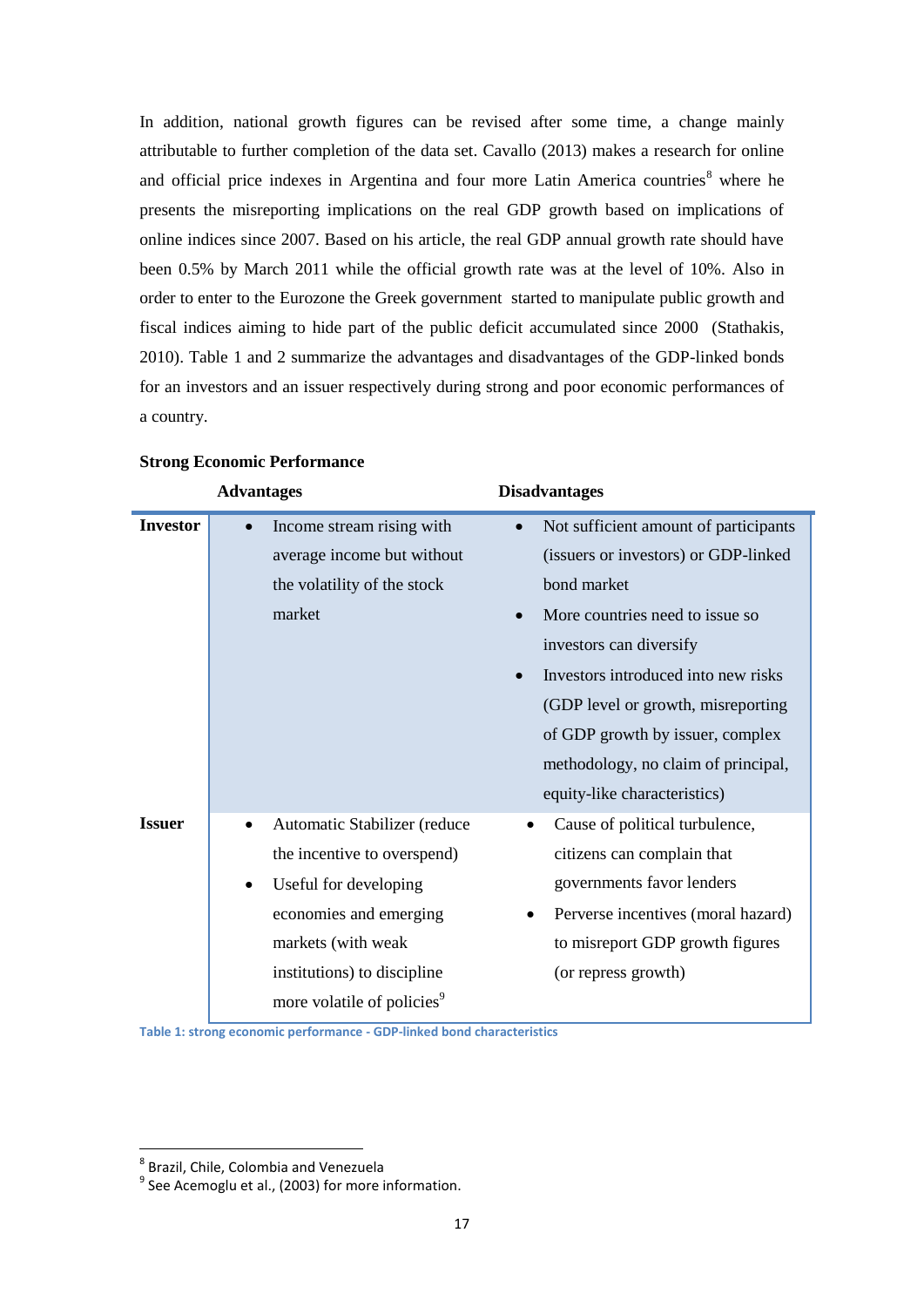|                 | <b>Advantages</b>                             | <b>Disadvantages</b>                               |
|-----------------|-----------------------------------------------|----------------------------------------------------|
| <b>Investor</b> | Reduces the possibility of                    | Not sufficient amount of participants<br>$\bullet$ |
|                 | default and therefore the                     | (issuers or investors) or GDP-linked               |
|                 | possibility of having                         | bond market                                        |
|                 | claiming costs upon the                       | More countries need to issue so.                   |
|                 | bonds                                         | investors can diversify                            |
|                 |                                               | Investors introduced into new risks<br>$\bullet$   |
|                 |                                               | (GDP level or growth, misreported                  |
|                 |                                               | GDP growth by issuer, complex                      |
|                 |                                               | methodology, no claim of principal                 |
|                 |                                               | (equity-like characteristics)                      |
| <b>Issuer</b>   | Lower payments to investors                   | Low investment interest /                          |
|                 | (countercyclical features)                    | demand for the bonds                               |
|                 | Reduces default probability<br>٠              |                                                    |
|                 | Less volatile tax policies (less<br>$\bullet$ |                                                    |
|                 | need to increase taxes due to less            |                                                    |
|                 | debt payments)                                |                                                    |
|                 | Reduces the need to cut social<br>$\bullet$   |                                                    |
|                 | benefits                                      |                                                    |

## **Poor Economic Performance**

<span id="page-17-1"></span>**Table 2: poor economic performance - GDP-linked bond characteristics** 

## <span id="page-17-0"></span>**2.3 History of GDP-linked securities**

This section provides a summary of all historical milestones prior to the creation of GDPlinked bonds. A number of countries have already implemented financial instruments with similar to GDP-linked bonds' equity-like characteristics. During 1970 Mexico issued bonds indexed to oil prices (Ricardo, 2002). Twenty years later, three countries from the American continent (Mexico, Uruguay and Venezuela) and one from the African (Nigeria) issued Brady bonds<sup>10</sup> which were later incorporated into a debt – reduction agreement. These bonds included the Value Recovery Rights (VRR), promises of paying higher returns in the event of a sufficient and predetermined increase in prices of certain commodities. Following the same framework, Bulgaria, Bosnia and Costa Rica issued the first pure GDP-linked bonds as a part of their debt restructuring agreements (Kopcke, 1999). Also as part of their recent sovereign

-

 $^{10}$  Proposed by the U.S. Treasury Secretary Nicholas Brady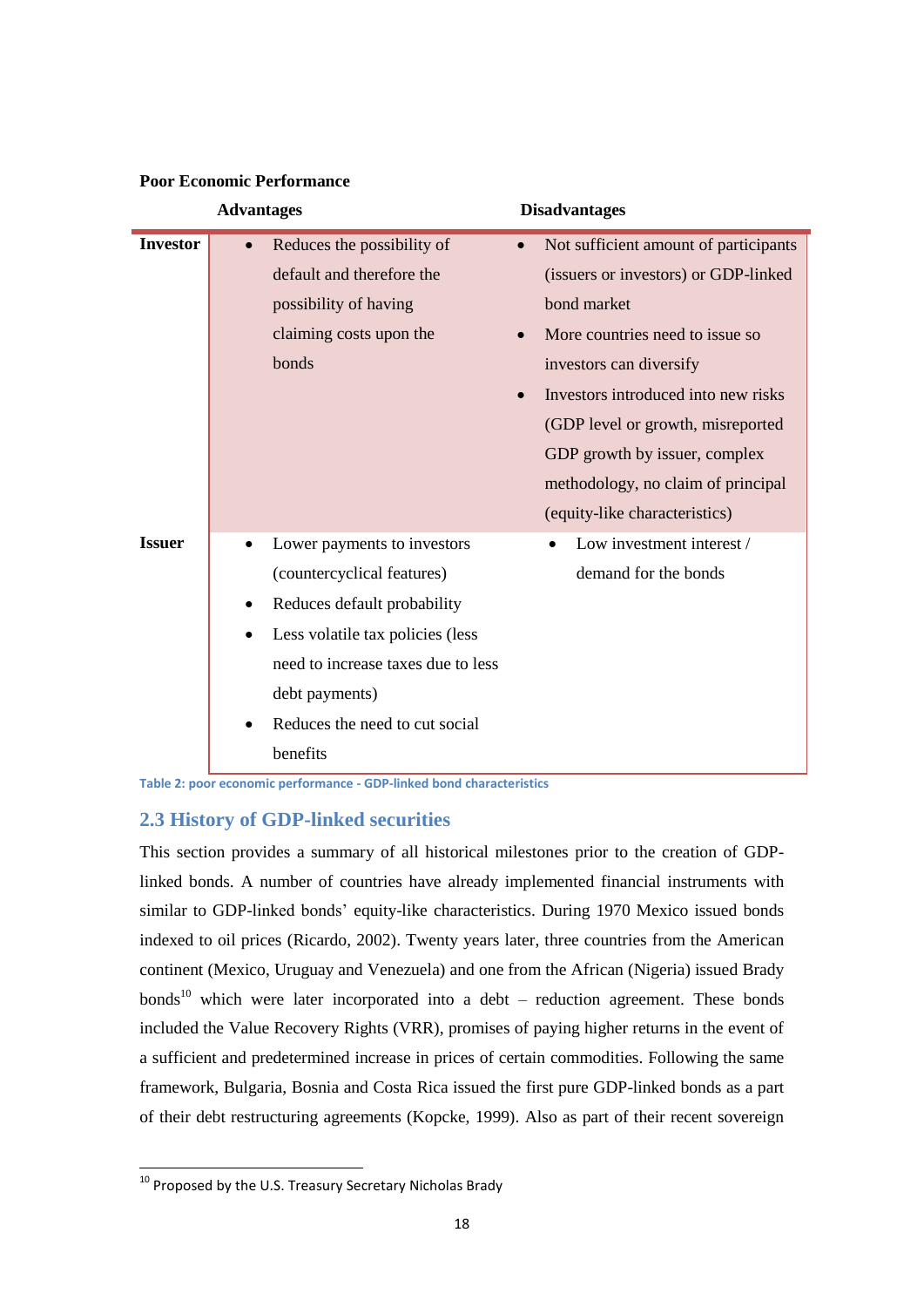debt restructuring, Argentina and Greece in 2005 and 2012 respectively issued warrant - like instruments that share similar characteristics with the ones of GDP-linked bonds. The following section will provide further insights concerning the two countries.

## <span id="page-18-0"></span>**2.4 The Argentinian case**

Argentina was the first to launched growth-linked warrants in 2005, when in terms of its debt restructuring; the government issued GDP-linked instruments attached to an \$81.8 billion bond exchange. At first, the GDP warrants were considered with a lot of skepticism from country's creditors, a point of view that could be explained upon their underlying aim to maximize their profit from negotiation and obtain a higher coupon. This could also be attributable to the lower liquidity of such bond. Nevertheless, in the short term GDP warrants were proved to increase their price and popularity in the market.

The core idea in the Argentinian bond is to relate the payments with the growth of the economy of the country. The Argentinian GDP warrants were implemented under the following principles. The payments would be made if three conditions were met; first if the real GDP exceeds base case GDP; second if the real growth of GDP versus the previous year is greater than base case GDP having the 4.26% as a real GDP growth threshold which is progressively decreasing to 3% for 2015 and onward and last but not least, if total payments do not exceed the payment cap, which is 0.48 per unit of currency of the warrant. The warrants expire immediately when the payment cap is reached and certainly before 2035 (The Republic of Argentina, 2005). Furthermore, the payments derived from these conditions are defined as 5 percent of the gap between actual and base case growth. Thirdly, the payments are made on December of the following year due to the lags in GDP publishing. Finally, warrants could be detached from the underlying bonds and be sold separately only 180 days after the issuing (The Republic of Argentina, 2005). So the payment is defined as:

"Payment =  $((0.05 * excess GDP) * unit of currency coefficient * notional value of$ GDP-linked securities)"

<span id="page-18-1"></span>**Equation 1: Argentinian GDP-linked warrant payment**

The course of GDP-linked bonds was inherently affected by the high rates of growth of the country in combination with the efforts of the local bureau of statistics, INDEC to present lower GDP numbers.

Particularly, the fact that this exceptional growth was established very early increased the value of the warrant as long as it could be safely assumed that GDP would stay high in the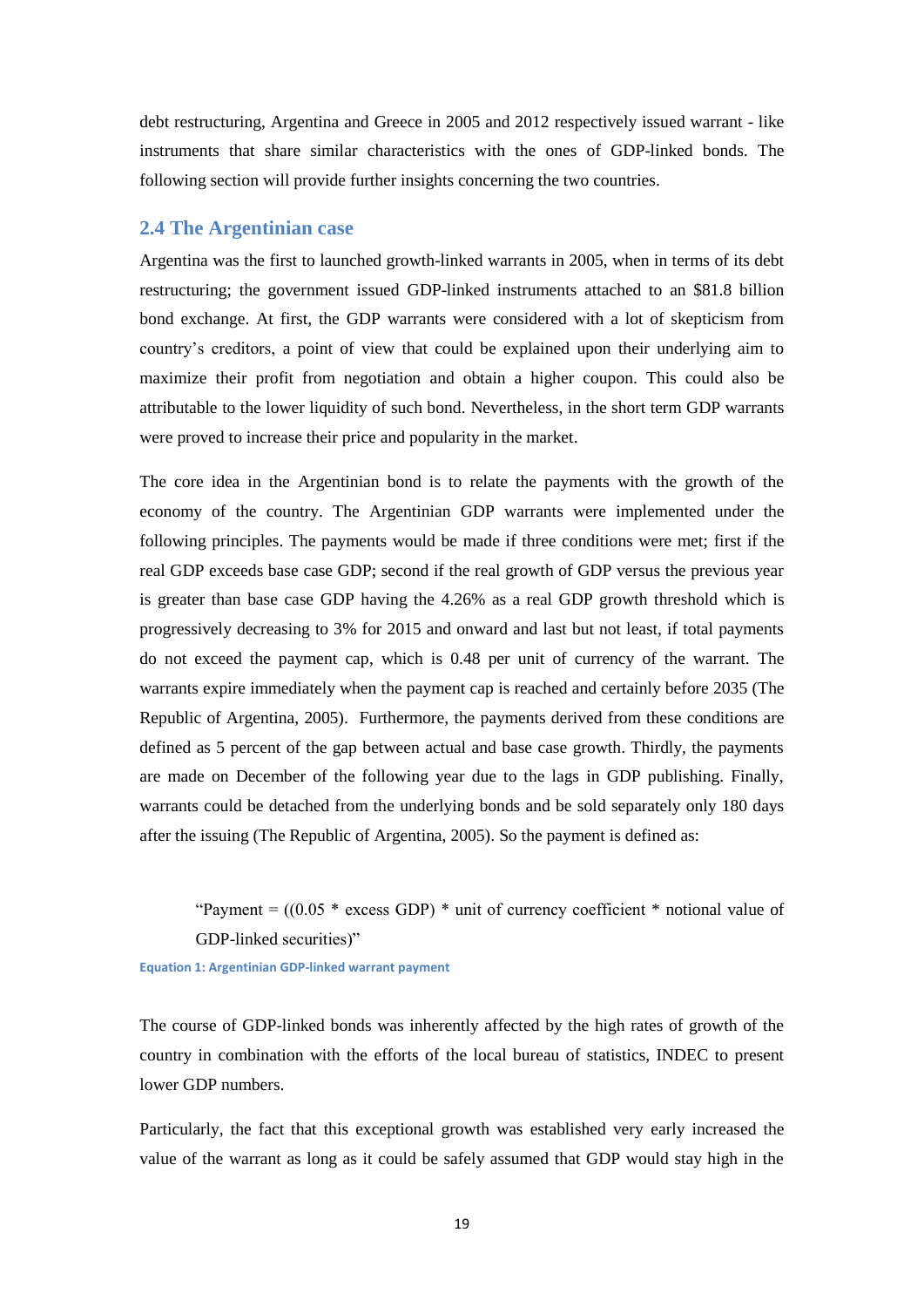following years and thus the first payment condition would continue to be met. Despite this relative success of the instrument, the market for this type of warrants is not that liquid.

Concerns over GDP-linked bonds are based on figures accuracy. However, it is proved that it is quite difficult to manipulate GDP data because standards, policies and frequent controls that have been established by IMF and other international institutions asserting further a high level of consistency. On the other hand, in the case of Argentina there were two major drawbacks. At first, the relative complexity initially pushed back many investors who could not detect the benefits of the bonds. Secondly, the bonds design could lead to fairly large debt-servicing payments if Argentina's economy did not grow so fast.

## <span id="page-19-0"></span>**2.5 The Greek rescue and the debt exchange**

Some years later and as part of the largest debt restructuring in history, Greece issues GDPlinked warrants that incorporate equity-like features almost similar to a GDP-linked bond. According to the prospectus of the Hellenic Ministry of Finance, investors can be compensated only up to 1% of their notional in a year given that all necessary conditions are met (Hellenic Ministry of Finance, 2012). The payment obligations on the GDP-linked warrants demand that Greece will achieve a certain level of growth on its GDP. As in the case of Argentina, the GDP warrants are not technically bonds since the Greek government has no obligation to pay principal to investors. The GDP-linked warrants became available to the investors as per Private Sector Involvement (PSI) Agreement. The terms of the Greek debt exchange are mentioned below.

The Greek debt restructuring is a unique case of its own since it incorporates a retroactive collective action clause (CAC) which allows the majority of bondholders to agree to a debt restructuring that legally bind all private bondholders including the remaining part who opposed. By focusing more on the terms of the exchange, one can see that regardless of the maturity of the bonds held, each title with a face value of EUR 1000 received two PSI payment notes, twenty New Greek bonds and one GDP-linked bond.

The PSI payment notes issued from the European Financial Stability Facility (EFSF) have an annual interest payment following EFSF's normal borrowing rate at approximately 0.30%- 0.50%. The face value of each note is set at EUR 75.0 and the maturity date at Mar 12, 2013 and Mar 12, 2014.

The second set of the twenty bonds are issued by the Hellenic Republic with a maturity date on February 24 of each year from 2023 to 2042 which are consisting of five bonds maturing within the period 2023 to 2027 have a face value of EUR 15, and fifteen bonds maturing from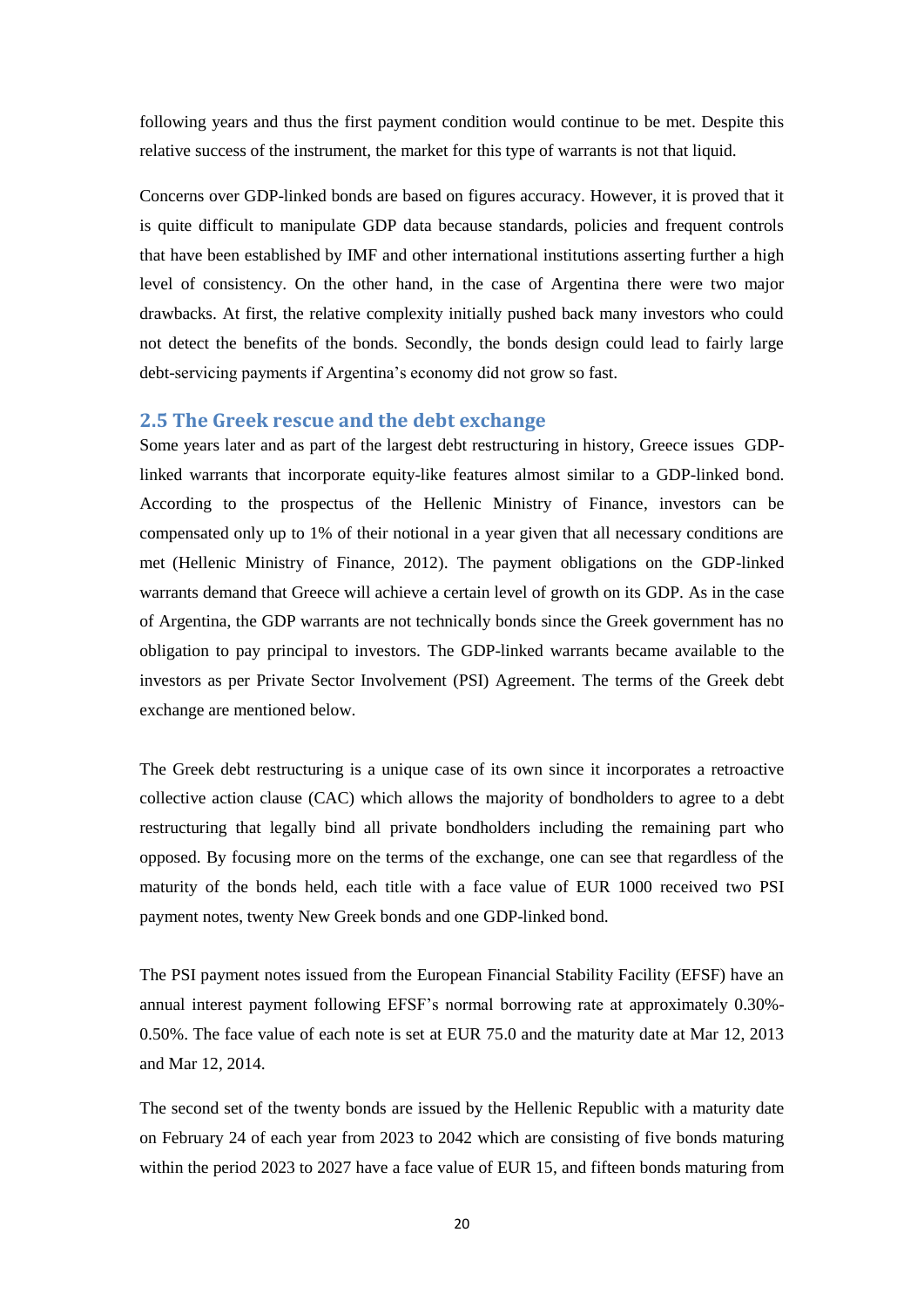2028 to 2042 have a face value of EUR 16, adding up to a total face value of EUR 315. The coupon payment has been set on February 24 each year and it depends on the payment year. More specifically payments concerning the years from 2013 to 2015, 2016 to 2020, 2021 and 2022 to 2042 have an interest rate of 2%, 3%, 3.65% and 4.3%, respectively.

Last but not least, a GDP-linked warrant issued by the Hellenic Republic, which in case that the Greek GDP growth meet certain criteria, is meant to enforce the coupon payment of the outstanding New Greek bonds. According to table 3, payments are released in any reference year, in case the Hellenic Republic's actual real GDP for that year exceeds a specified amount and annual growth rate (Hellenic Republic, Ministry of Finance, 2012).

| Year      | Reference Nominal GDP (€bn.) | <b>Reference Real GDP Growth Rate)</b> |
|-----------|------------------------------|----------------------------------------|
| 2014      | 210.1014                     | 2.345000\%                             |
| 2015      | 217.9036                     | 2.896049%                              |
| 2016      | 226.3532                     | 2.845389%                              |
| 2017      | 235.7155                     | 2.796674%                              |
| 2018      | 245.4696                     | 2.596544%                              |
| 2019      | 255.8822                     | 2.496864%                              |
| 2020      | 266,4703                     | 2.247354%                              |
| 2021-2041 | 266.4703                     | 2.000000%                              |

<span id="page-20-2"></span>**Table 3: reference GDP path for each reference year** 

#### Source: (Exchange Offer Memorandum, 2012)

Payments are determined based on the performance of the Greek GDP. The GDP-linked instrument pays no principal and the payment dates for interests are on October 15 of each year between 2015 and 2042 given that the nominal gross domestic product in any reference year (year preceding any payment) equals or exceeds the reference nominal GDP. The payment amount can be determined based on the following formula:

Payment amount = GDP Index Percentage  $\times$  notional

<span id="page-20-0"></span>**Equation 2: Greek GDP-linked warrant payment**

Where: the gross domestic product Index Percentage equals to:

#### **GDP Index Percentage**

 $= 1.5 \times$  [real GDP growth rate – reference real GDP growth rate]

#### <span id="page-20-1"></span>**Equation 3: Greek GDP index percentage**

In any case and according to the prospectus of the Hellenic Republic the GDP Index Percentage cannot exceed 1%. Additionally, the GDP Index Percentage is zero, when either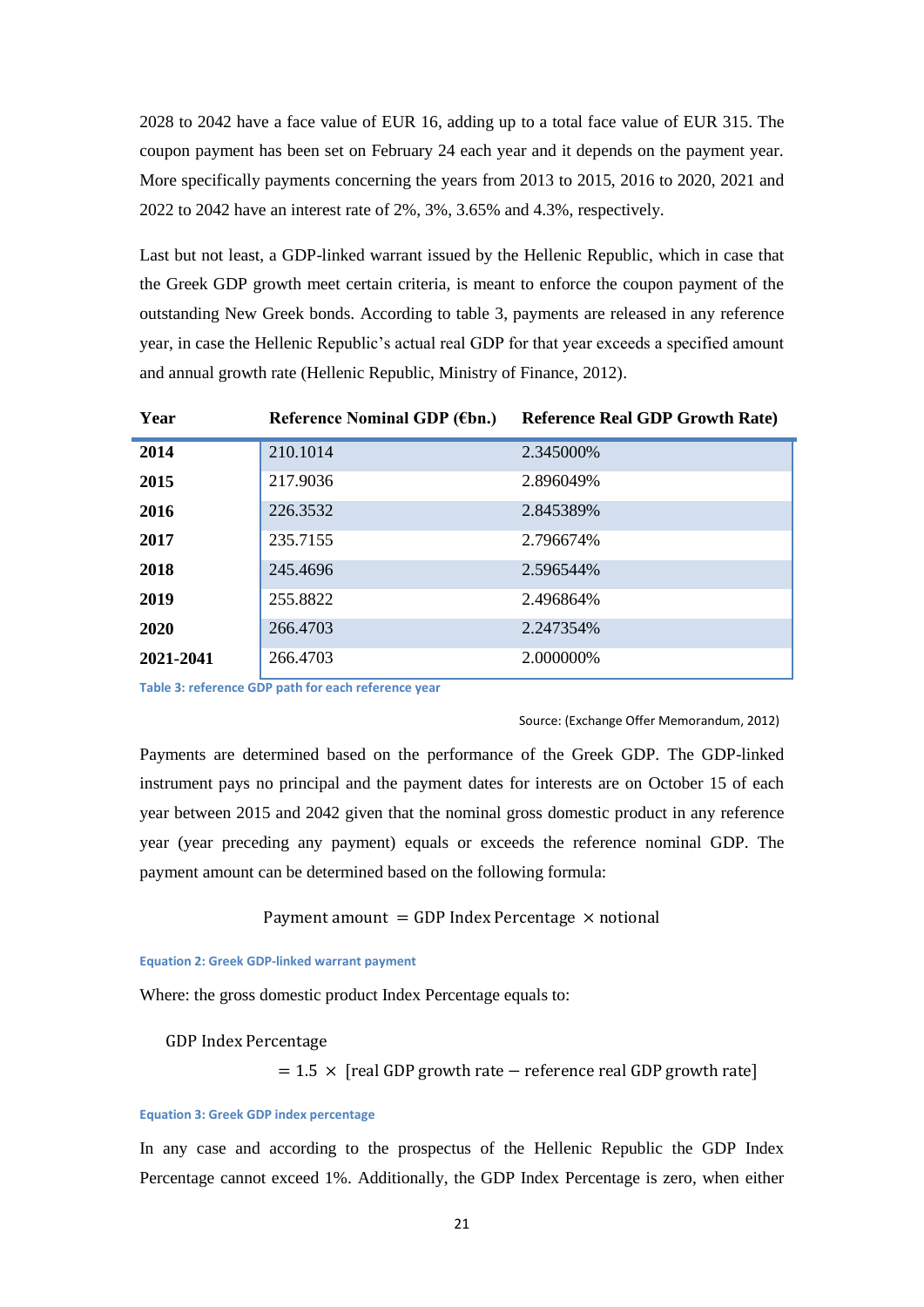the real GDP growth rate is below zero, or below the reference GDP growth rate. The real GDP growth rate for all the relevant years is published by EUROSTAT and the reference GDP growth rates and notional amounts for all the relevant payments dates are determined based on the tables below:



| Figure 3: reference nominal GDP (in Euro bil.) & reference real GDP growth rate |  |  |  |  |
|---------------------------------------------------------------------------------|--|--|--|--|
|---------------------------------------------------------------------------------|--|--|--|--|

| <b>Date</b>            | <b>Fraction of Original Notional</b> | <b>Original Notional</b> | Notional (%) |
|------------------------|--------------------------------------|--------------------------|--------------|
| <b>Up to 15-Oct-23</b> | 315                                  | 315                      | 100%         |
| 15-Oct-24              | 300                                  | 315                      | 95.24%       |
| 15-Oct-25              | 285                                  | 315                      | 90.48%       |
| 15-Oct-26              | 270                                  | 315                      | 85.71%       |
| 15-Oct-27              | 255                                  | 315                      | 80.95%       |
| 15-Oct-28              | 240                                  | 315                      | 76.19%       |
| $15-Oct-29$            | 224                                  | 315                      | 71.11%       |
| 15-Oct-30              | 208                                  | 315                      | 66.03%       |
| 15-Oct-31              | 192                                  | 315                      | 60.95%       |
| 15-Oct-32              | 176                                  | 315                      | 55.87%       |
| 15-Oct-33              | 160                                  | 315                      | 50.79%       |
| 15-Oct-34              | 144                                  | 315                      | 45.71%       |
| 15-Oct-35              | 128                                  | 315                      | 40.63%       |
| 15-Oct-36              | 112                                  | 315                      | 35.56%       |
| 15-Oct-37              | 96                                   | 315                      | 30.48%       |
| 15-Oct-38              | 80                                   | 315                      | 25.40%       |
| 15-Oct-39              | 64                                   | 315                      | 20.32%       |
| 15-Oct-40              | 48                                   | 315                      | 15.24%       |
| 15-Oct-41              | 32                                   | 315                      | 10.16%       |

<span id="page-21-0"></span>Table 4: reference notional for each reference year

Source: (Morgan Stanley Research, 2012)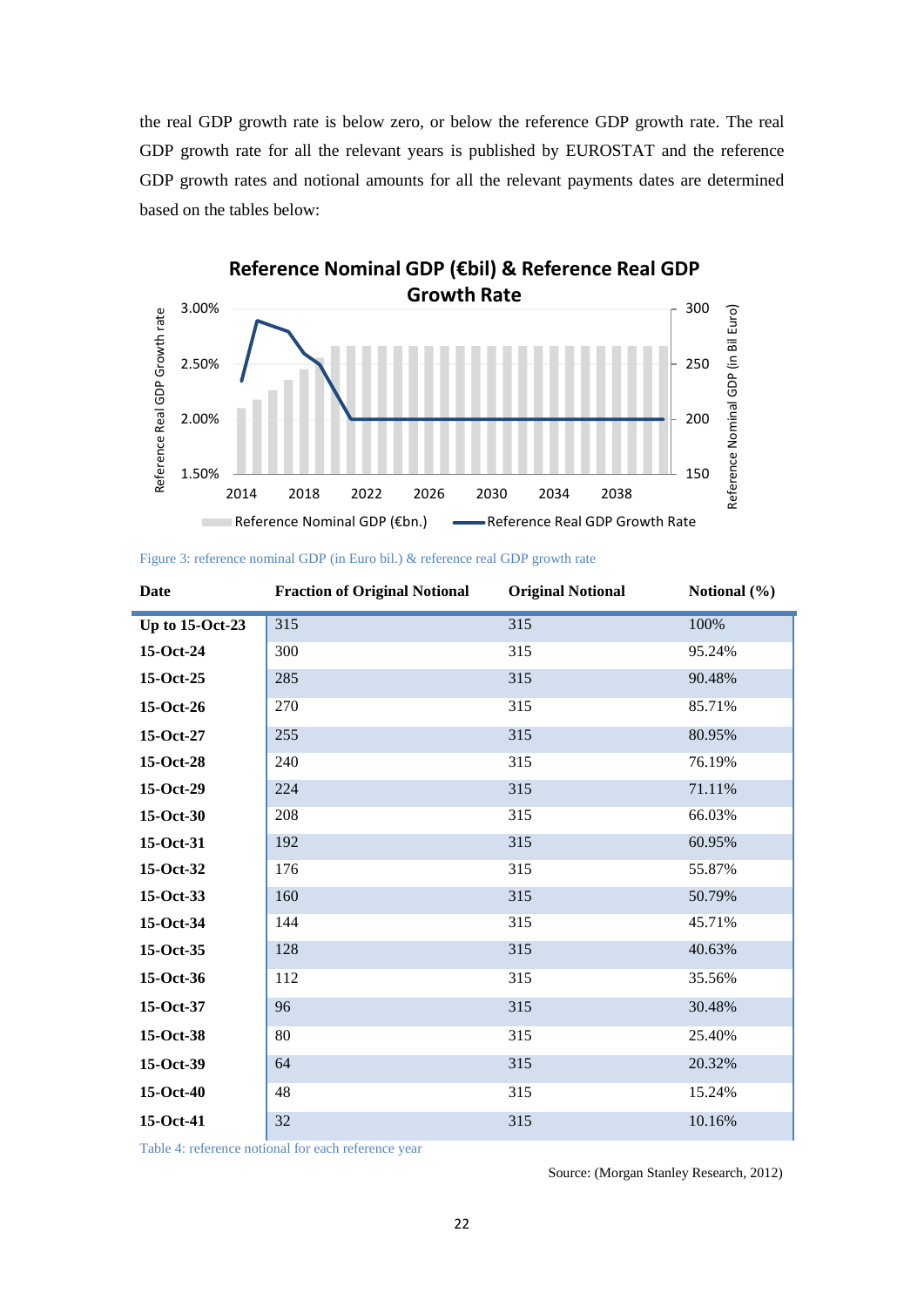

## **Notional path per reference year**

#### <span id="page-22-1"></span>**Figure 3: notional path per reference year standard and Standard Stanley Research, 2012)**

To be noted that from 2021 onwards, in case the real GDP growth rate for any year preceding the reference year is below zero, the real gross domestic product growth rate for reference year shall be assumed to be the sum of the real GDP growth rates for both such years.

## <span id="page-22-0"></span>**2.6 GDP vs GWP, Eurozone GDP, advanced economies and emerging markets and developing economies GDP**

In their paper, Schröder et al. (2004) support that potential issuer countries of GDP-linked bonds need to have low positive or negative correlation with investor's regions of interest. The low correlation decreases the risk premium that bondholders require for holding an instrument incorporating GDP risk<sup>11</sup>. Governments aspire to keep as low as possible the risk premium since this will entail lower debt servicing costs. Consequently, a low correlation with the GWP is highly relevant to an investor that holds a well-diversified international portfolio. According to Borensztein and Mauro (2002) these correlations were negative for countries such as Bangladesh, Egypt, India, Pakistan, Syria and Vietnam. The negative risk premium for the aforementioned countries makes them eligible for issuing GDP-linked bonds.

The shocking spiral of uncertainty followed by the global and especially European economic meltdown seems like a window of opportunity for issuing GDP-linked bonds. Various European economies with tremendous prospects of growth observed a decrease over their national growth level for the past few years. In this thesis the correlation of the Greek and the Dutch GDP growth rates with the GWP, Eurozone, advanced economies and emerging and developing economies GDP growth rates will be evaluated in order to reveal potential diversification benefits among different investment regions.

-

 $11$  GDP risk refers to the risk of GDP fluctuations.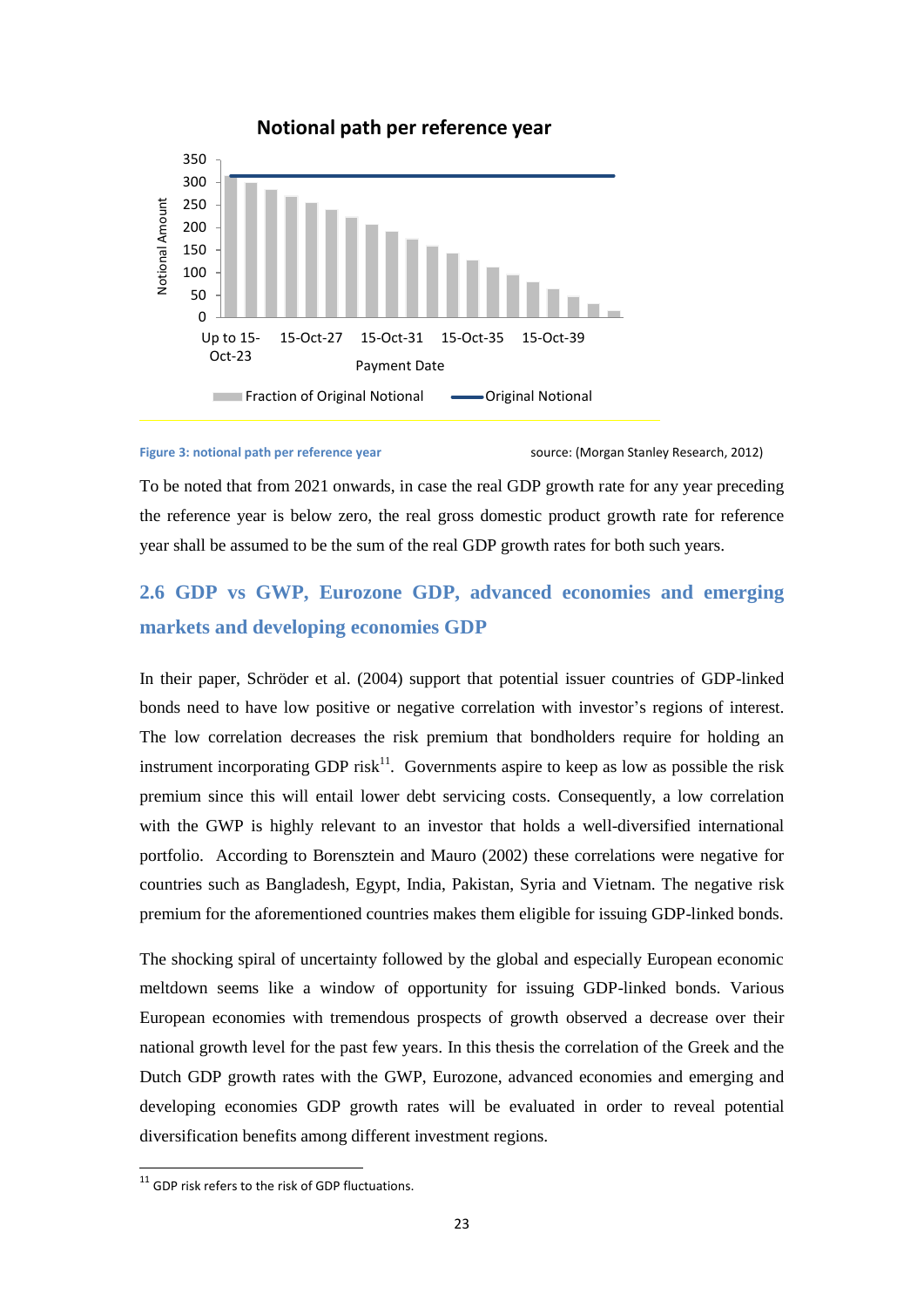## <span id="page-23-0"></span>**2.7 Advanced economies vs emerging markets and developing economies**

Past studies have presented numerous diversification benefits on emerging markets. Nevertheless, the diversification benefits of GDP-linked bonds in advanced economies and in a Monetary Union context are yet to be determined. This thesis aims to investigate some of the diversification benefits of the GDP-linked bonds issued by countries of the European Union. As Griffith – Jones and Sharma (2006) observed in their article "GDP – Indexed Bonds: Making it Happen" countries from EMU would be interested in issuing GDP bonds. The International Monetary Fund and the European Central Bank (and National Banking Systems across Europe) could assist and coordinate the countries concerning the time of issuing and pricing methods needed.

In addition, in the case of GDP-linked bonds, payment obligations are connected with domestic growth and therefore will be lower in times of economic distress. This important element can make GDP-linked bond particularly attractive to pension funds which might be more risk averse/fixed income oriented. Furthermore during an economic growth period, payment obligations are increasing but nevertheless the positive relation between growth and pension fund assets is allowing a more stable debt servicing (Davis & Hu, 2004). Northern European economies have already debated the use of Indexed-linked bonds even prior to the European economic crisis. In 2005, a working group making a study on budget in real terms has been discussed possible features of index-linked bonds from a viewpoint of the Dutch State (Ministry of Finance, Dutch Central Bank, Netherlands Bureau for Economic Policy Analysis, 2005). Moreover, the creation of a GDP linked bond market could set the foundations for overcoming the obstacle of non-accurate GDP growth forecasts and therefore design a more accurate pricing method.

An additional key element for the developed countries and the issuing of GDP-linked bonds is that in most of the developed countries, governments do not run big budget surpluses in good times, even though they should. Issuing GDP-linked bonds could be a determined step to show investors that they can share the profits altogether creating a shield of trust against lean ages.

## <span id="page-23-1"></span>**2.8 Summary**

The purpose of this chapter was to present a comprehensive overview of prior studies that imply evidence related to the issues examined in the study. Previous literature has extensively researched on the corresponding features of GDP-linked bonds as well as the risk premium required by investors. In order to understand thoroughly the diversification properties of the asset in a portfolio context the obstacles and benefits from issuing the bond were presented. Moreover to the literature review, various cases of previously or currently issued GDP-linked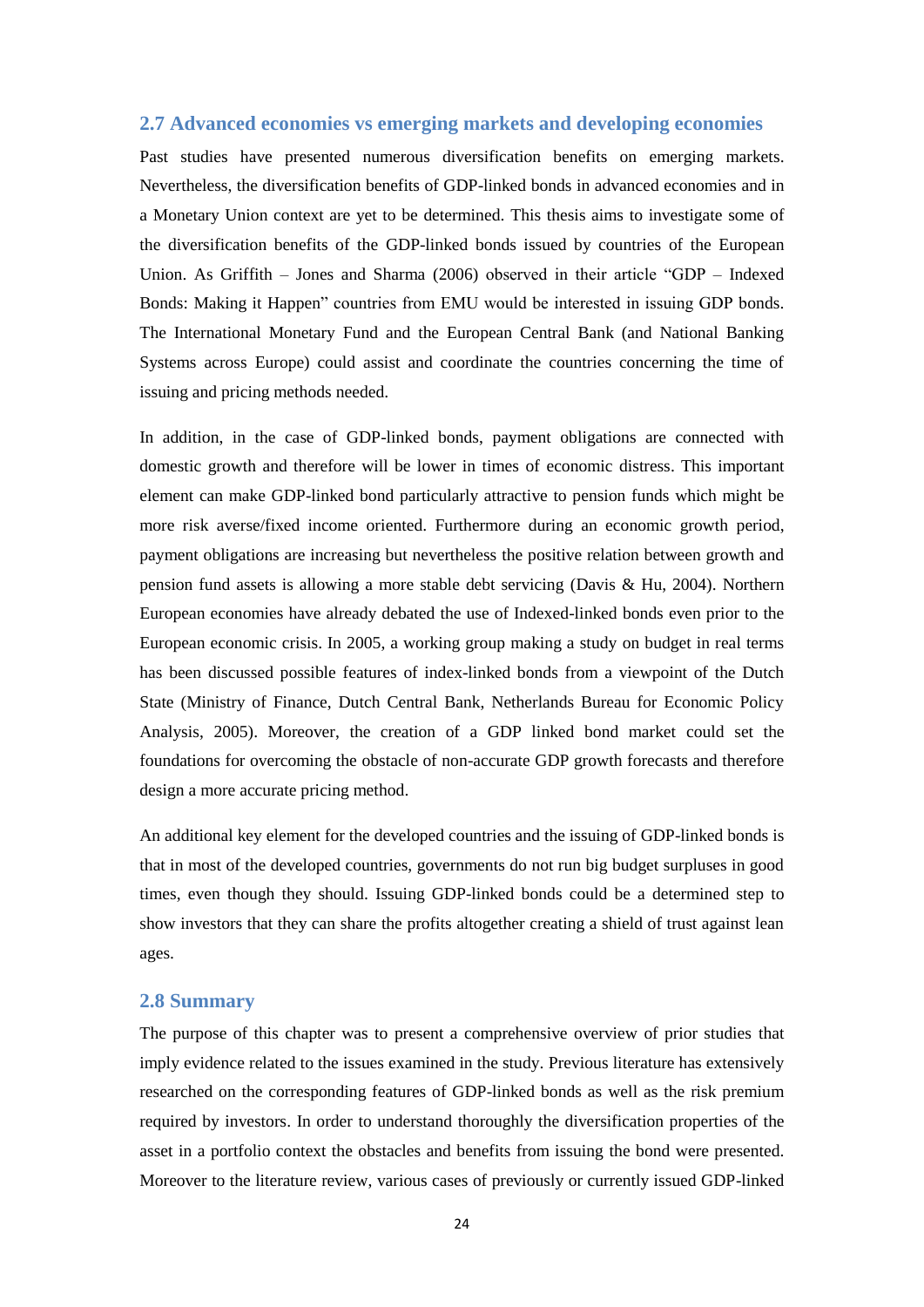bonds came into light focusing further to the most recent cases of Argentina and Greece in 2005 and 2012, respectively.

Furthermore a theoretical approach of the correlations between domestic GDP growth rate and GWP, Eurozone, advanced economies and emerging markets and developing economies GDP growth rate debates on the diversification benefits that might arise from GDP-linked bonds. Last but not least, the fact that a few research studies have been done in relation to GDP-linked bonds in advanced economies vis-à-vis emerging markets and developing economies is pointed out.

All this sets the ground for a further research upon the diversification properties of the GDPlinked bonds. In the next chapter the employed research methodology will be presented.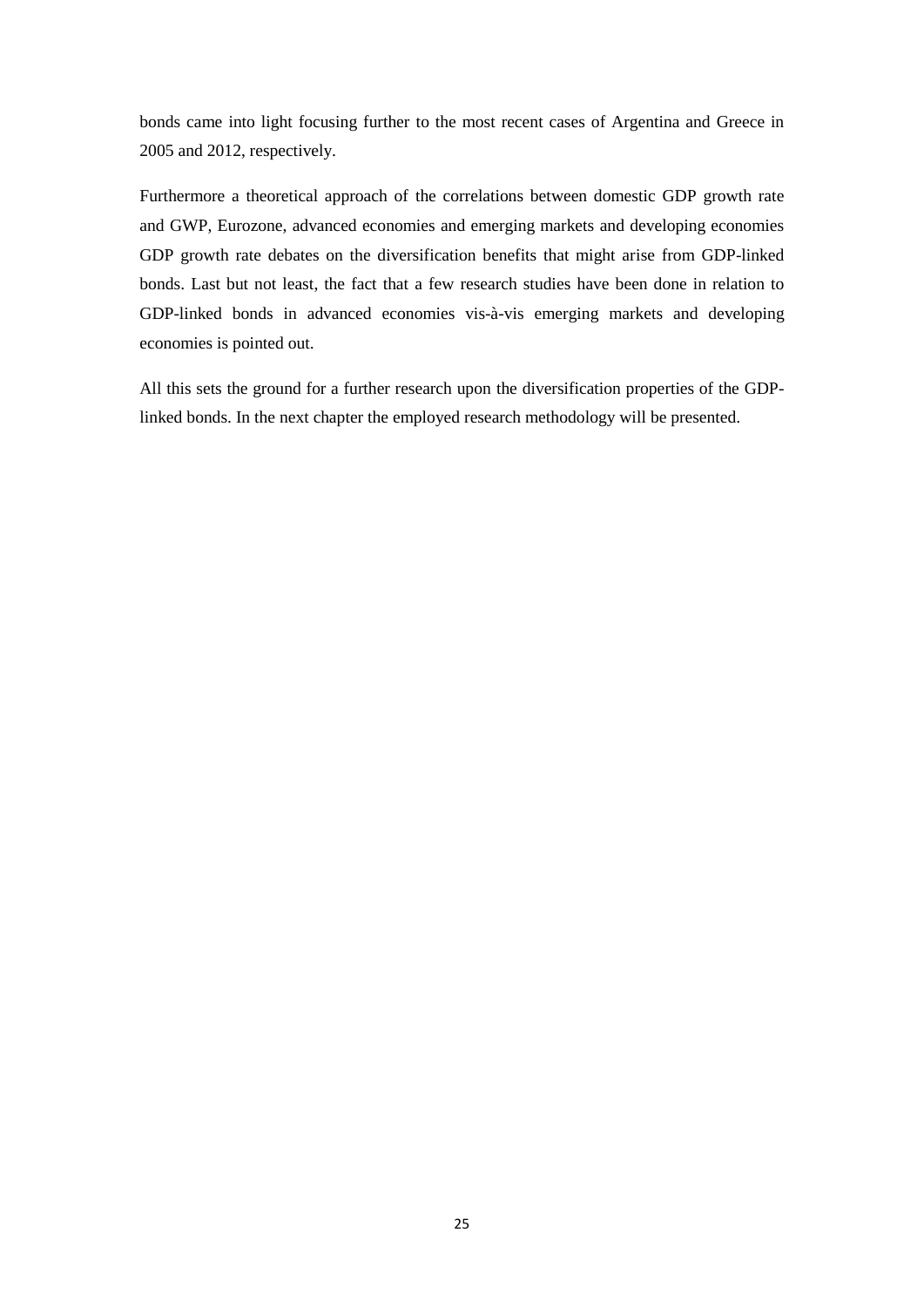## <span id="page-25-0"></span>**Chapter 3 Research methodology**

## <span id="page-25-1"></span>**3.1 Introduction**

In this chapter the preferred methodology and the selected periods employed on this empirical research are presented. The present study aims to explore the diversification opportunities of GDP-linked bonds issued by the Netherlands and Greece and to focus on the investor's perspective for investing in such growth-indexed bonds. Since GDP-linked bonds are connected with the growth rate of an economy, a positive/negative growth could increase/decrease the coupon rate to the investor. Also in line with Schröder et al. (2004) findings, a country should have a low positive or negative GDP growth rate correlation with investor's area of interest in order for its GDP-linked bonds to provide diversification properties in a portfolio context. On this ground a correlation analysis will be made among the Greek and Dutch GDP year-on-year growth rates with growth rates from various areas of investor's interest namely GWP, Eurozone, advanced economies and emerging markets and developing economies GDP growth rates.

Furthermore, the simple model of Borensztein and Mauro (2004) is applied in order to simulate the coupon rate of the Greek and the Dutch growth-indexed bonds. In order to do so, 10-year benchmark government bond yields and twenty-year quarterly real GDP growth rates (year on year basis) from 2002 to 2013, have been collected from Bloomberg terminal. The annually growth rates of GDP figures have been averaged for the sake of adjustment into the monthly 10-year benchmark government bond yields.

Following the simulation process, two portfolios are formed, each including GDP-linked bonds and 10-year government bonds for Greece and the Netherlands respectively. The two portfolios have been simulated on a yearly basis from 2002 to 2013. Different weights are assigned to the GDP-Indexed and the government bonds so that the Markowitz mean-variance portfolio optimization model can export the optimal combination that delivers the maximum portfolio rate of return. Last but not least, by employing the ex-ante Sharpe ratio using as a risk free rate the 10-year German government bond, the reward to variability of each asset is presented throughout the twelve years.

## <span id="page-25-2"></span>**3.2 Selection of countries**

Existing literature supports that GDP-linked bonds can be highly applicable in developing countries as they decrease cyclical vulnerabilities (Griffith-Jones & Sharma, 2006). Furthermore, Schröder et al. (2004) support that GDP-linked bonds could benefit countries without current access to capital markets. Many researchers are in favour of GDP-linked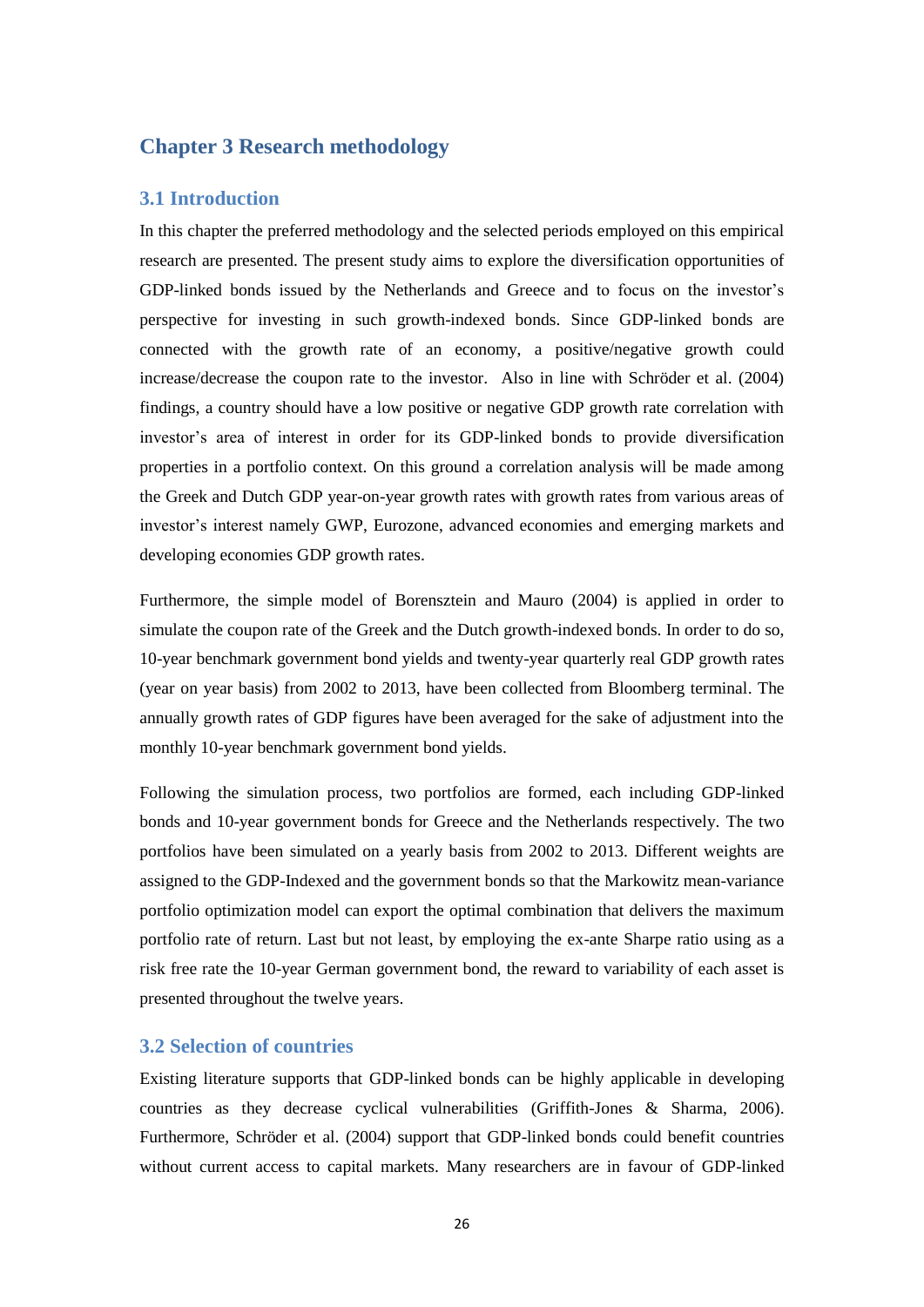bonds and they highly support their application into the advanced economies and especially the countries of the Eurozone (Griffith-Jones & Sharma, 2006). Moreover, they conclude that a simultaneous introduction of GDP-linked bonds by emerging markets and developing economies and advanced economies could significantly increase the possibility of a GDPlinked bond market. On this ground, Greece and the Netherlands have been selected. On the one hand Greece faced various economic turbulences during the post-crisis years, which are reflected on its Gross Domestic Product and on the other hand, the Netherlands maintained its strong economic status even during European sovereigns' meltdown.

## <span id="page-26-0"></span>**3.3 Periods**

The selected periods for the correlation analysis include a twelve-year period starting from 2002 and up to 2013. Following the Borensztein and Mauro (2004) model, a twenty-year average prior to every year is employed in order to extract the base case GDP. The selected periods for the portfolio formation process are consisting of two data sets which include years preceding (2002-2007) and following (2008-2013) the beginning of the financial crisis in Europe.

## <span id="page-26-1"></span>**3.4 Correlation analysis**

As discussed in the literature review, the GDP-linked bond can be an attractive instrument for investors depending on the GDP correlation of the issuing country with respect to investor's other areas of interest. In cases when the correlation is low positive or negative, GDP-linked bonds can act as a risk stabilizing mechanism of the total portfolio rate of return. Nevertheless it should be pointed out that during financial crises the regional and global movements of GDP have an increased correlation (Abiad, Furceri, Kalemli-Ozcan, & Pescatori, 2013) . The equation for the correlation coefficient is:

$$
R = \frac{\sum (x - \bar{x})(y - \bar{y})}{\sqrt{\sum (x - \bar{x})^2 \sum (y - \bar{y})^2}}
$$

#### <span id="page-26-2"></span>**Equation 4: Correlation coefficient**

Where  $\bar{x}$  and  $\bar{y}$  are the twenty year average with respect to the reference year

The correlation analysis is based on correlations among Greece and the Netherlands with the GWP, Eurozone, advance economies and emerging markets and developing economies GDP growth rates. The two data sets employed for the correlation analysis with respect to every year are of a twenty-year moving period.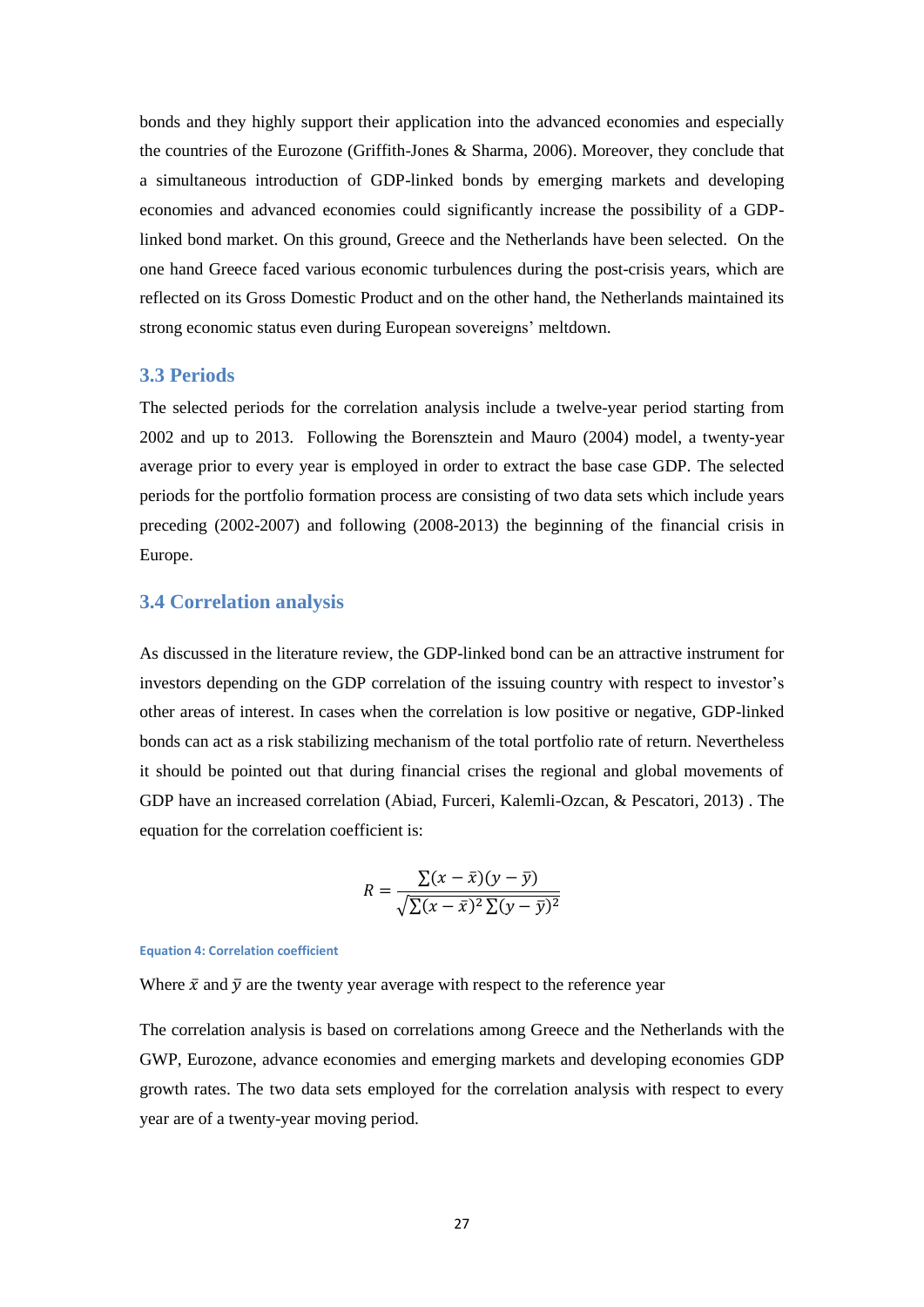| <b>Correlation</b> | Gross World Advanced |           | Eurozone     | Emerging   | & |
|--------------------|----------------------|-----------|--------------|------------|---|
| pairs              | Product              | Economies |              | Developing |   |
|                    | (GWP)                |           |              | Economies  |   |
| Greece             | X                    | X         | $\mathbf{x}$ | X          |   |
| <b>Netherlands</b> | X                    | X         | X            | X          |   |
|                    |                      |           |              |            |   |

<span id="page-27-3"></span>**Table 5: correlation pairs**

## <span id="page-27-0"></span>**3.5 Simulation**

In order to simulate the coupon rate of the Greek and the Dutch GDP-linked bonds, the simple model of Borensztein and Mauro (2004) is employed. According to this approach, the simulated coupon rate of the GDP-linked bond can be described as follows:

$$
coupon_t = \max [\mu + (g_t - \bar{g}), 0]
$$

#### <span id="page-27-2"></span>**Equation 5: Simulated GDP-linked bond coupon payment**

Where  $\bar{g}$  is the baseline growth rate of the GDP which, for simplicity reasons, is calculated based on the past twenty years average GDP growth rate with respect to each reference year. The  $g_t$  variable is the real growth rate of the given year t and the  $\mu$  is the 10-year benchmark government bond yield. To take an illustration, it is assumed that  $\mu = 3\%$ . In times of economic robust GDP-linked bond will offer a coupon rate higher that 3% while in times when actual growth rate equals the average growth rate, GDP-linked bond offers the same coupon as the 10-year government bond. Only in times of economic downturn the coupon rate is less than 3% but always above zero.

## <span id="page-27-1"></span>**3.6 Mean variance model**

As previously mentioned, the ambition of this thesis is not only to investigate the low positive or negative correlations that potentially exist among GDP growth rates from different areas of investor's interest but also the relation between GDP-linked bond and 10-year government bonds in a portfolio context. According to the modern portfolio theory first introduced by Harry Markowitz in his article (1952) and book (1959), assets should not be selected separately but rather considered as interactive assets of the same portfolio. The theory aims to maximize portfolio expected return in a given risk-return framework or to minimize risk for a given level of expected return. Even in cases where correlation between GDP-linked bonds and government bonds are not negative, modern portfolio theory can provide diversification by lowering the total risk of the portfolio. More specifically, the modern portfolio theory defines the total return of the portfolio as the weighted combination of the individual returns, the risk as the standard deviation of the return and the individual asset's return as normally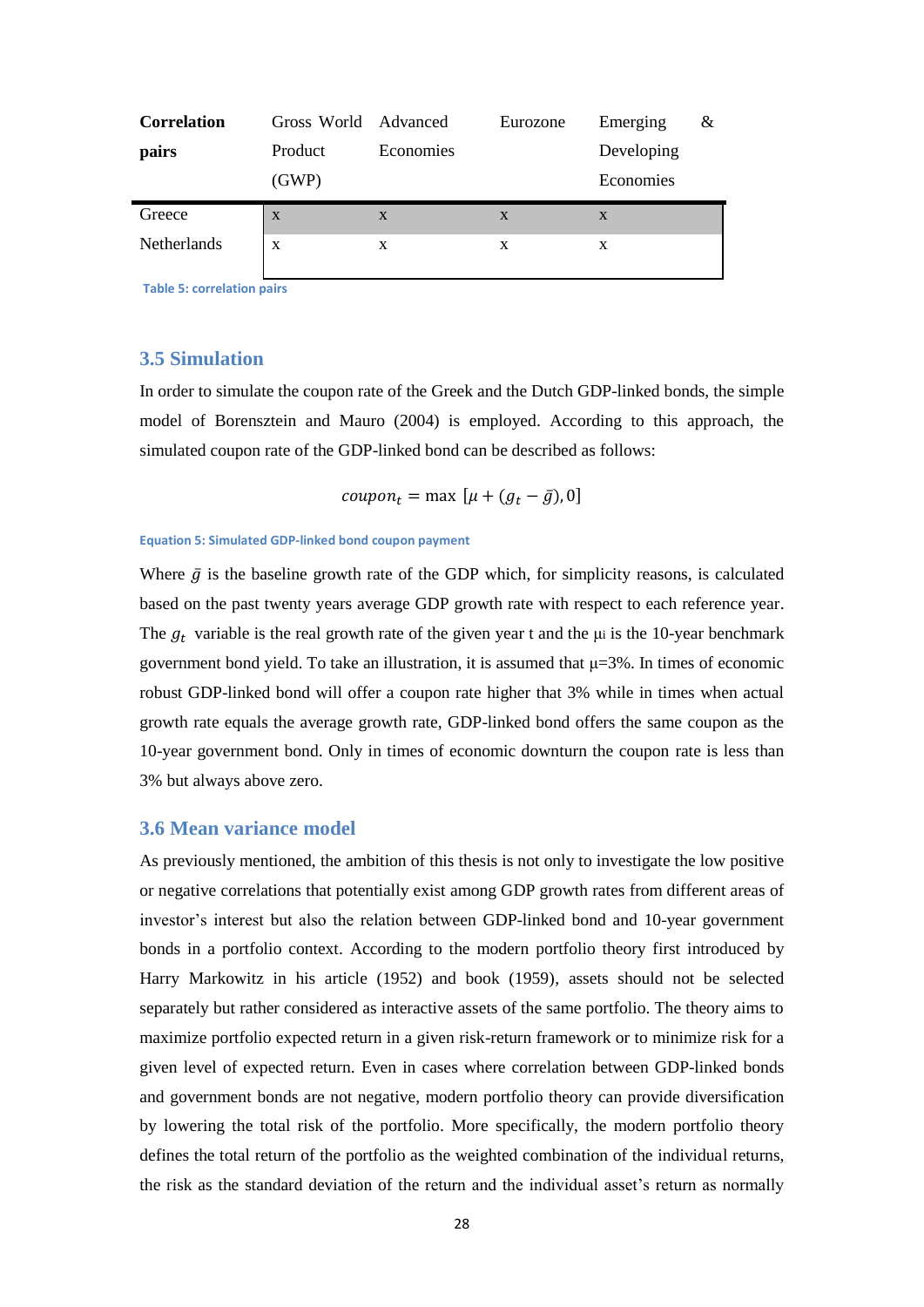distributed variable. The model aims to decrease the total variance of the portfolio based on combined, not necessarily positively, correlated returns. Under the assumption that investor is risk averse meaning that given various portfolios providing the same expected return, the less risky will be preferred by the investor as the optimal portfolio. Therefore, higher risk portfolios are compensated with higher total returns and an investor aiming to higher return will favor a higher risk portfolio. The expected return can be described as follows:

$$
E(\mu_P) = \sum_i wi E(\mu_i)
$$

#### <span id="page-28-0"></span>**Equation 6: expected return**

Where  $\mu_p$  is the portfolio's return,  $\mu_i$  is the return of the individual asset and w<sub>i</sub> is the weighting coefficient of the asset i (fraction of the asset i in the total portfolio)<sup>12</sup>. The average yearly return and the standard deviation will be extracted from the monthly simulated GDPlinked bond coupon rates.

The variance of the portfolio's return can be described as follows:

$$
\sigma_p^2 = \sum_i w_i^2 \sigma_i^2 + \sum_i \sum_{j \neq i} w_i w_j \sigma_i \sigma_j \rho_{ij}
$$

#### <span id="page-28-1"></span>**Equation 7: variance of the portfolio**

<u>.</u>

Where  $\rho_{ij}$  represents the correlation coefficient among various individual assets of the portfolio. The standard deviation (volatility) of the portfolio can be written as:

$$
\sigma_{\!\rho}\,=\,\sqrt{\sigma_{\!\rho}^2}
$$

#### <span id="page-28-2"></span>**Equation 8: standard deviation (volatility) of the portfolio**

The current thesis focuses on simulating a two-asset portfolio with simulated GDP-linked bonds in line with the Borensztein and Mauro (2004) model and 10-year government bonds. Furthermore the Modern Portfolio Theory model makes certain assumptions about investors and markets. First, the model assumes that all returns are normally distributed variables and also that correlations among assets are fixed and constant. The latest assumption makes the model relatively vulnerable to economic shocks and especially in times of crises where all assets tend to be more positively correlated due to a general market downturn. The Market Portfolio theory is based also on the efficient market hypothesis, where investors are only aiming to the maximization of their profit and that all investors are by definition risk-averse. Some others assumptions also include the fact that all investors have simultaneously access to

 $12$  If the weight for an asset is negative, then investor has to short (sell) an asset.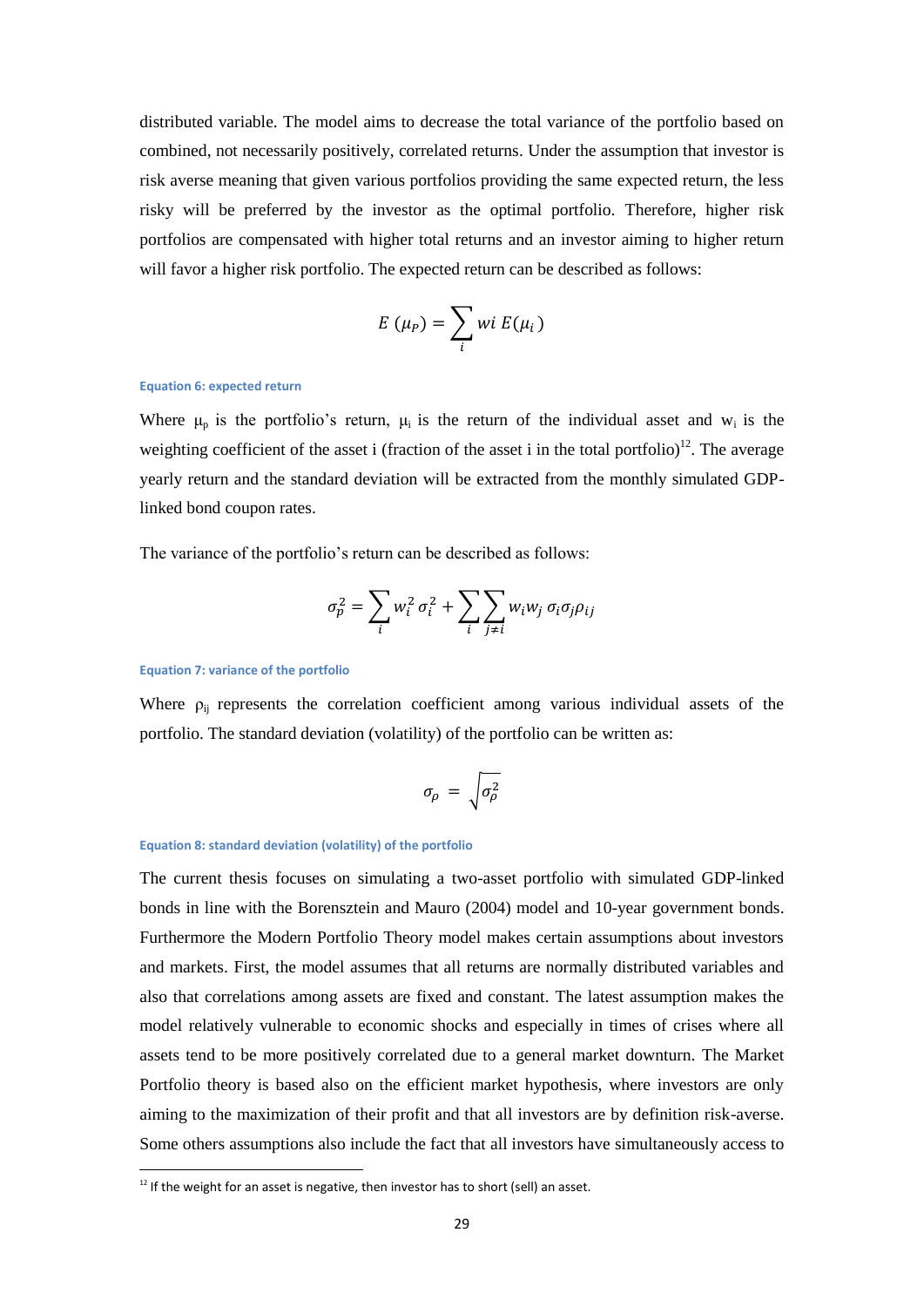all information, investors are price takers and that risk of the asset is well-known a priori. The mean variance portfolio optimization analysis is completed by constructing a second series of twelve portfolios consisting of GDP-linked bonds from Greece and the Netherlands in order to reveal the optimal weight allocation and determine the trend if any.

#### <span id="page-29-0"></span>**3.7 Sharpe ratios**

Finally, the last section of the current empirical research includes an analysis based on ex-ante Sharpe ratio. This ratio measures the risk premium (excess return) per deviation unit in a traded asset or investment strategy (Sharpe 1966). When comparing assets with a common benchmark, the asset with the higher Sharpe ratio provides a better return in a same risk framework or lower risk in a same return framework compared to the other assets.

The ex-ante Sharpe ratio as defined by Sharpe (1966) is:

$$
SR_p = \frac{\mu_p - \mu_{rf}}{\sigma_p}
$$

<span id="page-29-2"></span>**Equation 9: ex-ante Sharpe ratio**

Where:

 $\mu_n$ : is the portfolio return (expected return)

 $\mu_{rf}$ : is the return of the benchmark asset (risk free rate) and

 $\sigma_{\rho}$ : is the standard deviation of the portfolio

For the purposes of the current empirical research the 10-year German government bond has been considered as the benchmark asset. Furthermore the standard deviation of the monthly returns is being multiplied by square root of twelve in order to be annualized.

Sharpe (1994) uses the same formula as above but substitutes the expected returns with the realized returns of the assets and benchmark (ex-post ratio). Since realized returns are not available on simulated GDP-linked bonds the ex-ante Sharpe ratio is employed. Moreover, the Sharpe ratio has as its principal advantage that it is observing both systemic and idiosyncratic risks.

### <span id="page-29-1"></span>**3.8 Summary**

The chapter provides a comprehensive overview of the employed research methodology. It begins with a description of the research framework and presents the GDP-linked bond return simulation process in line with Borensztein and Mauro (2004) model. According to this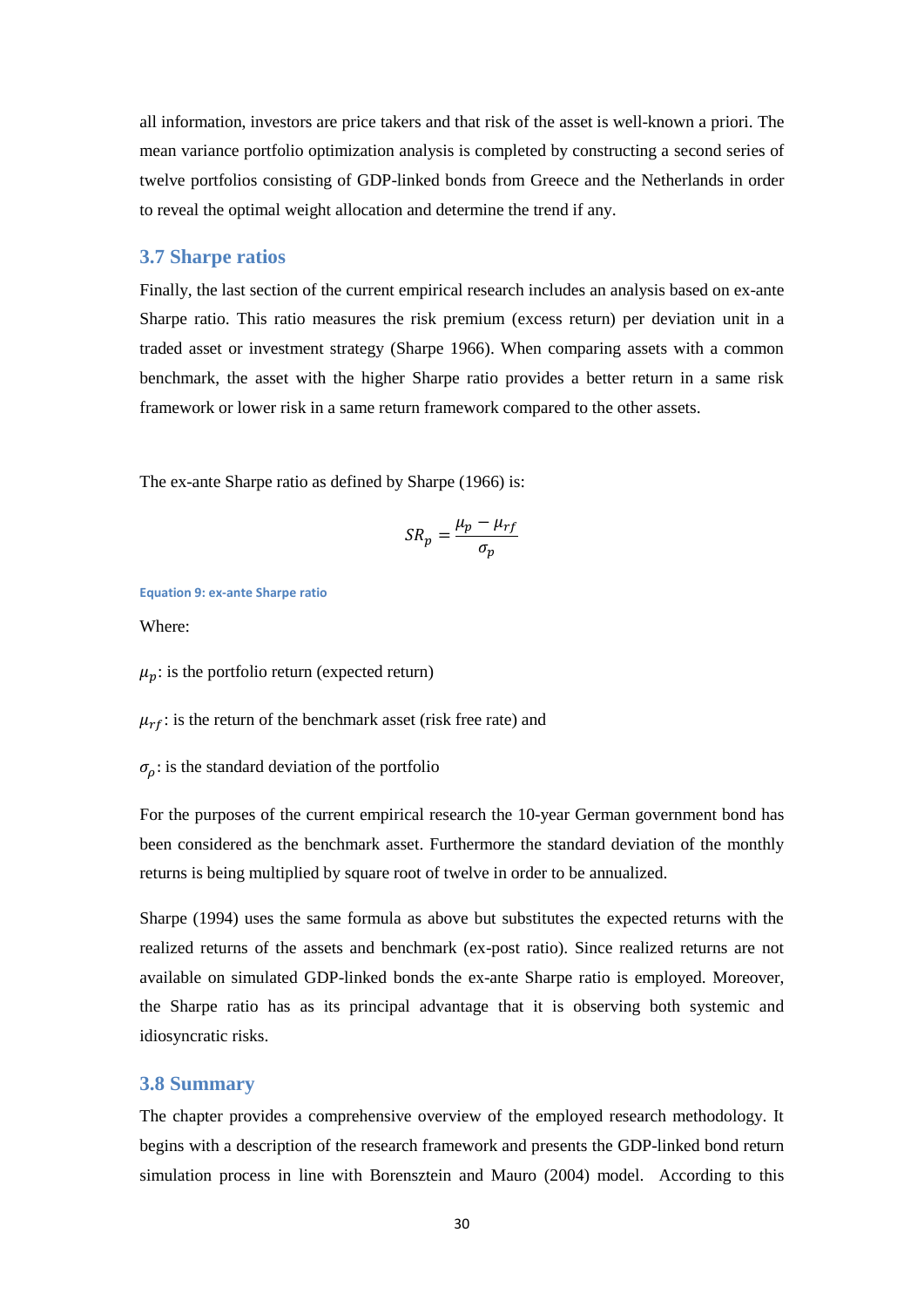model, the return of the GDP-linked bond varies with the growth rate of real GDP. Although there are quite some models incorporating various coupon payment conditions such as the Argentinian and the Greek cases, the basic idea lies on the difference between actual and base case GDP growth rate. The difference then is added to the 10-year government bond rate forming the GDP-linked bond coupon rate which under no circumstances can drop below zero.

Consistent with the Markowitz mean variance portfolio optimization approach, two different portfolio scenarios have been formed in order to examine the diversification benefits of simulated GDP-linked bonds from Greece and the Netherlands in a domestic and cross country portfolio context. Finally, the Sharpe ratio was employed in the analysis as a way of measuring the performance of the assets adjusted for their risk. The ex-ante Sharpe ratio was favoured over the ex-post as the current analysis produces expected rather than realised returns.

The next chapters will provide data description over government bonds and real GDP growth rates and empirical results and attempts to answer the three main questions of this research.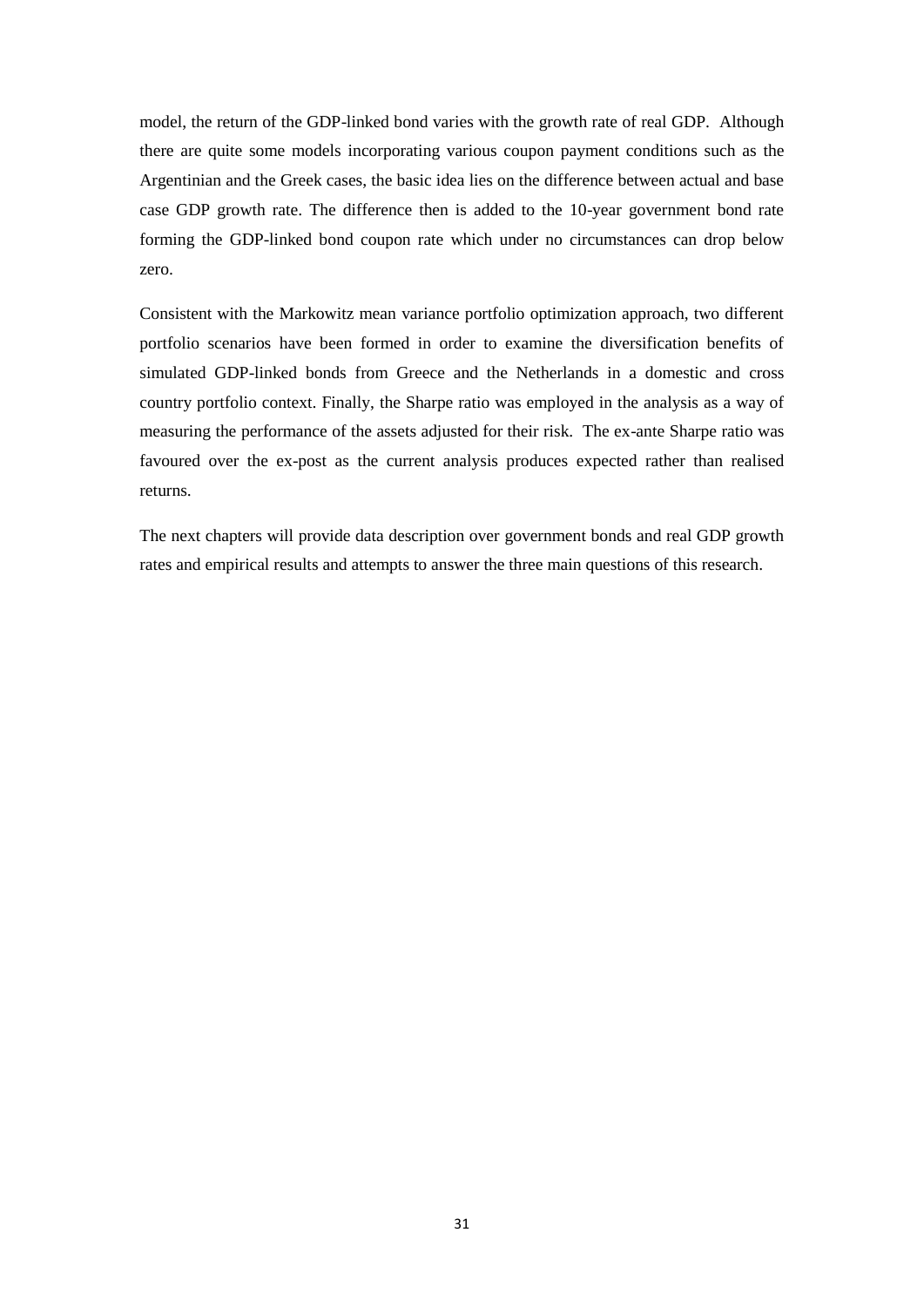## <span id="page-31-0"></span>**Chapter 4 Data description**

In this section, data used during the research is presented. This section is split in a separate section for Gross Domestic Product growth rates of Greece, the Netherlands, GWP, advanced economies and emerging markets and developing economies GDP growth rates and a section for 10-year benchmark government bond yields of Greece, the Netherlands<sup>13</sup> and Germany<sup>14</sup>.

## <span id="page-31-1"></span>**4.1 GDP growth rate categories**

The correlation analysis compares GDP growth rates of Greece and the Netherlands with respect to GWP, Eurozone and the GDP of advanced economies and emerging market and developing economies growth rates. In order to do so, quarterly real GDP growth rate figures (year-on-year change) of all the areas of interest have been extracted from Bloomberg terminal. Growth rates were selected to be real in order to isolate the effect of inflation. Thereafter, real GDP growth rates from Greece and the Netherlands have been incorporated into the Borensztein et al. (2004) model so as to simulate the GDP-linked bonds.

## <span id="page-31-2"></span>**4.2 Benchmark government bond yields**

The Bloomberg terminal is also used to collect the monthly 10-year benchmark government bond yields for the two European countries that are included on the current empirical research namely Greece (GGGB10YR: IND) and the Netherlands (GNTH10YR: IND). The government bond yield figures are collected for the period 2002-2013 which later is divided into two sub data sets each of six years. The two data sets are covering a period of economic robustness in European economy (2002-2007) and a period of economic downturn (2008- 2013). In addition the monthly 10-year benchmark government bond yields have also been selected as the benchmark yields used in the Sharpe ratio analysis.

The next chapter will present the empirical results of the correlation analysis, the simulated GDP-linked bonds from Greece and the Netherlands and the diversification benefits that these bonds have against 10-year government bonds and other GDP-linked bonds.

<u>.</u>

<sup>&</sup>lt;sup>13</sup> Countries of the analysis

<sup>&</sup>lt;sup>14</sup> Benchmark country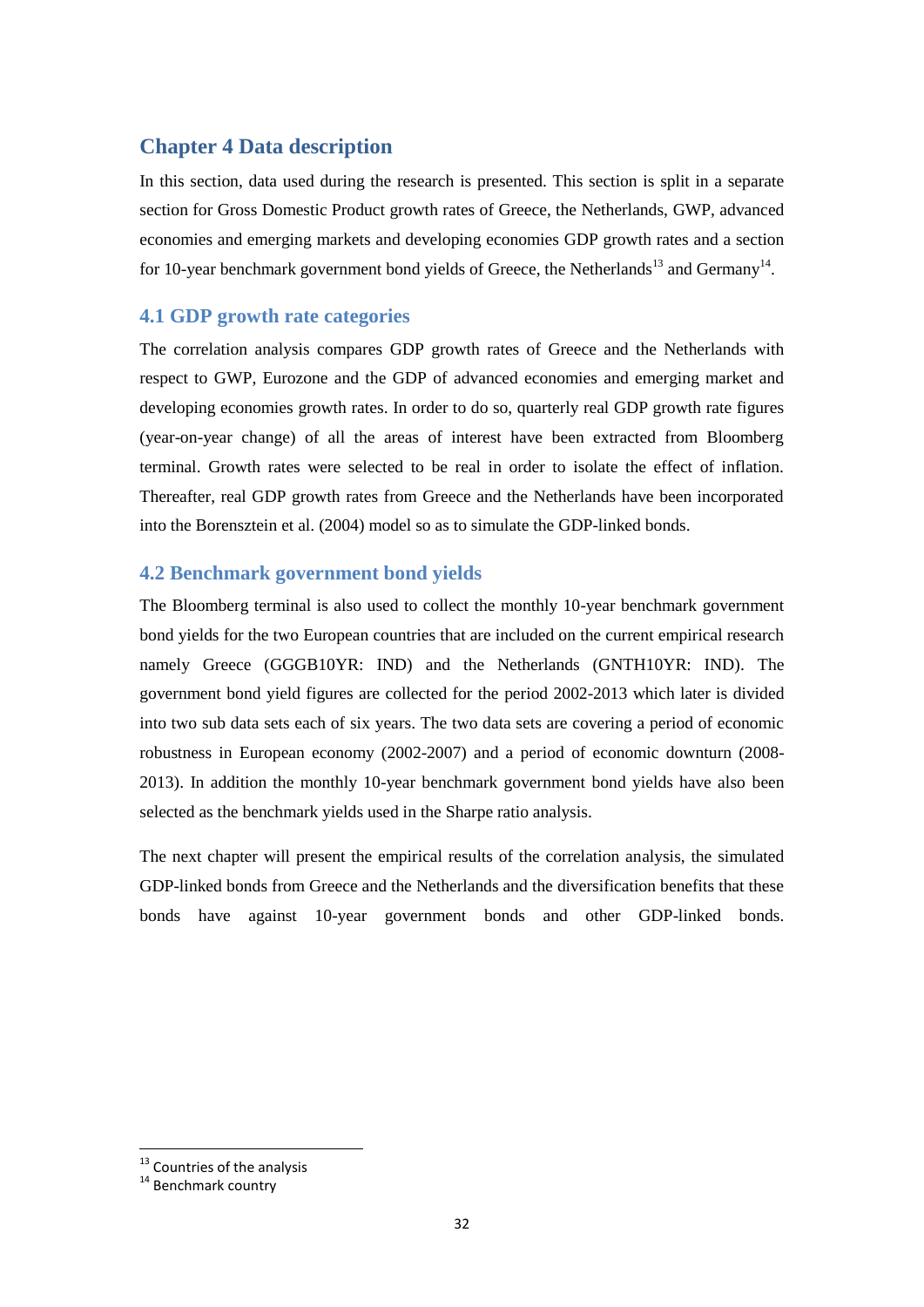## <span id="page-32-0"></span>**Chapter 5 Empirical results**

## <span id="page-32-1"></span>**5.1 Introduction**

In this chapter, results of the different stages of the analysis are presented. After some general findings the results section is constructed as follows; as a starting point the correlation analysis among the Greek and Dutch GDP growth rates on the one side and the GWP, Eurozone, advanced economies and emerging markets and developing economies GDP growth rates on the other side is discussed. In line with Borensztein et al. (2004) methodology, coupon rates of GDP-linked bonds of Greece and the Netherlands respectively are simulated. Finally the chapter ends with the Markowitz mean variance portfolio optimization approach and the ex-ante Sharpe ratio analysis made upon yearly portfolios of two periods, namely 2002-2007 and 2008 to 2013. Every year includes five weight allocations between 10-year Government bonds and GDP-linked bonds, namely 100%/0%, 75%/25%, 50%/50%, 75%/25%, 0%/100% and one weight allocation aiming on maximising the Sharpe Ratio. In all the cases, a constant weight allocation throughout the year produces the same or lower Sharpe ratio than the portfolio maximum Sharpe ratio and the same or higher Sharpe ratio from the individual assets separately. All the portfolios can be found in Appendix C.

### <span id="page-32-2"></span>**5.2 Correlation results**

As discussed in chapter 4 all required GDP growth rate data used in the current empirical research concerning the diversification properties of GDP-linked bonds are obtained from Bloomberg terminal. The years included in the analysis are ranging from a thirty three year period of actual data between 1983 and 2013. The correlation coefficients are calculated by considering data sets of the last twenty years with respect to each year. Therefore, the first results of the correlation analysis are available from 2002 up to 2013.

The GDP correlations table of Greece and the Netherlands with the GWP, Eurozone, advanced economies and emerging markets or developing economies GDP growth rate can be found in Appendix A. The correlation coefficient for each year is calculated with respect to period of the past twenty years.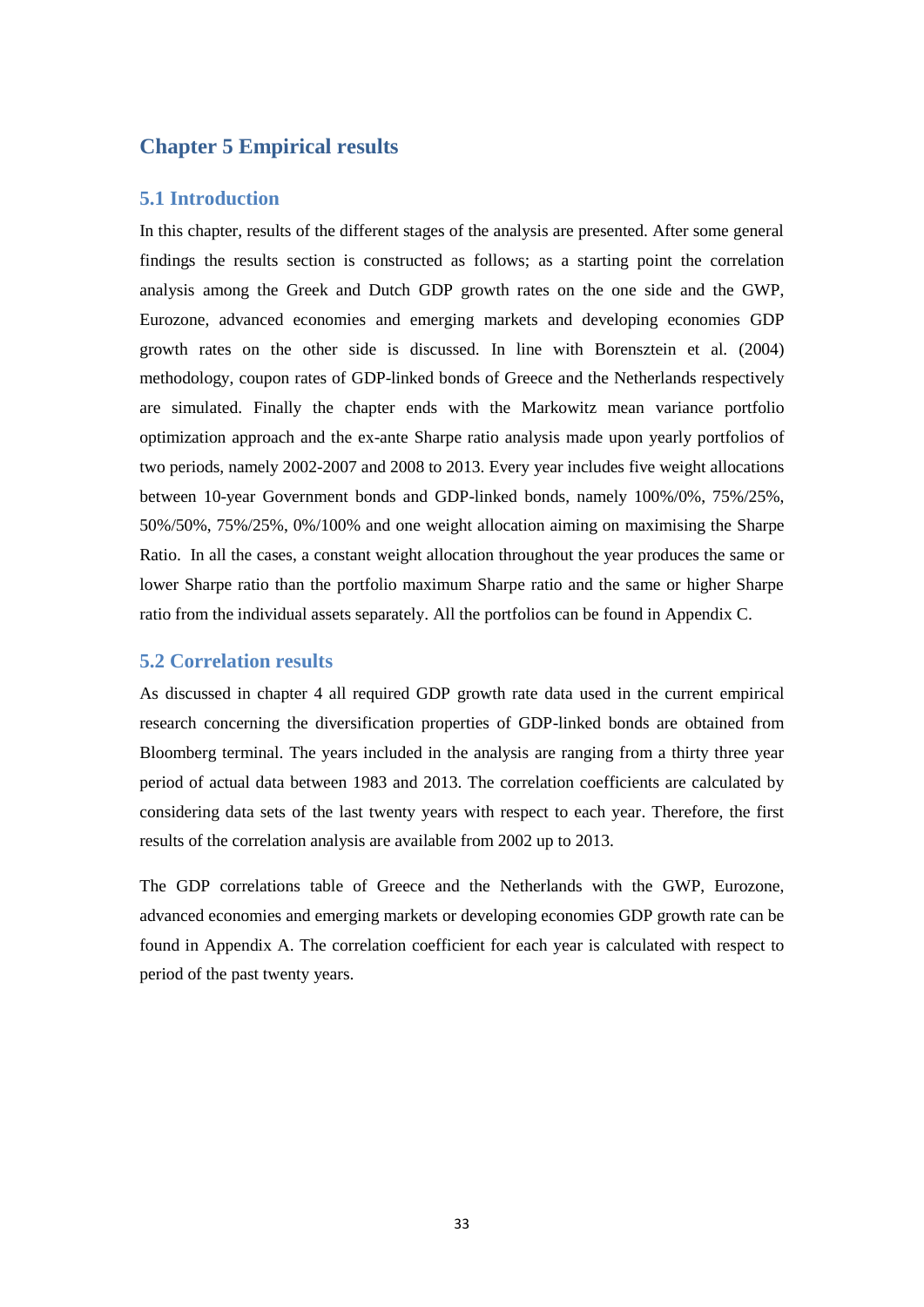#### <span id="page-33-0"></span>**5.2.1 Greece**

Figure 5 displays correlations of the Greek GDP growth rates with five areas of interest namely the Netherlands, GWP, Eurozone, advanced economies and emerging markets and developing economies. Results show higher correlation between Greece and Eurozone GDP growth rates and lower correlation partially with the Netherlands and emerging economies. According to Schröder et al. (2004), an issuing country needs to have low positive or negative correlation with investor's area in order for the investor to have desirability for GDP -linked bonds. In line with Abiad et al. (2013) findings, although pre-crisis correlations of regional and global GDP remained in a modest level, they increased drastically for the first time in decades around the financial crisis peak of 2007-2009. Moreover, in the case of Greece and the Eurozone we observe a high correlation and therefore we are expecting low investment interest. Further to the analysis, one can observe that diversification benefits might arise under a portfolio consisting of Greek and advanced economies GDP-linked bonds for the period between 2002 and 2007. On the other hand after 2008 and up to 2013 portfolio diversification can be achieved if Greek and emerging markets and developing economies GDP-linked bonds combined. Last but not least, concerning GWP and Greek GDP growth rates, one can observe low positive correlation between 2001 and 2005 and again from 2010 onwards with a continuously decreasing trend which paves the way for further diversified portfolios. Results also point that diversification benefits between Greek and Dutch GDP-linked bonds might arose from 2006 to 2008 due to low correlation. The pink area represents years after crisis.





<span id="page-33-1"></span>**Figure 4: Greek GDP growth rate correlations with the Netherlands, GWP, Eurozone, advanced economies and emerging markets and developing economies growth rate**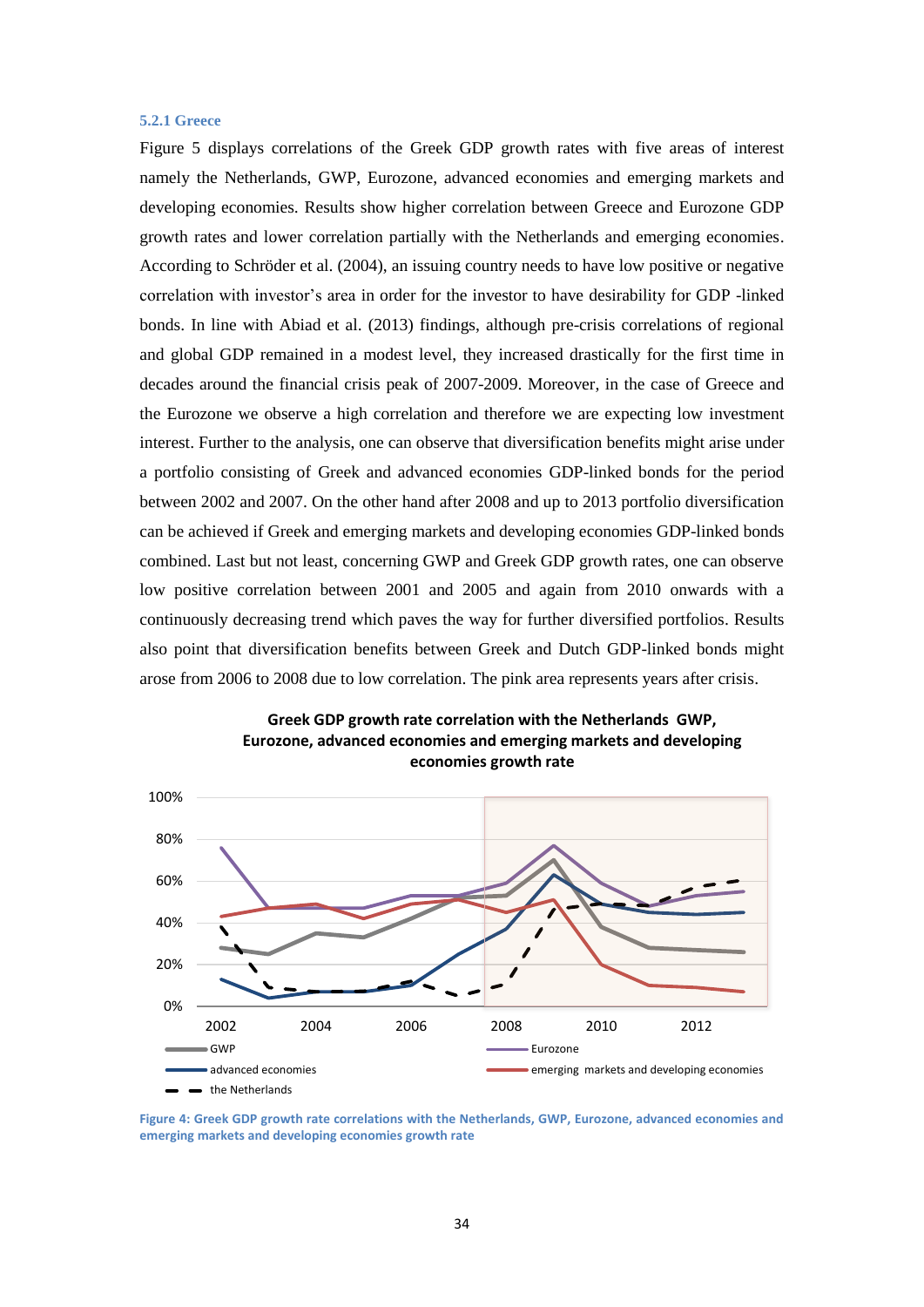#### <span id="page-34-0"></span>**5.2.2 The Netherlands**

The second leg of the correlation analysis took place among GDP growth rates of the Netherlands and Greece, GWP, Eurozone, advanced economies and emerging markets and developing economies GDP growth rates. The relationship between the Netherlands GDP growth rate and Eurozone GDP growth rate proved to be the highest among other investment areas of interest. We can observe that correlations of the Netherlands with advanced economies and GWP are almost following the same pattern with the latest to have lower correlation. On the other hand, correlations of the Netherlands GDP growth rates with emerging market and developing economies are either negative (2003-2008) or low positive (2008-2013). Finally, for the period between 2008 and 2013, the correlation between GWP and the Netherlands remains above 50%, preventing that way possible diversification of GDP-linked bonds in a portfolio context. Based on Schröder et al. (2004) findings, Dutch GDP-linked bonds are not offering diversification benefits to an investor holding an internationally well diversified portfolio and might not be chosen to be a part of his portfolio.



#### <span id="page-34-1"></span>**Figure 5: Dutch GDP growth rate correlations with Greece, GWP, Eurozone, advanced economies and emerging markets and developing economies growth rate**

To summarize the result of the correlation analysis, GDP-linked bonds could be employed as hedging assets in times of low or negative correlation between the GDP of the two areas of interest on the investors perspective. In the case of Greece, diversification might be achieved by combining GDP-linked bonds issued from Greece with GDP-linked bonds issued by advanced economies for the period between 2002 and 2007 and with GDP-linked bonds issued by emerging economies for the period between 2008 and 2013. Furthermore, future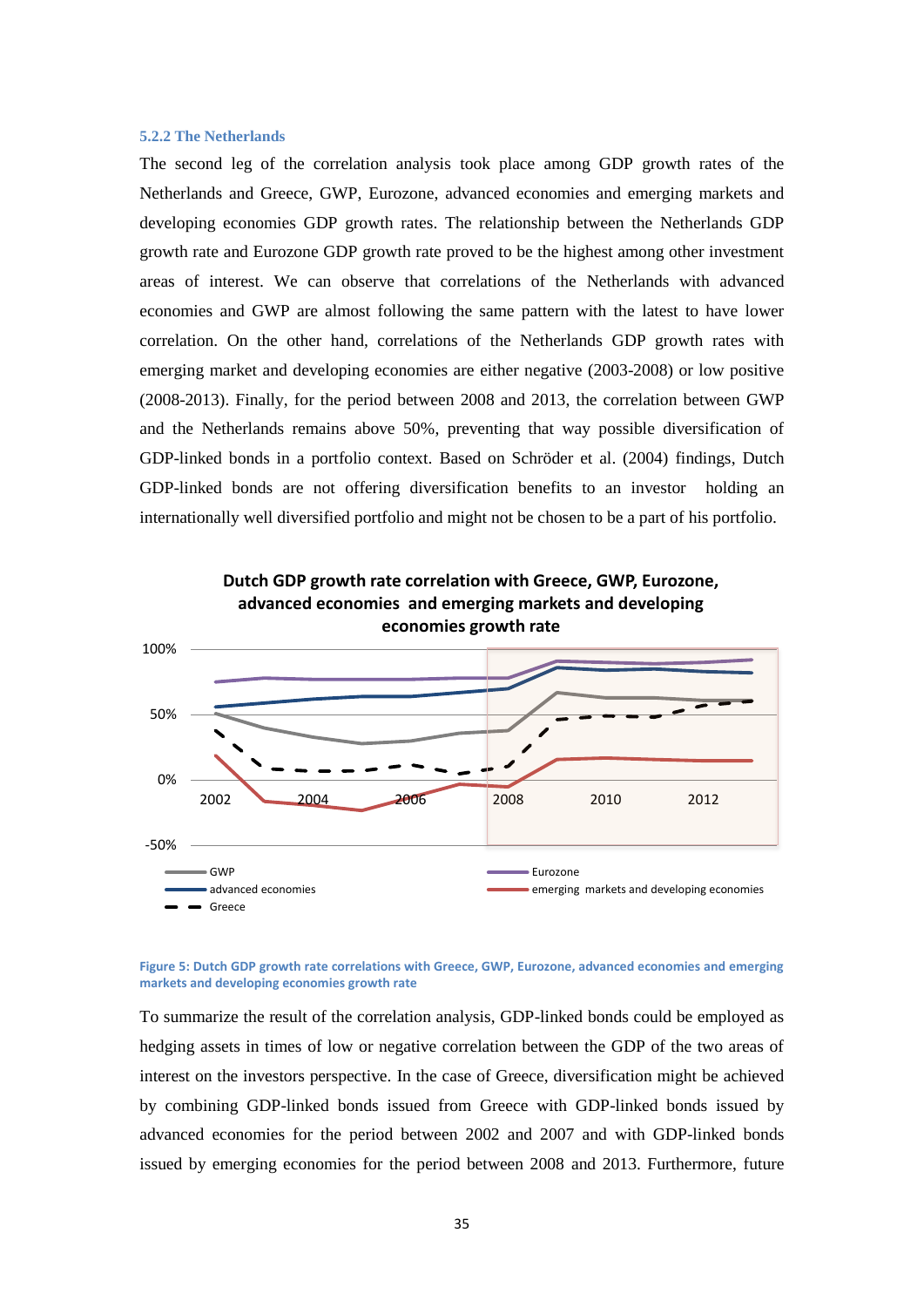diversification benefits might arise in a portfolio consisted of Greek GDP and GWP-linked bonds but further research needs to be made to validate the results. In the case of the Netherlands, it is clearer that diversification lies in combining Dutch GDP-linked bonds with bonds issued by emerging markets and developing economies, especially for the period between 2002 and 2007. Moreover the analysis concludes that diversification benefits might arise for an investor holding a portfolio of Greek and Dutch GDP-linked bonds for the period of 2006 to 2008.

Finally, the diversification benefits arising before and after the start of the financial crisis are deriving from different investment areas. To be more specific, one can observe that prior to 2008 there is low positive correlation of Greek GDP growth rates with the Dutch, the advanced economies and the GWP growth rates. Nevertheless, the correlation between Greek and GWP growth rates is increasing around the financial crisis peak and then shortly after is decreasing again. Following 2008, we see a change in figures with emerging markets and developing economies and GWP to form low positive correlation and the correlation with the advanced economies to increase significantly.

On the other hand, concerning the Netherlands, we see that figures follow a relatively stable trend without any major changes. More specifically, prior to 2008 one can observe low positive correlation between the Netherlands and the GWP, even lower but still positive with Greece and negative with the emerging markets and developing economies. For the years after 2008, we see that correlation of the GDP growth rates of the Netherlands with GWP and Greece are rising to above 50% and with emerging markets and developing economies to above zero. Higher correlation of GDP growth rates means lower diversification properties in a portfolio context. The correlation analysis reveals that limited or no diversification properties arising from the Dutch GDP-linked bonds especially after 2008.

## <span id="page-35-0"></span>**5.3 Coupon simulation results**

Following the model of Borensztein and Mauro (2004), monthly data of the 10-year Greek Government Bond Index (GGGB10YR: IND) and the 10-year Netherlands Government Bond Index (GNTH10YR: IND) have been selected from Bloomberg terminal. Figure 7, shows that GDP-linked bonds increase payment obligations in the first period (2002-2007) where there is higher growth rate than the twenty-year average while during the second period (2008-2013) the opposite occurs. Bondholders have a great incentive in investing in GDP-linked bonds in periods of higher than the 20-year moving average growth which is not the case for sovereigns that would alternatively prefer plain vanilla bonds. Furthermore, possible issuing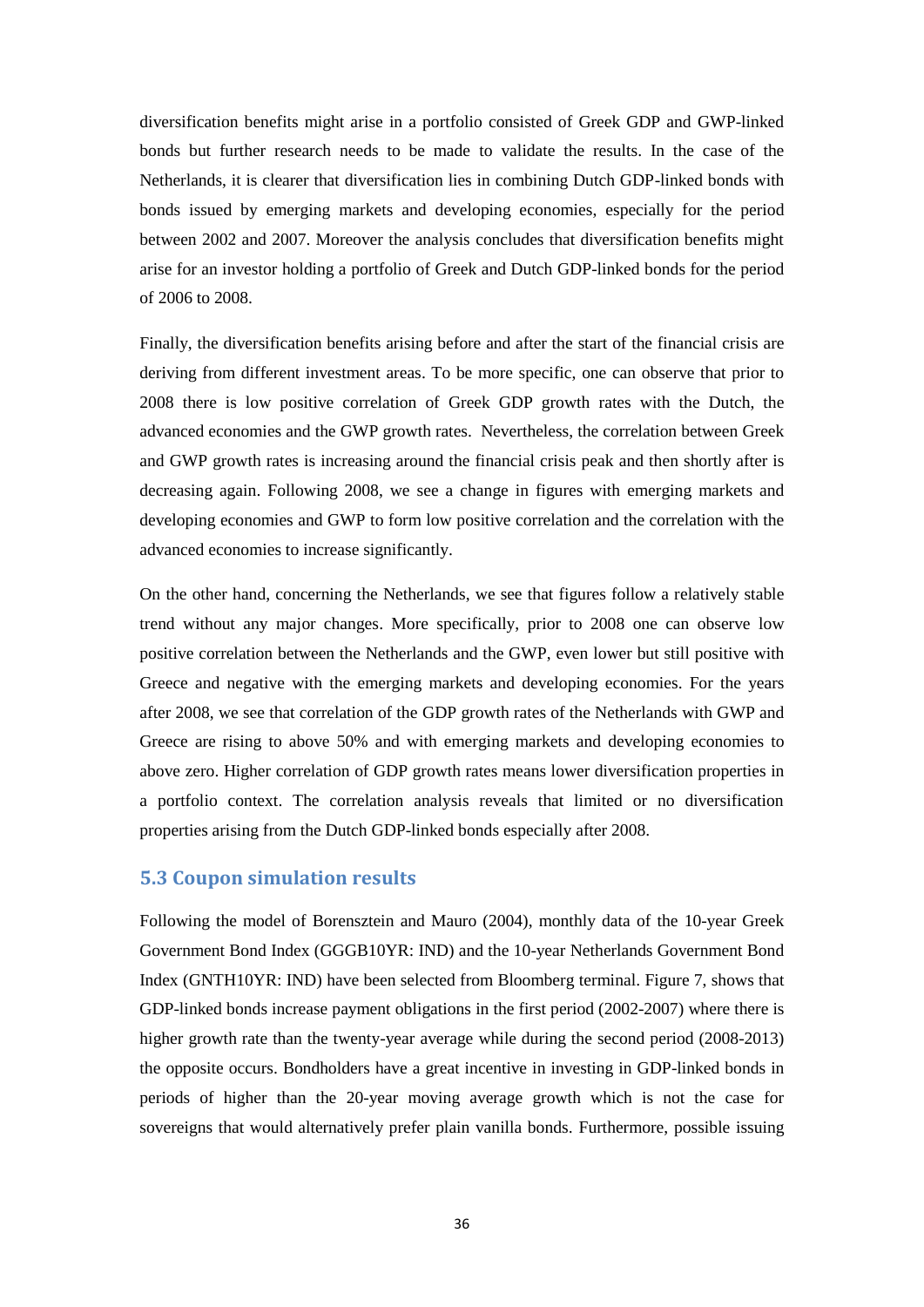of GDP-linked bonds in 2008 would reflect a drastic decrease in sovereign payment obligations for the following years.



**10-Year Greek government bond VS Simulated Greek GDP-linked bond** 

<span id="page-36-0"></span>**Figure 6: 10-year Greek government bond versus simulated Greek GDP-linked bond**

| Date       | 10-year    | <b>GDP</b><br>current | 20-year     | current minus 20- | GDP-    |
|------------|------------|-----------------------|-------------|-------------------|---------|
|            | government | growth<br>rate        | average GDP | year<br>average   | linked  |
|            | bond       | year on year          | growth rate | GDP growth rate   | bond    |
|            | premium    |                       |             |                   | premium |
| 31/12/2013 | 8.42%      | $-2.30\%$             | 1.22%       | $-3.52%$          | 4.90%   |
| 29/11/2013 | 8.78%      | $-2.30%$              | 1.22%       | $-3.52\%$         | 5.26%   |
| 31/10/2013 | 8.09%      | $-2.30%$              | 1.22%       | $-3.52%$          | 4.57%   |
| 30/9/2013  | 9.32%      | $-3.20%$              | 1.22%       | $-4.42%$          | 4.90%   |
| 30/8/2013  | 10.30%     | $-3.20%$              | 1.22%       | $-4.42%$          | 5.88%   |
| 31/7/2013  | 10.06%     | $-3.20%$              | 1.22%       | $-4.42%$          | 5.64%   |
| 28/6/2013  | 10.98%     | $-4.00\%$             | 1.22%       | $-5.22%$          | 5.76%   |
| 31/5/2013  | 9.39%      | $-4.00\%$             | 1.22%       | $-5.22%$          | 4.17%   |
| 30/4/2013  | 11.02%     | $-4.00\%$             | 1.22%       | $-5.22%$          | 5.80%   |
| 29/3/2013  | 12.44%     | $-6.00\%$             | 1.22%       | $-7.22\%$         | 5.22%   |
| 28/2/2013  | 10.98%     | $-6.00\%$             | 1.22%       | $-7.22%$          | 3.76%   |
| 31/1/2013  | 10.65%     | $-6.00\%$             | 1.22%       | $-7.22%$          | 3.43%   |
| 31/12/2012 | 11.90%     | $-4.90\%$             | 1.33%       | $-6.23%$          | 5.67%   |
| 30/11/2012 | 16.13%     | $-4.90\%$             | 1.33%       | $-6.23%$          | 9.90%   |

\* Pink area represents years after the start of the financial crisis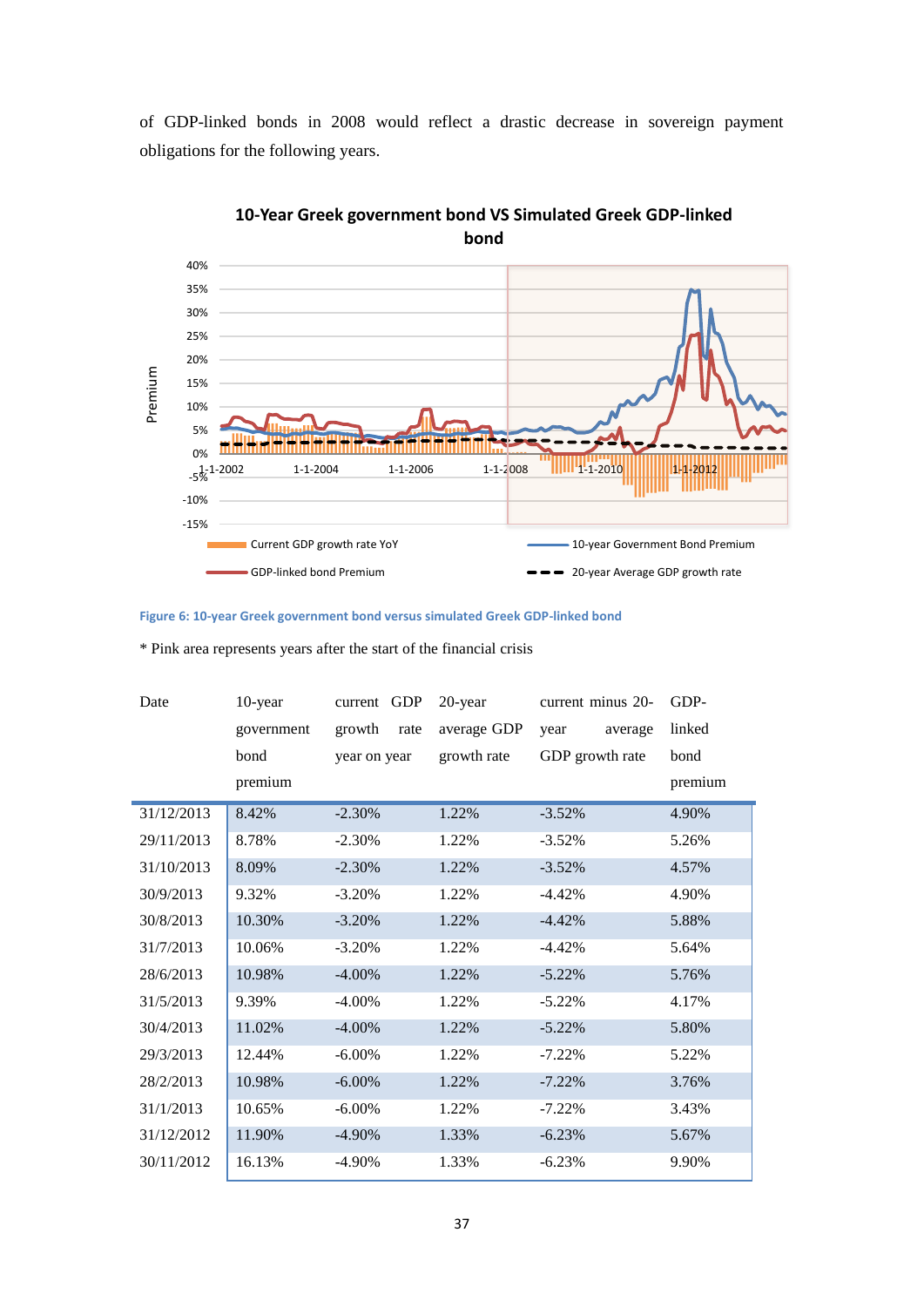| 31/10/2012 | 17.77% | $-4.90%$  | 1.33% | $-6.23%$   | 11.53% |
|------------|--------|-----------|-------|------------|--------|
| 28/9/2012  | 19.49% | $-7.70%$  | 1.33% | $-9.03%$   | 10.46% |
| 31/8/2012  | 23.41% | $-7.70%$  | 1.33% | $-9.03%$   | 14.37% |
| 31/7/2012  | 25.46% | $-7.70%$  | 1.33% | $-9.03%$   | 16.42% |
| 29/6/2012  | 25.83% | $-7.40%$  | 1.33% | $-8.73%$   | 17.10% |
| 31/5/2012  | 30.83% | $-7.40%$  | 1.33% | $-8.73%$   | 22.09% |
| 30/4/2012  | 20.18% | $-7.40%$  | 1.33% | $-8.73%$   | 11.44% |
| 30/3/2012  | 21.08% | $-7.80%$  | 1.33% | $-9.13%$   | 11.95% |
| 29/2/2012  | 34.79% | $-7.80%$  | 1.33% | $-9.13%$   | 25.66% |
| 31/1/2012  | 34.31% | $-7.80%$  | 1.33% | $-9.13%$   | 25.18% |
| 30/12/2011 | 34.96% | $-8.00\%$ | 1.72% | $-9.72%$   | 25.25% |
| 30/11/2011 | 32.00% | $-8.00\%$ | 1.72% | $-9.72%$   | 22.29% |
| 31/10/2011 | 23.24% | $-8.00\%$ | 1.72% | $-9.72%$   | 13.52% |
| 30/9/2011  | 22.69% | $-4.30%$  | 1.72% | $-6.02%$   | 16.67% |
| 31/8/2011  | 17.81% | $-4.30%$  | 1.72% | $-6.02%$   | 11.79% |
| 29/7/2011  | 14.83% | $-4.30%$  | 1.72% | $-6.02%$   | 8.81%  |
| 30/6/2011  | 16.34% | $-8.00\%$ | 1.72% | $-9.72%$   | 6.62%  |
| 31/5/2011  | 16.04% | $-8.00\%$ | 1.72% | $-9.72%$   | 6.32%  |
| 29/4/2011  | 15.66% | $-8.00\%$ | 1.72% | $-9.72%$   | 5.95%  |
| 31/3/2011  | 12.84% | $-8.30%$  | 1.72% | $-10.02%$  | 2.82%  |
| 28/2/2011  | 11.94% | $-8.30%$  | 1.72% | $-10.02%$  | 1.92%  |
| 31/1/2011  | 11.34% | $-8.30\%$ | 1.72% | $-10.02\%$ | 1.32%  |
| 31/12/2010 | 12.47% | $-9.20%$  | 2.23% | $-11.43%$  | 1.05%  |
| 30/11/2010 | 11.86% | $-9.20%$  | 2.23% | $-11.43%$  | 0.43%  |
| 29/10/2010 | 10.56% | $-9.20%$  | 2.23% | $-11.43%$  | 0.00%  |
| 30/9/2010  | 10.45% | $-6.60%$  | 2.23% | $-8.83%$   | 1.63%  |
| 31/8/2010  | 11.35% | $-6.60%$  | 2.23% | $-8.83%$   | 2.52%  |
| 30/7/2010  | 10.30% | $-6.60%$  | 2.23% | $-8.83%$   | 1.47%  |
| 30/6/2010  | 10.43% | $-2.50%$  | 2.23% | $-4.73%$   | 5.70%  |
| 31/5/2010  | 7.71%  | $-2.50%$  | 2.23% | -4.73%     | 2.98%  |
| 30/4/2010  | 8.96%  | $-2.50%$  | 2.23% | $-4.73%$   | 4.24%  |
| 31/3/2010  | 6.53%  | $-1.10%$  | 2.23% | $-3.33%$   | 3.20%  |
| 26/2/2010  | 6.36%  | $-1.10%$  | 2.23% | $-3.33%$   | 3.04%  |
| 29/1/2010  | 6.85%  | $-1.10%$  | 2.23% | $-3.33\%$  | 3.53%  |
| 31/12/2009 | 5.77%  | $-1.70%$  | 2.47% | $-4.17%$   | 1.60%  |
| 30/11/2009 | 5.00%  | $-1.70%$  | 2.47% | $-4.17%$   | 0.82%  |
| 30/10/2009 | 4.65%  | $-1.70%$  | 2.47% | $-4.17%$   | 0.48%  |
| 30/9/2009  | 4.52%  | $-2.80%$  | 2.47% | $-5.27%$   | 0.00%  |
| 31/8/2009  | 4.49%  | $-2.80%$  | 2.47% | $-5.27%$   | 0.00%  |
| 31/7/2009  | 4.52%  | $-2.80%$  | 2.47% | $-5.27%$   | 0.00%  |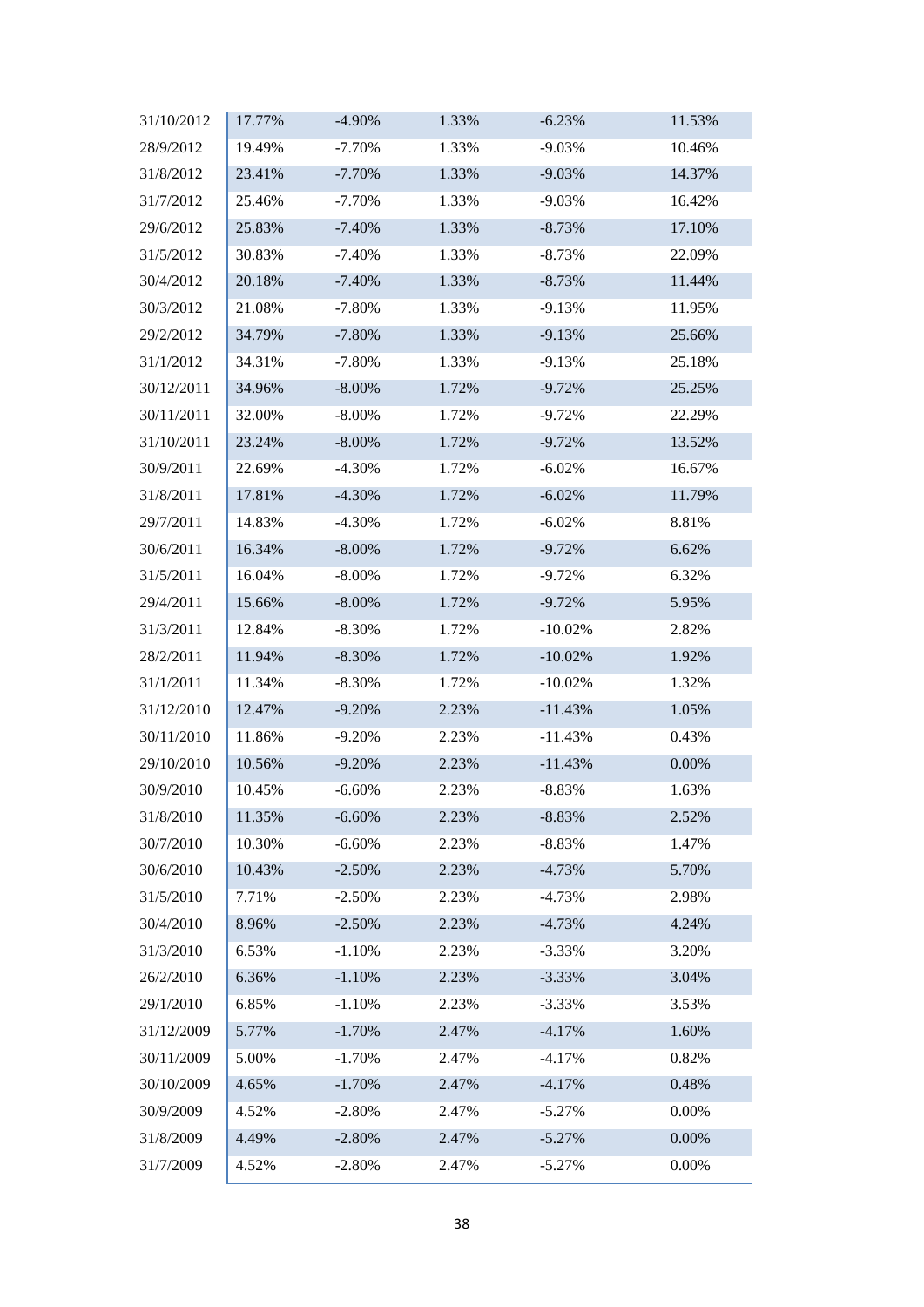| 30/6/2009  | 5.04% | $-3.90\%$ | 2.47% | $-6.37%$  | 0.00% |
|------------|-------|-----------|-------|-----------|-------|
| 29/5/2009  | 5.45% | $-3.90%$  | 2.47% | $-6.37%$  | 0.00% |
| 30/4/2009  | 5.32% | $-3.90\%$ | 2.47% | $-6.37%$  | 0.00% |
| 31/3/2009  | 5.74% | $-4.20%$  | 2.47% | $-6.67%$  | 0.00% |
| 27/2/2009  | 5.68% | $-4.20%$  | 2.47% | $-6.67%$  | 0.00% |
| 30/1/2009  | 5.82% | $-4.20%$  | 2.47% | $-6.67%$  | 0.00% |
| 31/12/2008 | 5.23% | $-1.40%$  | 2.82% | $-4.22%$  | 1.00% |
| 28/11/2008 | 4.84% | $-1.40%$  | 2.82% | $-4.22\%$ | 0.62% |
| 31/10/2008 | 5.51% | $-1.40%$  | 2.82% | $-4.22%$  | 1.29% |
| 30/9/2008  | 4.95% | $-0.10%$  | 2.82% | $-2.92%$  | 2.03% |
| 29/8/2008  | 4.88% | $-0.10%$  | 2.82% | $-2.92%$  | 1.96% |
| 31/7/2008  | 5.00% | $-0.10%$  | 2.82% | $-2.92%$  | 2.08% |
| 30/6/2008  | 5.28% | 0.40%     | 2.82% | $-2.42%$  | 2.86% |
| 30/5/2008  | 4.97% | 0.40%     | 2.82% | $-2.42%$  | 2.55% |
| 30/4/2008  | 4.59% | 0.40%     | 2.82% | $-2.42%$  | 2.17% |
| 31/3/2008  | 4.46% | 0.30%     | 2.82% | $-2.52%$  | 1.94% |
| 29/2/2008  | 4.34% | 0.30%     | 2.82% | $-2.52%$  | 1.81% |
| 31/1/2008  | 4.30% | 0.30%     | 2.82% | $-2.52%$  | 1.78% |
| 31/12/2007 | 4.63% | 1.10%     | 3.05% | $-1.95%$  | 2.68% |
| 30/11/2007 | 4.46% | 1.10%     | 3.05% | $-1.95%$  | 2.52% |
| 31/10/2007 | 4.54% | 1.10%     | 3.05% | $-1.95%$  | 2.60% |
| 28/9/2007  | 4.63% | 4.20%     | 3.05% | 1.15%     | 5.78% |
| 31/8/2007  | 4.57% | 4.20%     | 3.05% | 1.15%     | 5.72% |
| 31/7/2007  | 4.67% | 4.20%     | 3.05% | 1.15%     | 5.83% |
| 29/6/2007  | 4.81% | 3.50%     | 3.05% | 0.45%     | 5.27% |
| 31/5/2007  | 4.63% | 3.50%     | 3.05% | 0.45%     | 5.09% |
| 30/4/2007  | 4.40% | 3.50%     | 3.05% | 0.45%     | 4.85% |
| 30/3/2007  | 4.31% | 5.60%     | 3.05% | 2.55%     | 6.86% |
| 28/2/2007  | 4.21% | 5.60%     | 3.05% | 2.55%     | 6.76% |
| 31/1/2007  | 4.36% | 5.60%     | 3.05% | 2.55%     | 6.92% |
| 29/12/2006 | 4.21% | 5.50%     | 2.76% | 2.74%     | 6.95% |
| 30/11/2006 | 3.95% | 5.50%     | 2.76% | 2.74%     | 6.69% |
| 31/10/2006 | 4.01% | 5.50%     | 2.76% | 2.74%     | 6.76% |
| 29/9/2006  | 4.00% | 4.00%     | 2.76% | 1.24%     | 5.24% |
| 31/8/2006  | 4.07% | 4.00%     | 2.76% | 1.24%     | 5.31% |
| 31/7/2006  | 4.23% | 4.00%     | 2.76% | 1.24%     | 5.48% |
| 30/6/2006  | 4.38% | 7.90%     | 2.76% | 5.14%     | 9.52% |
| 31/5/2006  | 4.30% | 7.90%     | 2.76% | 5.14%     | 9.45% |
| 28/4/2006  | 4.28% | 7.90%     | 2.76% | 5.14%     | 9.42% |
| 31/3/2006  | 4.09% | 4.70%     | 2.76% | 1.94%     | 6.03% |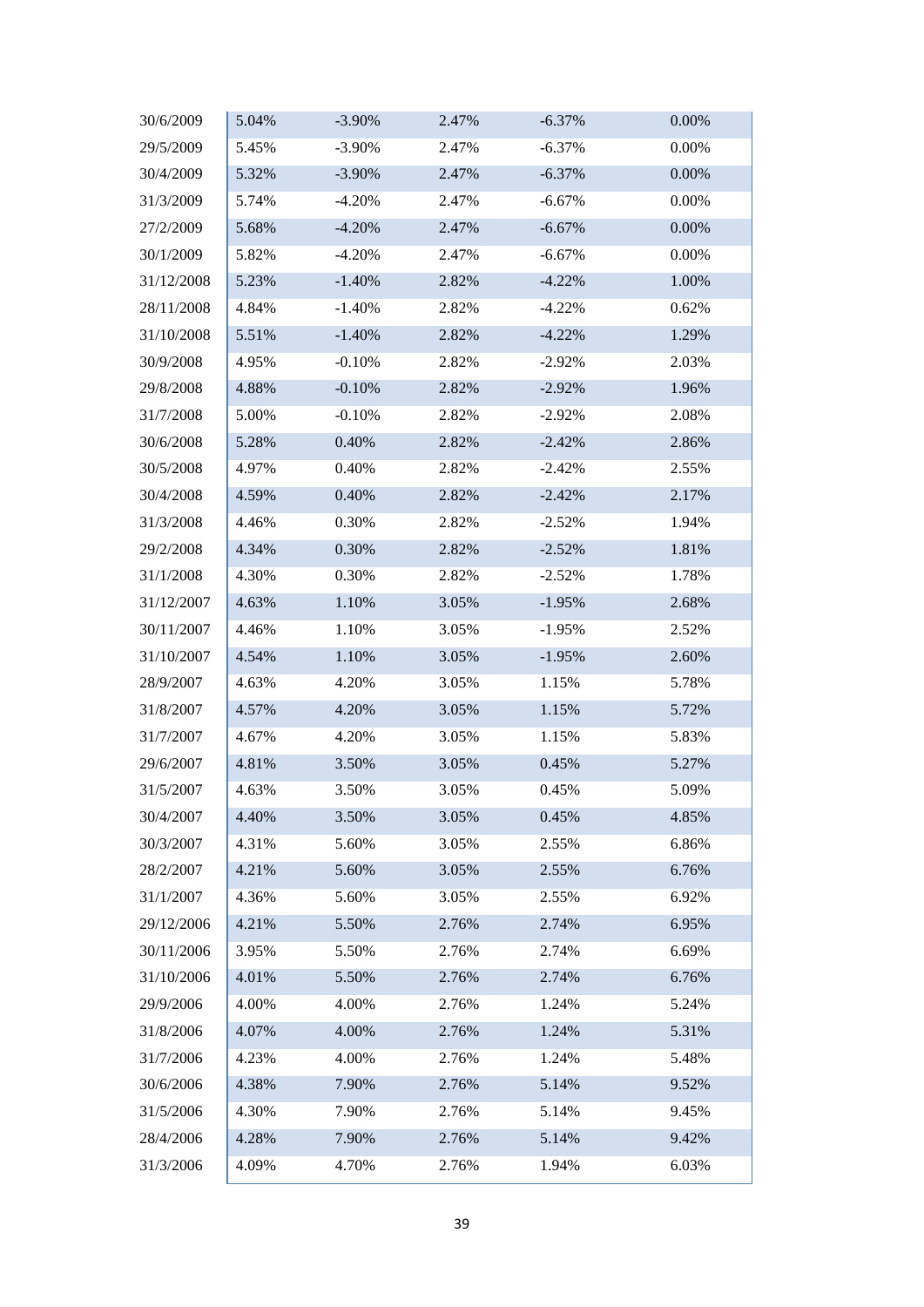| 28/2/2006  | 3.79% | 4.70% | 2.76% | 1.94%    | 5.73% |
|------------|-------|-------|-------|----------|-------|
| 31/1/2006  | 3.77% | 4.70% | 2.76% | 1.94%    | 5.71% |
| 30/12/2005 | 3.50% | 3.30% | 2.51% | 0.79%    | 4.30% |
| 30/11/2005 | 3.64% | 3.30% | 2.51% | 0.79%    | 4.43% |
| 31/10/2005 | 3.60% | 3.30% | 2.51% | 0.79%    | 4.39% |
| 30/9/2005  | 3.36% | 2.70% | 2.51% | 0.19%    | 3.55% |
| 31/8/2005  | 3.32% | 2.70% | 2.51% | 0.19%    | 3.51% |
| 29/7/2005  | 3.46% | 2.70% | 2.51% | 0.19%    | 3.65% |
| 30/6/2005  | 3.37% | 1.30% | 2.51% | $-1.21%$ | 2.17% |
| 31/5/2005  | 3.52% | 1.30% | 2.51% | $-1.21%$ | 2.31% |
| 29/4/2005  | 3.67% | 1.30% | 2.51% | $-1.21%$ | 2.46% |
| 31/3/2005  | 3.84% | 1.60% | 2.51% | $-0.91%$ | 2.93% |
| 28/2/2005  | 3.90% | 1.60% | 2.51% | $-0.91%$ | 2.99% |
| 31/1/2005  | 3.64% | 1.60% | 2.51% | $-0.91%$ | 2.73% |
| 31/12/2004 | 3.80% | 4.50% | 2.52% | 1.98%    | 5.78% |
| 30/11/2004 | 3.91% | 4.50% | 2.52% | 1.98%    | 5.89% |
| 29/10/2004 | 4.06% | 4.50% | 2.52% | 1.98%    | 6.04% |
| 30/9/2004  | 4.19% | 4.60% | 2.52% | 2.08%    | 6.27% |
| 31/8/2004  | 4.21% | 4.60% | 2.52% | 2.08%    | 6.29% |
| 30/7/2004  | 4.40% | 4.60% | 2.52% | 2.08%    | 6.48% |
| 30/6/2004  | 4.51% | 4.70% | 2.52% | 2.18%    | 6.69% |
| 31/5/2004  | 4.55% | 4.70% | 2.52% | 2.18%    | 6.73% |
| 30/4/2004  | 4.41% | 4.70% | 2.52% | 2.18%    | 6.59% |
| 31/3/2004  | 4.19% | 3.60% | 2.52% | 1.08%    | 5.27% |
| 27/2/2004  | 4.27% | 3.60% | 2.52% | 1.08%    | 5.35% |
| 30/1/2004  | 4.46% | 3.60% | 2.52% | 1.08%    | 5.54% |
| 31/12/2003 | 4.43% | 6.10% | 2.40% | 3.70%    | 8.13% |
| 28/11/2003 | 4.57% | 6.10% | 2.40% | 3.70%    | 8.27% |
| 31/10/2003 | 4.45% | 6.10% | 2.40% | 3.70%    | 8.15% |
| 30/9/2003  | 4.15% | 5.40% | 2.40% | 3.00%    | 7.15% |
| 29/8/2003  | 4.33% | 5.40% | 2.40% | 3.00%    | 7.33% |
| 31/7/2003  | 4.32% | 5.40% | 2.40% | 3.00%    | 7.32% |
| 30/6/2003  | 3.94% | 5.90% | 2.40% | 3.50%    | 7.44% |
| 30/5/2003  | 3.88% | 5.90% | 2.40% | 3.50%    | 7.38% |
| 30/4/2003  | 4.24% | 5.90% | 2.40% | 3.50%    | 7.74% |
| 31/3/2003  | 4.26% | 6.50% | 2.40% | 4.10%    | 8.36% |
| 28/2/2003  | 4.17% | 6.50% | 2.40% | 4.10%    | 8.27% |
| 31/1/2003  | 4.34% | 6.50% | 2.40% | 4.10%    | 8.44% |
| 31/12/2002 | 4.43% | 2.70% | 2.05% | 0.65%    | 5.08% |
| 29/11/2002 | 4.72% | 2.70% | 2.05% | 0.65%    | 5.37% |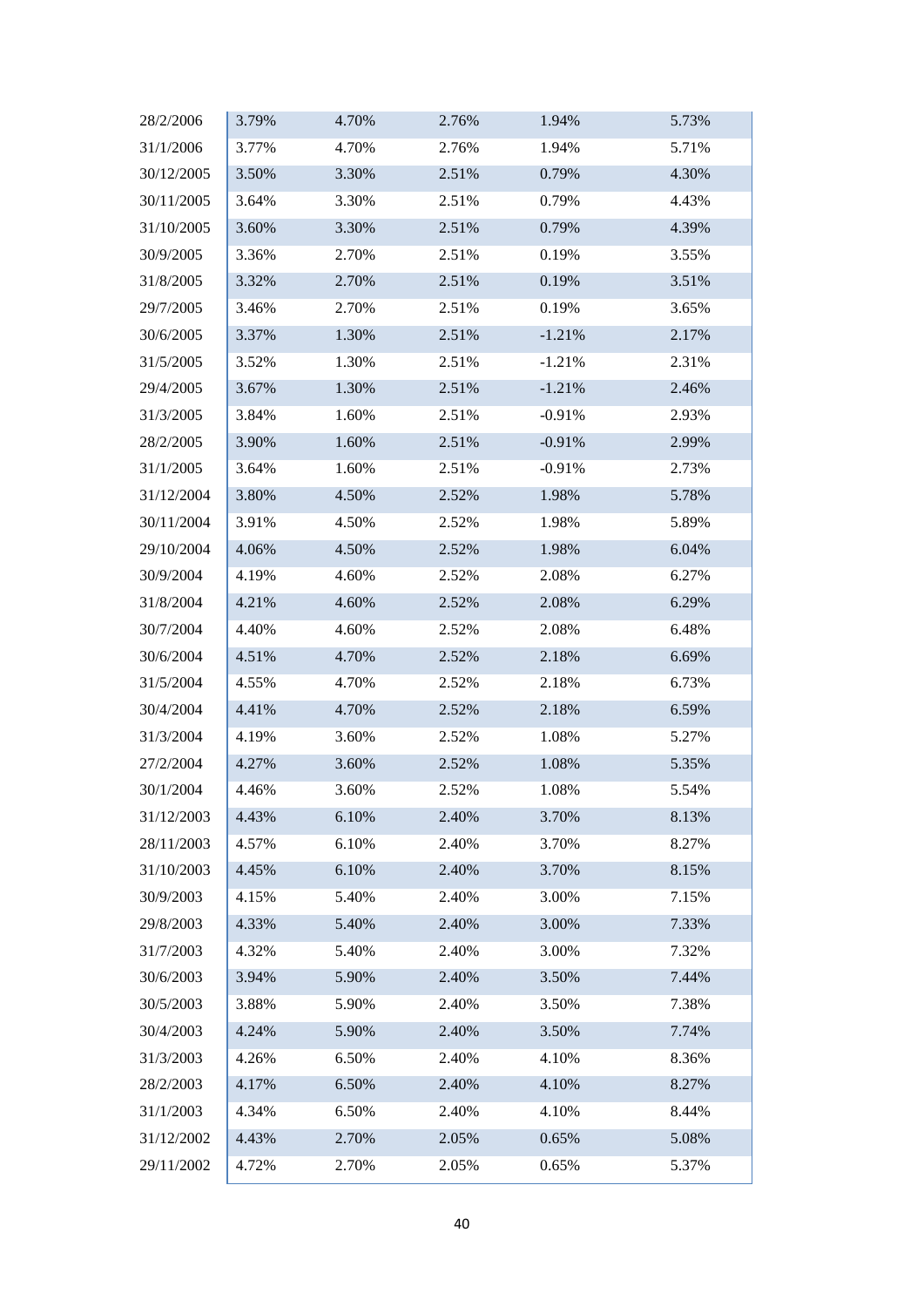| 31/10/2002 | 4.79% | 2.70% | 2.05% | 0.65% | 5.44% |
|------------|-------|-------|-------|-------|-------|
| 30/9/2002  | 4.60% | 3.90% | 2.05% | 1.85% | 6.45% |
| 30/8/2002  | 4.90% | 3.90% | 2.05% | 1.85% | 6.75% |
| 31/7/2002  | 5.09% | 3.90% | 2.05% | 1.85% | 6.94% |
| 28/6/2002  | 5.27% | 4.40% | 2.05% | 2.35% | 7.62% |
| 31/5/2002  | 5.48% | 4.40% | 2.05% | 2.35% | 7.83% |
| 30/4/2002  | 5.45% | 4.40% | 2.05% | 2.35% | 7.80% |
| 29/3/2002  | 5.57% | 2.70% | 2.05% | 0.65% | 6.22% |
| 28/2/2002  | 5.34% | 2.70% | 2.05% | 0.65% | 5.99% |
| 31/1/2002  | 5.27% | 2.70% | 2.05% | 0.65% | 5.92% |

<span id="page-40-1"></span>**Table 6: simulation of the Greek GDP-linked bond premium**

On the other hand, as it can be observed in the cause of the Netherlands, GDP-linked bonds are offering lower payment obligation throughout time. More specifically, from the early 2002 to early 2006, GDP-linked bond payments are lower than the payments on the 10-year government bond. The period that followed and up until mid-2008, GDP-linked bond produced higher return than the plain vanilla bond attributable to significant rise of the Dutch GDP in relation to the twenty-year moving average. After 2008, the impact of the financial crisis to the Dutch GDP leads to a GDP-linked bond premium significantly lower than the 10 year government bond. From the government's perspective, financing public debt with GDPlinked bonds is a more attractive solution compared to plain-vanilla bonds, especially in times of economic contraction.





#### <span id="page-40-0"></span>**Figure 7: 10-year Dutch government bond versus simulated Dutch GDP-linked bond**

\* Pink area represents years after the start of the financial crisis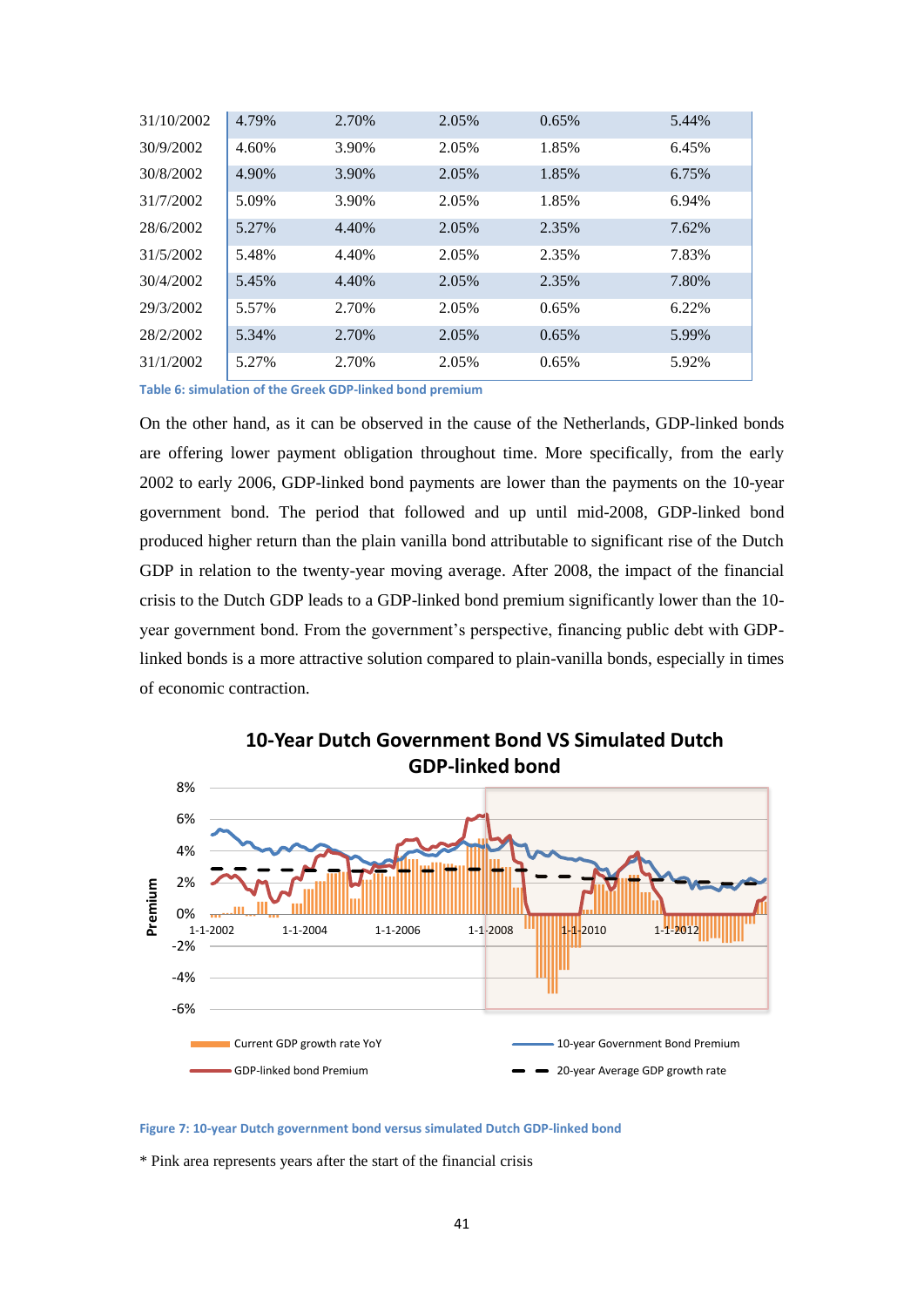| Date       | 10-year    | current GDP  | 20-year     | current minus   | GDP-     |
|------------|------------|--------------|-------------|-----------------|----------|
|            | government | growth rate  | average     | 20-year average | linked   |
|            | bond       | year on year | <b>GDP</b>  | GDP growth rate | bond     |
|            | premium    |              | growth rate |                 | premium  |
| 31/12/2013 | 2.23%      | 0.80%        | 1.94%       | $-1.14%$        | 1.09%    |
| 29/11/2013 | 2.03%      | 0.80%        | 1.94%       | $-1.14%$        | 0.89%    |
| 31/10/2013 | 2.01%      | 0.80%        | 1.94%       | $-1.14%$        | 0.87%    |
| 30/9/2013  | 2.16%      | $-0.60%$     | 1.94%       | $-2.54%$        | 0.00%    |
| 30/8/2013  | 2.29%      | $-0.60%$     | 1.94%       | $-2.54%$        | 0.00%    |
| 31/7/2013  | 2.05%      | $-0.60%$     | 1.94%       | $-2.54%$        | $0.00\%$ |
| 28/6/2013  | 2.12%      | $-1.70%$     | 1.94%       | $-3.64%$        | 0.00%    |
| 31/5/2013  | 1.84%      | $-1.70%$     | 1.94%       | $-3.64%$        | $0.00\%$ |
| 30/4/2013  | 1.58%      | $-1.70%$     | 1.94%       | $-3.64%$        | 0.00%    |
| 29/3/2013  | 1.77%      | $-1.80%$     | 1.94%       | $-3.74%$        | 0.00%    |
| 28/2/2013  | 1.74%      | $-1.80%$     | 1.94%       | $-3.74%$        | $0.00\%$ |
| 31/1/2013  | 1.87%      | $-1.80%$     | 1.94%       | $-3.74%$        | 0.00%    |
| 31/12/2012 | 1.50%      | $-1.50%$     | 2.04%       | $-3.54%$        | 0.00%    |
| 30/11/2012 | 1.61%      | $-1.50%$     | 2.04%       | $-3.54%$        | $0.00\%$ |
| 31/10/2012 | 1.73%      | $-1.50%$     | 2.04%       | $-3.54%$        | 0.00%    |
| 28/9/2012  | 1.72%      | $-1.70%$     | 2.04%       | $-3.74%$        | $0.00\%$ |
| 31/8/2012  | 1.71%      | $-1.70%$     | 2.04%       | $-3.74%$        | 0.00%    |
| 31/7/2012  | 1.63%      | $-1.70%$     | 2.04%       | $-3.74%$        | $0.00\%$ |
| 29/6/2012  | 2.10%      | $-0.70%$     | 2.04%       | $-2.74%$        | $0.00\%$ |
| 31/5/2012  | 1.61%      | $-0.70%$     | 2.04%       | $-2.74%$        | 0.00%    |
| 30/4/2012  | 2.24%      | $-0.70%$     | 2.04%       | $-2.74%$        | $0.00\%$ |
| 30/3/2012  | 2.33%      | $-1.10%$     | 2.04%       | $-3.14%$        | 0.00%    |
| 29/2/2012  | 2.30%      | $-1.10%$     | 2.04%       | $-3.14%$        | $0.00\%$ |
| 31/1/2012  | 2.15%      | $-1.10%$     | 2.04%       | $-3.14%$        | 0.00%    |
| 30/12/2011 | 2.19%      | $-0.90%$     | 2.19%       | $-3.09%$        | 0.00%    |
| 30/11/2011 | 2.66%      | $-0.90%$     | 2.19%       | $-3.09%$        | $0.00\%$ |
| 31/10/2011 | 2.44%      | $-0.90%$     | 2.19%       | $-3.09%$        | 0.00%    |
| 30/9/2011  | 2.29%      | 0.90%        | 2.19%       | $-1.29%$        | 0.99%    |
| 31/8/2011  | 2.62%      | 0.90%        | 2.19%       | $-1.29%$        | 1.33%    |
| 29/7/2011  | 2.95%      | 0.90%        | 2.19%       | $-1.29%$        | 1.66%    |
| 30/6/2011  | 3.34%      | 1.40%        | 2.19%       | $-0.79%$        | 2.55%    |
| 31/5/2011  | 3.30%      | 1.40%        | 2.19%       | $-0.79%$        | 2.51%    |
| 29/4/2011  | 3.51%      | 1.40%        | 2.19%       | $-0.79%$        | 2.71%    |
| 31/3/2011  | 3.64%      | 2.50%        | 2.19%       | 0.31%           | 3.95%    |
| 28/2/2011  | 3.36%      | 2.50%        | 2.19%       | 0.31%           | 3.67%    |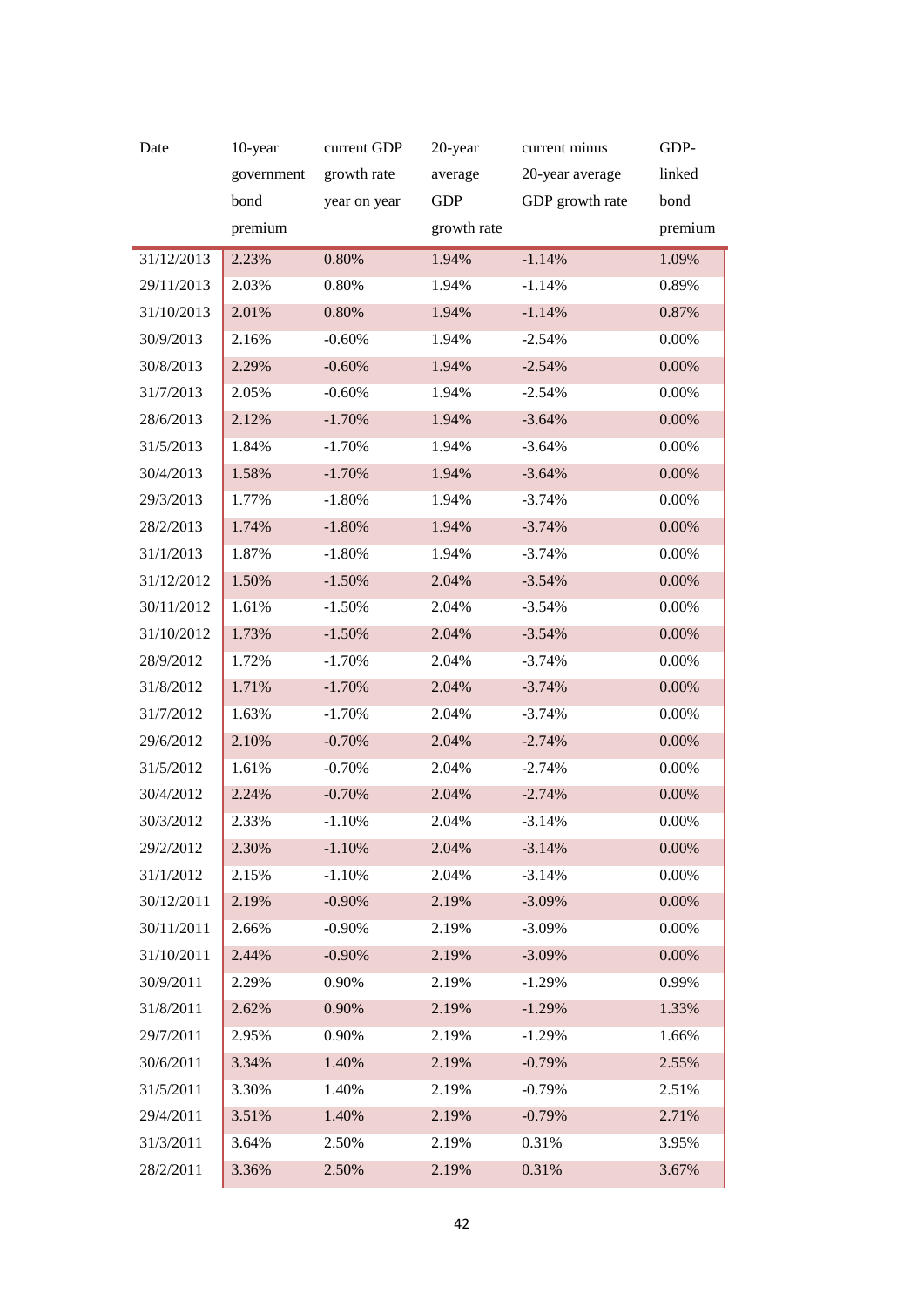| 31/1/2011  | 3.32% | 2.50%     | 2.19% | 0.31%     | 3.63% |
|------------|-------|-----------|-------|-----------|-------|
| 31/12/2010 | 3.15% | 2.30%     | 2.27% | 0.03%     | 3.19% |
| 30/11/2010 | 2.94% | 2.30%     | 2.27% | 0.03%     | 2.97% |
| 29/10/2010 | 2.72% | 2.30%     | 2.27% | 0.03%     | 2.76% |
| 30/9/2010  | 2.51% | 1.50%     | 2.27% | $-0.77%$  | 1.74% |
| 31/8/2010  | 2.30% | 1.50%     | 2.27% | $-0.77%$  | 1.53% |
| 30/7/2010  | 2.89% | 1.50%     | 2.27% | $-0.77%$  | 2.12% |
| 30/6/2010  | 2.81% | 1.90%     | 2.27% | $-0.37%$  | 2.44% |
| 31/5/2010  | 2.88% | 1.90%     | 2.27% | $-0.37%$  | 2.51% |
| 30/4/2010  | 3.23% | 1.90%     | 2.27% | $-0.37%$  | 2.86% |
| 31/3/2010  | 3.33% | 0.30%     | 2.27% | $-1.97\%$ | 1.36% |
| 26/2/2010  | 3.39% | 0.30%     | 2.27% | $-1.97\%$ | 1.42% |
| 29/1/2010  | 3.42% | 0.30%     | 2.27% | $-1.97\%$ | 1.46% |
| 31/12/2009 | 3.56% | $-2.10%$  | 2.40% | $-4.50%$  | 0.00% |
| 30/11/2009 | 3.41% | $-2.10%$  | 2.40% | $-4.50%$  | 0.00% |
| 30/10/2009 | 3.51% | $-2.10%$  | 2.40% | $-4.50%$  | 0.00% |
| 30/9/2009  | 3.51% | $-3.50%$  | 2.40% | $-5.90\%$ | 0.00% |
| 31/8/2009  | 3.57% | $-3.50%$  | 2.40% | $-5.90\%$ | 0.00% |
| 31/7/2009  | 3.62% | $-3.50%$  | 2.40% | $-5.90\%$ | 0.00% |
| 30/6/2009  | 3.80% | $-5.00\%$ | 2.40% | $-7.40%$  | 0.00% |
| 29/5/2009  | 4.01% | $-5.00\%$ | 2.40% | $-7.40%$  | 0.00% |
| 30/4/2009  | 3.68% | $-5.00\%$ | 2.40% | $-7.40%$  | 0.00% |
| 31/3/2009  | 3.74% | $-4.00\%$ | 2.40% | $-6.40%$  | 0.00% |
| 27/2/2009  | 3.92% | $-4.00\%$ | 2.40% | $-6.40%$  | 0.00% |
| 30/1/2009  | 3.99% | $-4.00\%$ | 2.40% | $-6.40%$  | 0.00% |
| 31/12/2008 | 3.55% | $-0.90%$  | 2.80% | $-3.70%$  | 0.00% |
| 28/11/2008 | 3.67% | $-0.90%$  | 2.80% | $-3.70%$  | 0.00% |
| 31/10/2008 | 4.43% | $-0.90%$  | 2.80% | $-3.70%$  | 0.73% |
| 30/9/2008  | 4.35% | 1.70%     | 2.80% | $-1.10%$  | 3.24% |
| 29/8/2008  | 4.39% | 1.70%     | 2.80% | $-1.10%$  | 3.28% |
| 31/7/2008  | 4.54% | 1.70%     | 2.80% | $-1.10%$  | 3.43% |
| 30/6/2008  | 4.81% | 3.00%     | 2.80% | 0.20%     | 5.01% |
| 30/5/2008  | 4.61% | 3.00%     | 2.80% | 0.20%     | 4.80% |
| 30/4/2008  | 4.33% | 3.00%     | 2.80% | 0.20%     | 4.53% |
| 31/3/2008  | 4.12% | 3.50%     | 2.80% | 0.70%     | 4.82% |
| 29/2/2008  | 4.06% | 3.50%     | 2.80% | 0.70%     | 4.76% |
| 31/1/2008  | 4.04% | 3.50%     | 2.80% | 0.70%     | 4.73% |
| 31/12/2007 | 4.41% | 4.80%     | 2.86% | 1.94%     | 6.35% |
| 30/11/2007 | 4.24% | 4.80%     | 2.86% | 1.94%     | 6.18% |
| 31/10/2007 | 4.34% | 4.80%     | 2.86% | 1.94%     | 6.28% |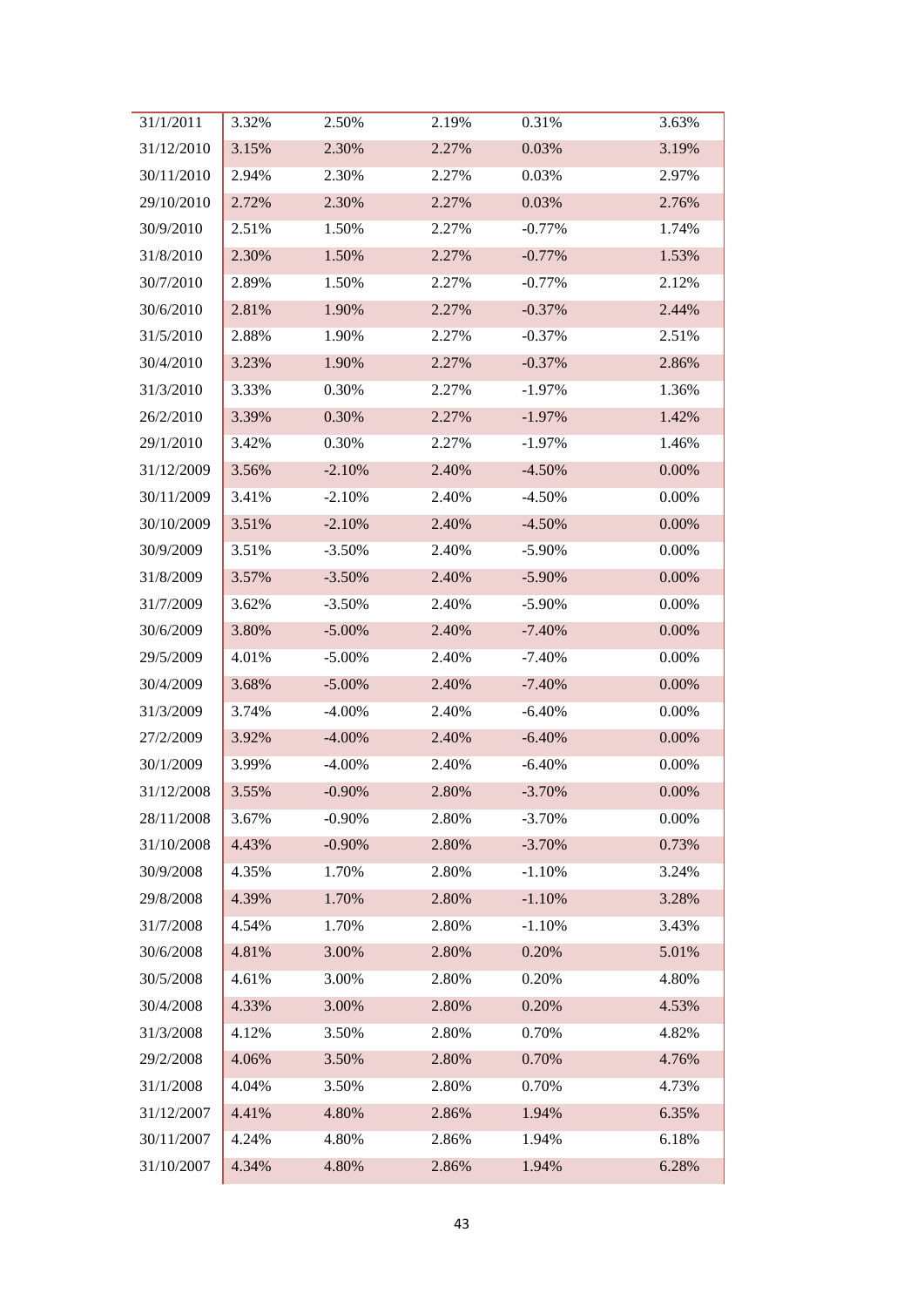| 28/9/2007  | 4.42% | 4.50% | 2.86% | 1.64%    | 6.06% |
|------------|-------|-------|-------|----------|-------|
| 31/8/2007  | 4.34% | 4.50% | 2.86% | 1.64%    | 5.97% |
| 31/7/2007  | 4.44% | 4.50% | 2.86% | 1.64%    | 6.08% |
| 29/6/2007  | 4.61% | 3.10% | 2.86% | 0.24%    | 4.85% |
| 31/5/2007  | 4.45% | 3.10% | 2.86% | 0.24%    | 4.69% |
| 30/4/2007  | 4.19% | 3.10% | 2.86% | 0.24%    | 4.43% |
| 30/3/2007  | 4.09% | 3.20% | 2.86% | 0.34%    | 4.43% |
| 28/2/2007  | 3.98% | 3.20% | 2.86% | 0.34%    | 4.32% |
| 31/1/2007  | 4.12% | 3.20% | 2.86% | 0.34%    | 4.46% |
| 29/12/2006 | 3.97% | 3.30% | 2.76% | 0.54%    | 4.51% |
| 30/11/2006 | 3.71% | 3.30% | 2.76% | 0.54%    | 4.25% |
| 31/10/2006 | 3.77% | 3.30% | 2.76% | 0.54%    | 4.31% |
| 29/9/2006  | 3.73% | 3.10% | 2.76% | 0.34%    | 4.07% |
| 31/8/2006  | 3.78% | 3.10% | 2.76% | 0.34%    | 4.12% |
| 31/7/2006  | 3.94% | 3.10% | 2.76% | 0.34%    | 4.28% |
| 30/6/2006  | 4.05% | 3.50% | 2.76% | 0.74%    | 4.79% |
| 31/5/2006  | 3.96% | 3.50% | 2.76% | 0.74%    | 4.70% |
| 28/4/2006  | 3.95% | 3.50% | 2.76% | 0.74%    | 4.69% |
| 31/3/2006  | 3.77% | 3.70% | 2.76% | 0.94%    | 4.71% |
| 28/2/2006  | 3.48% | 3.70% | 2.76% | 0.94%    | 4.42% |
| 31/1/2006  | 3.46% | 3.70% | 2.76% | 0.94%    | 4.40% |
| 30/12/2005 | 3.29% | 2.40% | 2.74% | $-0.34%$ | 2.95% |
| 30/11/2005 | 3.44% | 2.40% | 2.74% | $-0.34%$ | 3.10% |
| 31/10/2005 | 3.41% | 2.40% | 2.74% | $-0.34%$ | 3.07% |
| 30/9/2005  | 3.17% | 2.60% | 2.74% | $-0.14%$ | 3.03% |
| 31/8/2005  | 3.13% | 2.60% | 2.74% | $-0.14%$ | 2.99% |
| 29/7/2005  | 3.28% | 2.60% | 2.74% | $-0.14%$ | 3.14% |
| 30/6/2005  | 3.17% | 2.20% | 2.74% | $-0.54%$ | 2.62% |
| 31/5/2005  | 3.28% | 2.20% | 2.74% | $-0.54%$ | 2.74% |
| 29/4/2005  | 3.37% | 2.20% | 2.74% | $-0.54%$ | 2.83% |
| 31/3/2005  | 3.60% | 1.00% | 2.74% | $-1.74%$ | 1.85% |
| 28/2/2005  | 3.69% | 1.00% | 2.74% | $-1.74%$ | 1.95% |
| 31/1/2005  | 3.52% | 1.00% | 2.74% | $-1.74%$ | 1.78% |
| 31/12/2004 | 3.66% | 2.70% | 2.78% | $-0.08%$ | 3.59% |
| 30/11/2004 | 3.77% | 2.70% | 2.78% | $-0.08%$ | 3.70% |
| 29/10/2004 | 3.92% | 2.70% | 2.78% | $-0.08%$ | 3.84% |
| 30/9/2004  | 4.05% | 2.60% | 2.78% | $-0.18%$ | 3.87% |
| 31/8/2004  | 4.08% | 2.60% | 2.78% | $-0.18%$ | 3.90% |
| 30/7/2004  | 4.27% | 2.60% | 2.78% | $-0.18%$ | 4.09% |
| 30/6/2004  | 4.38% | 2.10% | 2.78% | $-0.68%$ | 3.70% |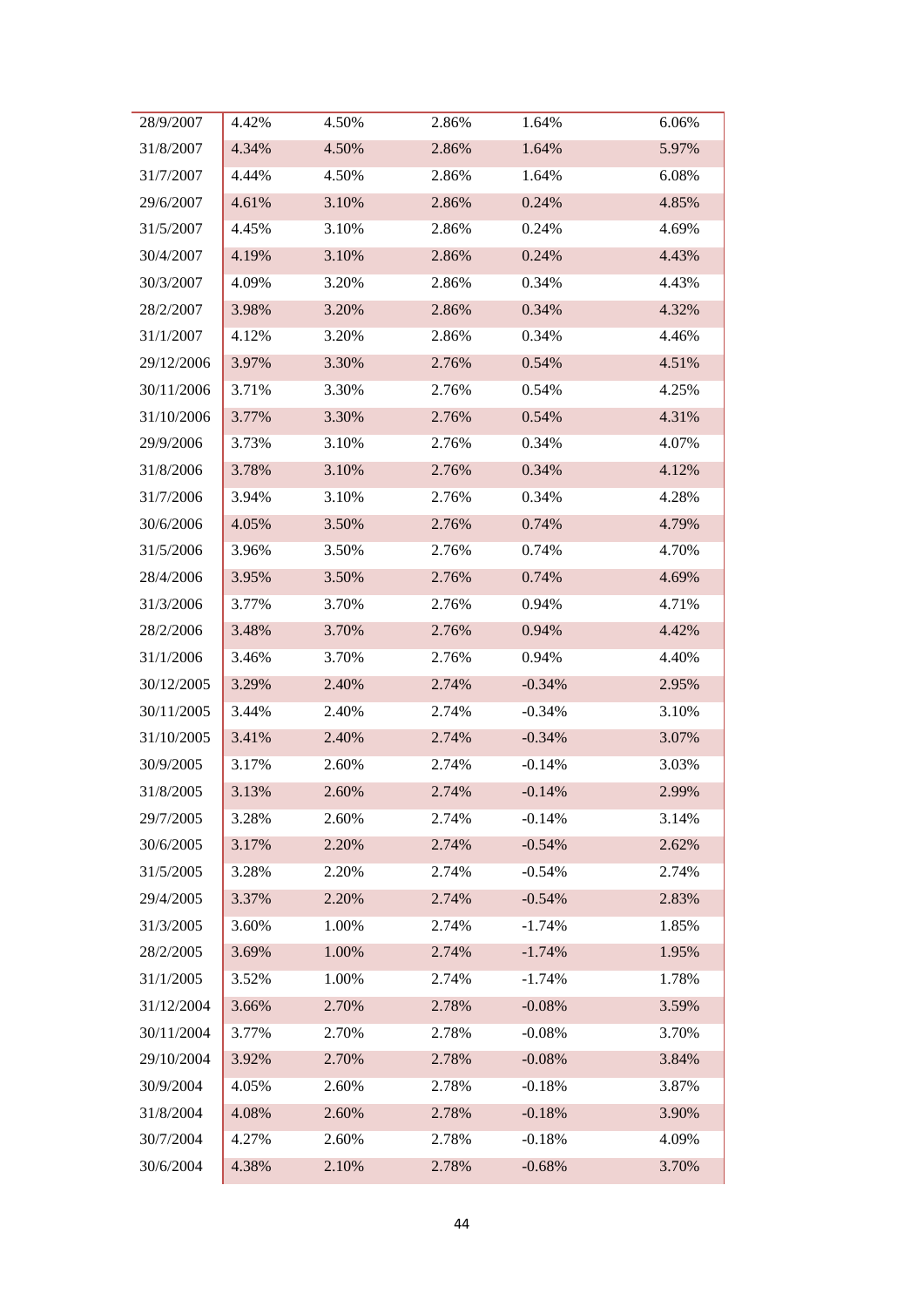| 31/5/2004  | 4.43% | 2.10%     | 2.78% | $-0.68%$  | 3.76% |
|------------|-------|-----------|-------|-----------|-------|
| 30/4/2004  | 4.27% | 2.10%     | 2.78% | $-0.68%$  | 3.60% |
| 31/3/2004  | 4.04% | 1.60%     | 2.78% | $-1.18%$  | 2.86% |
| 27/2/2004  | 4.05% | 1.60%     | 2.78% | $-1.18%$  | 2.87% |
| 30/1/2004  | 4.24% | 1.60%     | 2.78% | $-1.18%$  | 3.06% |
| 31/12/2003 | 4.29% | 0.70%     | 2.82% | $-2.12%$  | 2.17% |
| 28/11/2003 | 4.46% | 0.70%     | 2.82% | $-2.12%$  | 2.34% |
| 31/10/2003 | 4.34% | 0.70%     | 2.82% | $-2.12%$  | 2.22% |
| 30/9/2003  | 4.02% | $0.00\%$  | 2.82% | $-2.82%$  | 1.20% |
| 29/8/2003  | 4.21% | $0.00\%$  | 2.82% | $-2.82%$  | 1.39% |
| 31/7/2003  | 4.22% | $0.00\%$  | 2.82% | $-2.82%$  | 1.40% |
| 30/6/2003  | 3.87% | $-0.20%$  | 2.82% | $-3.02%$  | 0.85% |
| 30/5/2003  | 3.79% | $-0.20%$  | 2.82% | $-3.02%$  | 0.77% |
| 30/4/2003  | 4.15% | $-0.20%$  | 2.82% | $-3.02\%$ | 1.13% |
| 31/3/2003  | 4.11% | 0.80%     | 2.82% | $-2.02\%$ | 2.09% |
| 28/2/2003  | 4.00% | 0.80%     | 2.82% | $-2.02%$  | 1.98% |
| 31/1/2003  | 4.17% | 0.80%     | 2.82% | $-2.02%$  | 2.15% |
| 31/12/2002 | 4.23% | $-0.10%$  | 2.89% | $-2.99\%$ | 1.24% |
| 29/11/2002 | 4.54% | $-0.10%$  | 2.89% | $-2.99%$  | 1.55% |
| 31/10/2002 | 4.58% | $-0.10%$  | 2.89% | $-2.99%$  | 1.58% |
| 30/9/2002  | 4.39% | 0.50%     | 2.89% | $-2.39%$  | 2.00% |
| 30/8/2002  | 4.69% | 0.50%     | 2.89% | $-2.39%$  | 2.30% |
| 31/7/2002  | 4.87% | 0.50%     | 2.89% | $-2.39%$  | 2.48% |
| 28/6/2002  | 5.08% | 0.10%     | 2.89% | $-2.79%$  | 2.29% |
| 31/5/2002  | 5.30% | 0.10%     | 2.89% | $-2.79%$  | 2.51% |
| 30/4/2002  | 5.26% | 0.10%     | 2.89% | $-2.79%$  | 2.47% |
| 29/3/2002  | 5.39% | $-0.20%$  | 2.89% | $-3.09%$  | 2.30% |
| 28/2/2002  | 5.10% | $-0.20%$  | 2.89% | $-3.09\%$ | 2.01% |
| 31/1/2002  | 5.02% | $-0.20\%$ | 2.89% | $-3.09%$  | 1.93% |

<span id="page-44-2"></span>**Table 7: simulation of the Dutch GDP-linked bond premium**

## <span id="page-44-0"></span>**5.4 Results from the mean-variance portfolio optimization - Sharpe ratio analysis**

#### <span id="page-44-1"></span>**5.4.1. Greece**

The Markowitz mean-variance portfolio optimization approach has been selected in order to investigate diversification benefits of the GDP-linked bonds in relation to 10-year government bonds in a portfolio context. In order to measure the reward-to-variability of each asset separately in single asset portfolios or in two asset-portfolios, the ex-ante Sharpe ratio has been employed. Consequently, years have been separated into two periods namely 2002-2007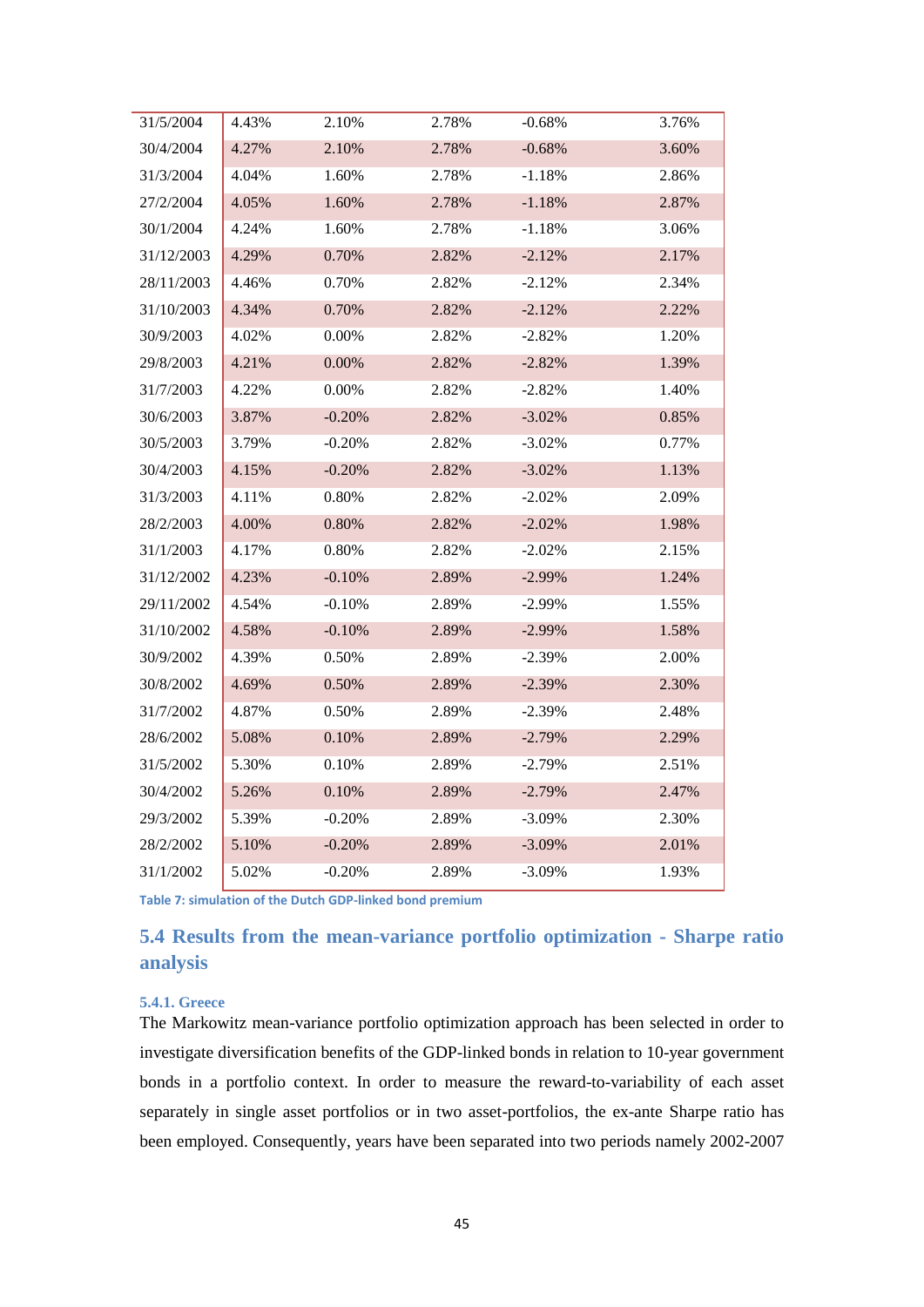and 2008-2013 so as to measure the influence of a negative growth into the diversification properties of GDP-linked bonds.

In both Greece and the Netherlands respectively, it can be observed that the diversification benefits arising from GDP-linked bonds are offering limited diversification properties. Nevertheless the optimal asset allocation should be subject to changes throughout the years in order to achieve the maximum return.



**Sharpe Ratio - Portfolio Weights - Greece** 

We can see that prior to 2005, the contribution of GDP-linked bonds in a portfolio of 10-year government bonds would be more than 50% with the return being driven mainly by GDPlinked bonds. We can observe some diversification benefits in 2006 with a contribution of 13% of GDP-linked bonds versus 87% of government bonds. For the years 2011, 2012 and 2013 we can see a significant constantly rising diversification pattern with a portfolio participation of GDP-linked bonds of 27%, 43% and 49% respectively.

#### <span id="page-45-0"></span>**5.4.2. The Netherlands**

In the case of the Netherlands it can be observed that there are no diversification benefits arising for an investor holding a portfolio consisting of 10-year Dutch government bonds and GDP-linked bonds for the period 2002 -2013. Only the year 2007 is characterised by low diversification between GDP-linked bonds and 10-year Government bonds. In case a portfolio was formed it would require 60% of Dutch GDP-linked bonds and 40% of 10-year government bonds to produce a Sharpe ratio of 0.39 while a single asset portfolio of 10-year government bonds would produce a Sharpe ratio of 0.38.

<span id="page-45-1"></span>**Figure 8: Sharpe ratio, maximum portfolio Sharpe ratio - Greece**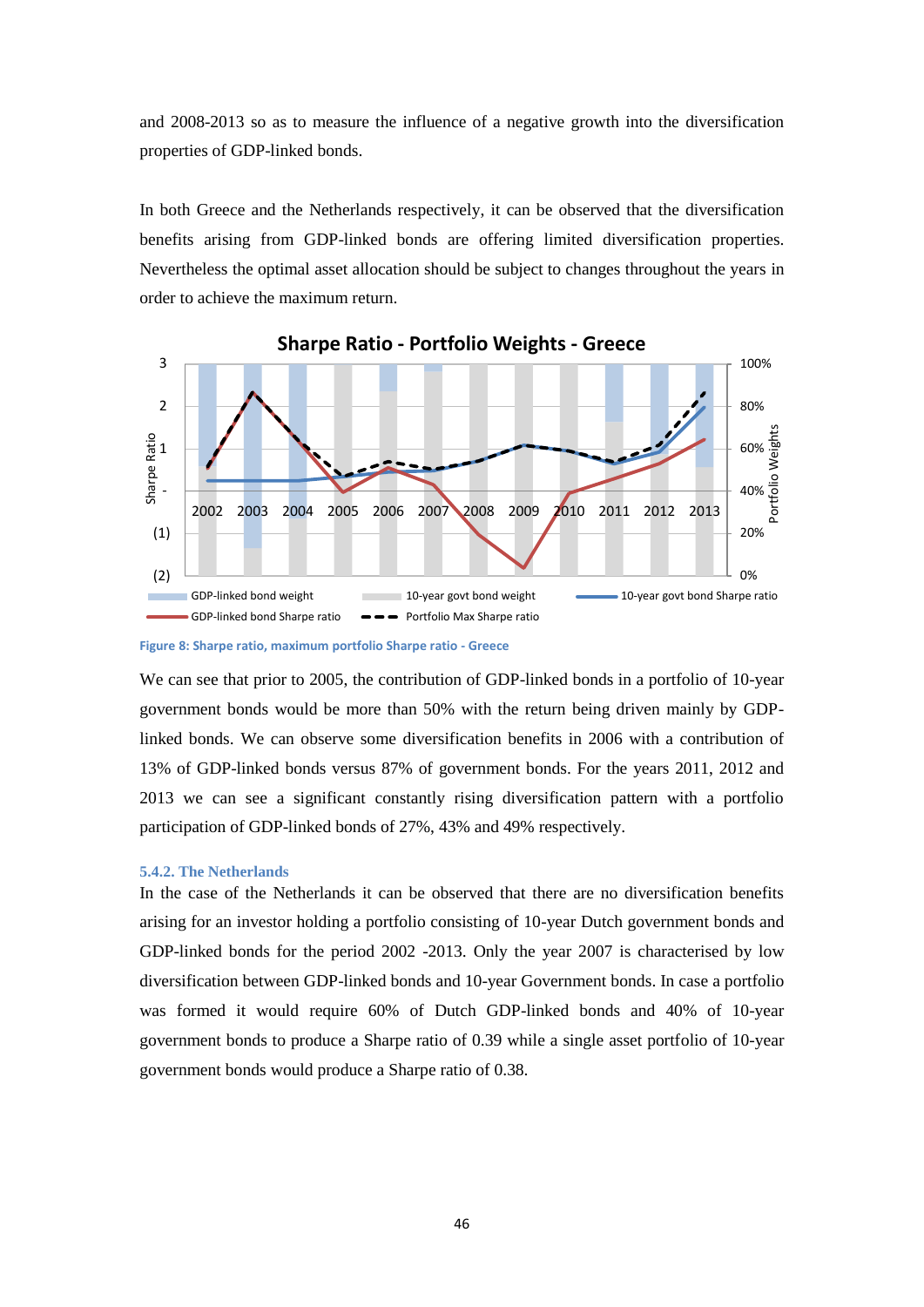

**Sharpe Ratios - Portfolio Weights - the Netherlands** 

<span id="page-46-1"></span>**Figure 9: Sharpe ratios, maximum portfolio Sharpe ratio- the Netherlands**

#### <span id="page-46-0"></span>**5.4.3. Greek and Dutch GDP-linked bond portfolio**

Finally the mean-variance portfolio optimization approach is completed with the presentation of the cross country GDP-linked bond portfolio. Figure 11 presents portfolio weight allocations, Sharpe ratios of the Greek and the Dutch GDP-linked bond and the portfolio maximum Sharpe ratio. In line with the correlation analysis of this thesis, we can observe that low diversification properties arise for the years 2006 and 2007.



**Sharpe Ratios - Portfolio Weights GDP-linked bonds** 

<span id="page-46-2"></span>**Figure 10: Sharpe ratio, maximum portfolio Sharpe ratio, GDP-linked bonds**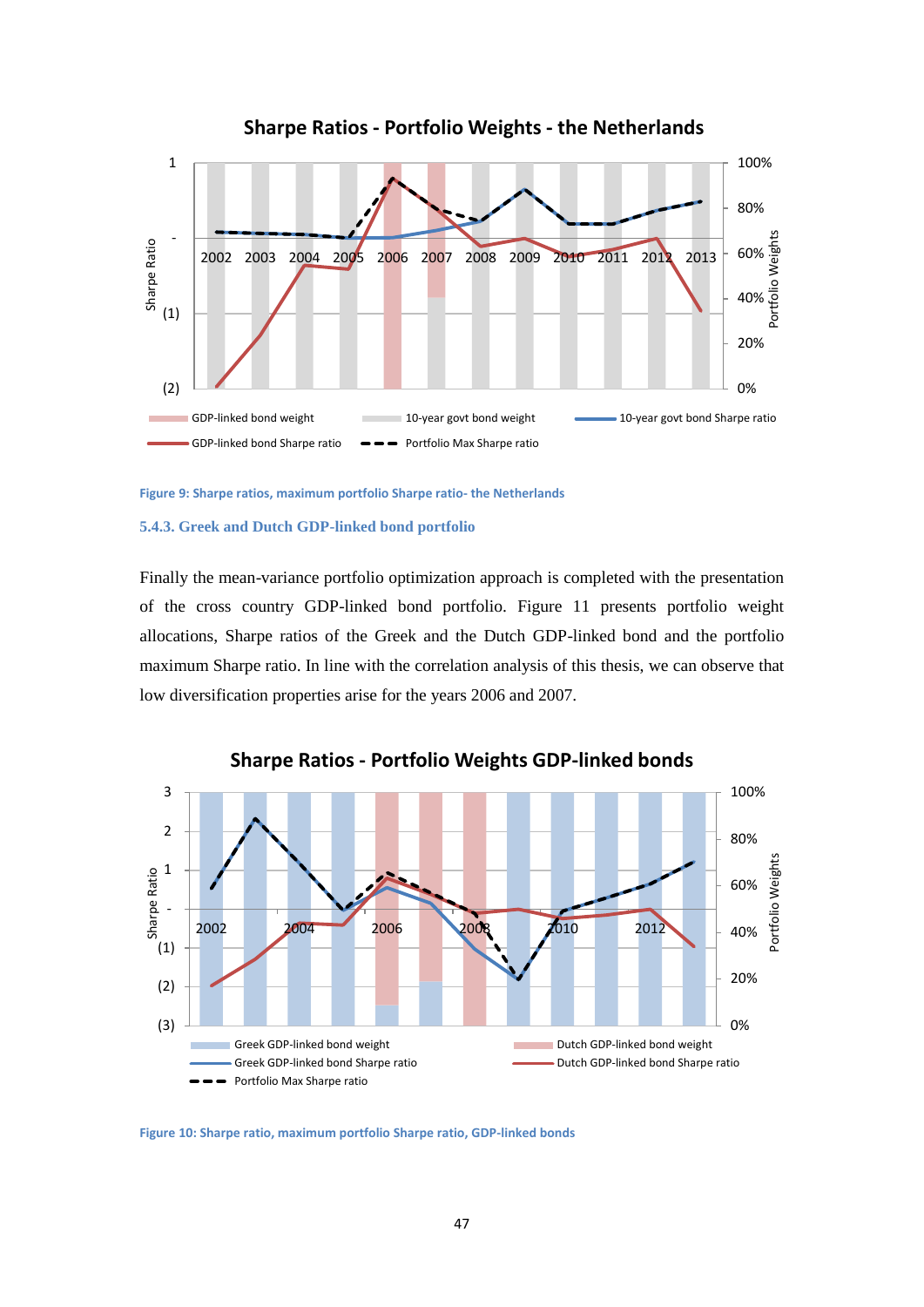## <span id="page-47-0"></span>**5.5 Summary**

In this chapter the correlation analysis, the simulated coupon rates of the Greek and the Dutch GDP-linked bond and the optimal portfolio weight allocation based on the Markowitz meanvariance portfolio optimization approach and the Sharpe ratio analysis were presented.

**"Are the correlations between GWP, Eurozone Area GDP and Advanced and Developing GDP growth on the one side and the Greek and the Dutch GDP growth respectively on the other side low or negative concerning periods 2002-2007 and 2008- 2013?"**

In order to answer the first question of this empirical study, it can be concluded that the findings of the correlation analysis indicate that an investor can diversify more his portfolio by combining Greek or Dutch GDP-linked bonds with GDP-linked bonds issued by emerging markets and developing economies. On this ground, diversification benefits arise from a portfolio consisting of Greek or Dutch GDP-linked bonds with GDP-linked bonds connected to the Gross World Product, the GDP of Eurozone or the GDP of advanced economies would be lower. This is consistent with the proposal of Schröder et al. (2004) that potential issuer countries of GDP-linked bonds need to have low positive or negative correlation with the region of interest of the investor.

## **"Are any diversification properties arising from a portfolio consisting of 10-year Government bonds and simulated GDP-linked bonds for Greece and the Netherlands respectively?"**

Moreover, concerning the second question, the mean-variance portfolio optimization approach and the ex-ante Sharpe ratio analysis show that there are no significant diversification benefits for an investor holding a portfolio consisting of Greek (Dutch) GDPlinked bonds and 10-year Greek (Dutch) government bonds.

## **"Are there any diversification properties arising from a portfolio consisting of GDPlinked bonds from the Netherlands and Greece?"**

Finally, concerning the third question of this empirical research, a portfolio consisted of Greek and Dutch GDP-linked bonds for the period 2002-2013 offer no or relatively low diversification benefits to the investor. According to the Sharpe ratio analysis, the portfolio maximum Sharpe ratio coincides in most of the cases with the Sharpe ratio of one of two assets.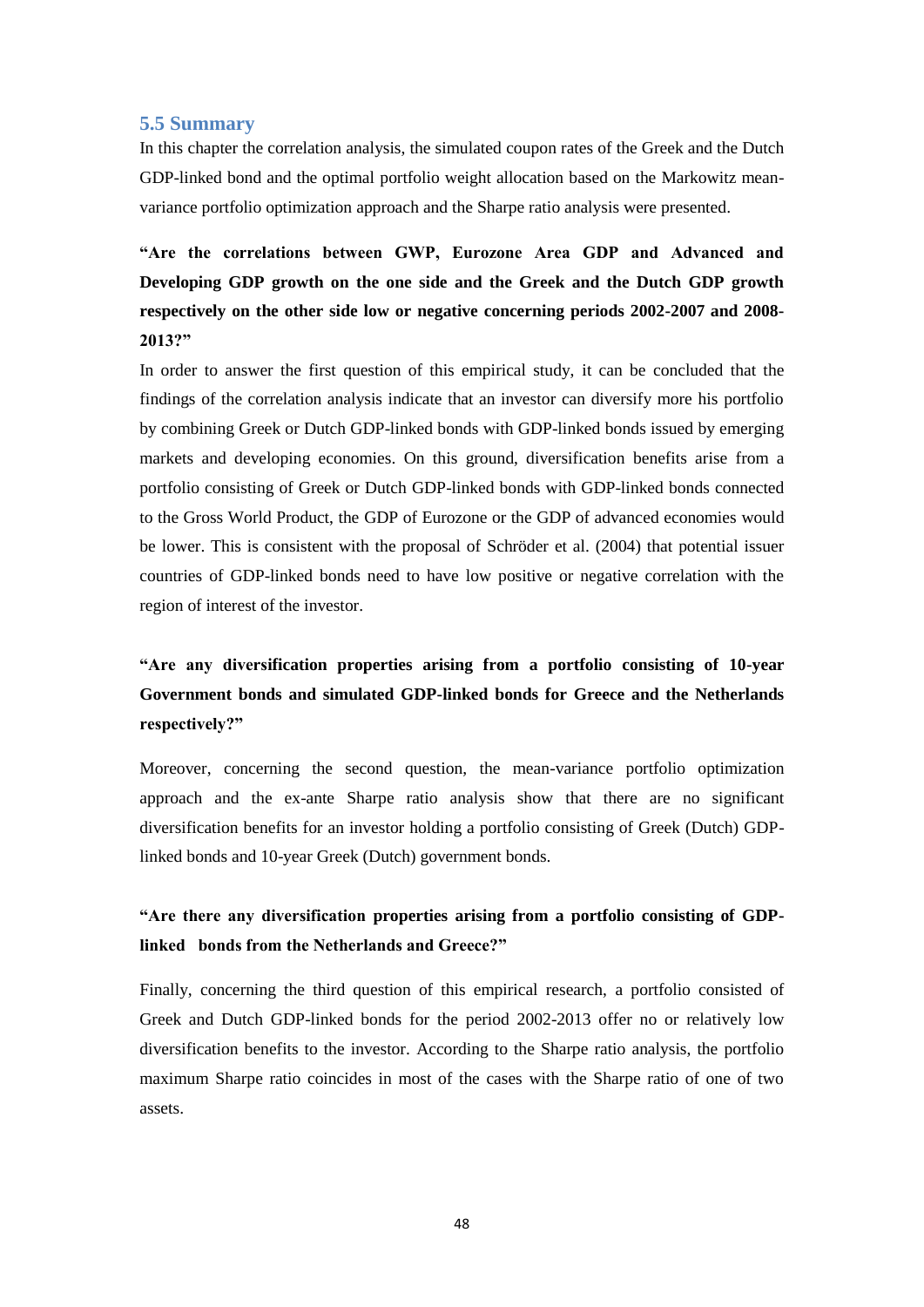## <span id="page-48-0"></span>**Chapter 6 Conclusion**

The purpose of this thesis is to investigate whether any diversification benefits arising from the use of GDP-linked bonds in a portfolio context with 10-year government bonds of the Greece and the Netherlands respectively and also diversification benefits of a cross country GDP-linked bond portfolio. In addition to that, a correlation analysis of the Greek and the Dutch GDP growth rates with the GWP, the Eurozone GDP and the advanced economies and emerging markets and developing economies GDP growth rates is presented. The purpose of the study was to determine and evaluate the merits of using GDP-linked bonds to achieve higher return to a given level of risk or same return in a lower level of risk.

Implementation and application of GDP-linked bonds is very limited in real market and therefore the model of Borensztein et al. (2004) has been employed in order to simulate the coupon rates of the GDP-linked bonds for the two countries. Monthly 10-year government bond indexed yields of Greece and the Netherlands and quarterly year on year real GDP growth rates have been extracted from Bloomberg terminal. The simulation model required monthly inputs and therefore GDP growth rates have been adjusted towards a monthly frequency.

The Markowitz mean-variance portfolio optimization approach was employed in combination with a Sharpe ratio analysis in order to provide the higher reward to variability weight allocation. The 10-year German government index bond was preferred among others as the base rate of the analysis. The empirical findings suggest that GDP-linked bonds of Greece or the Netherlands could offer diversification benefits to an investor if combined with GDPlinked bonds issued by emerging markets and developing economies.

Furthermore, in the case of the Netherlands, the negative correlation with emerging markets and developing economies prior to the start of the financial crisis and the low positive correlation (below 20%) indicate high possibility of potential diversification. Nevertheless, results of the Sharpe ratio analysis reveal that even though the correlation of the Greek and the Dutch GDP growth rates is low positive (below 10%), the available diversification benefits are very limited. Furthermore, in the case of the Netherlands there are no diversification benefits arising between 10-year Government bonds and GDP-linked bonds. In any case it seems clear that Dutch GDP-linked bonds offer no diversification benefits to an investor if combined either with 10-year Dutch government bonds or Greek GDP-linked bonds.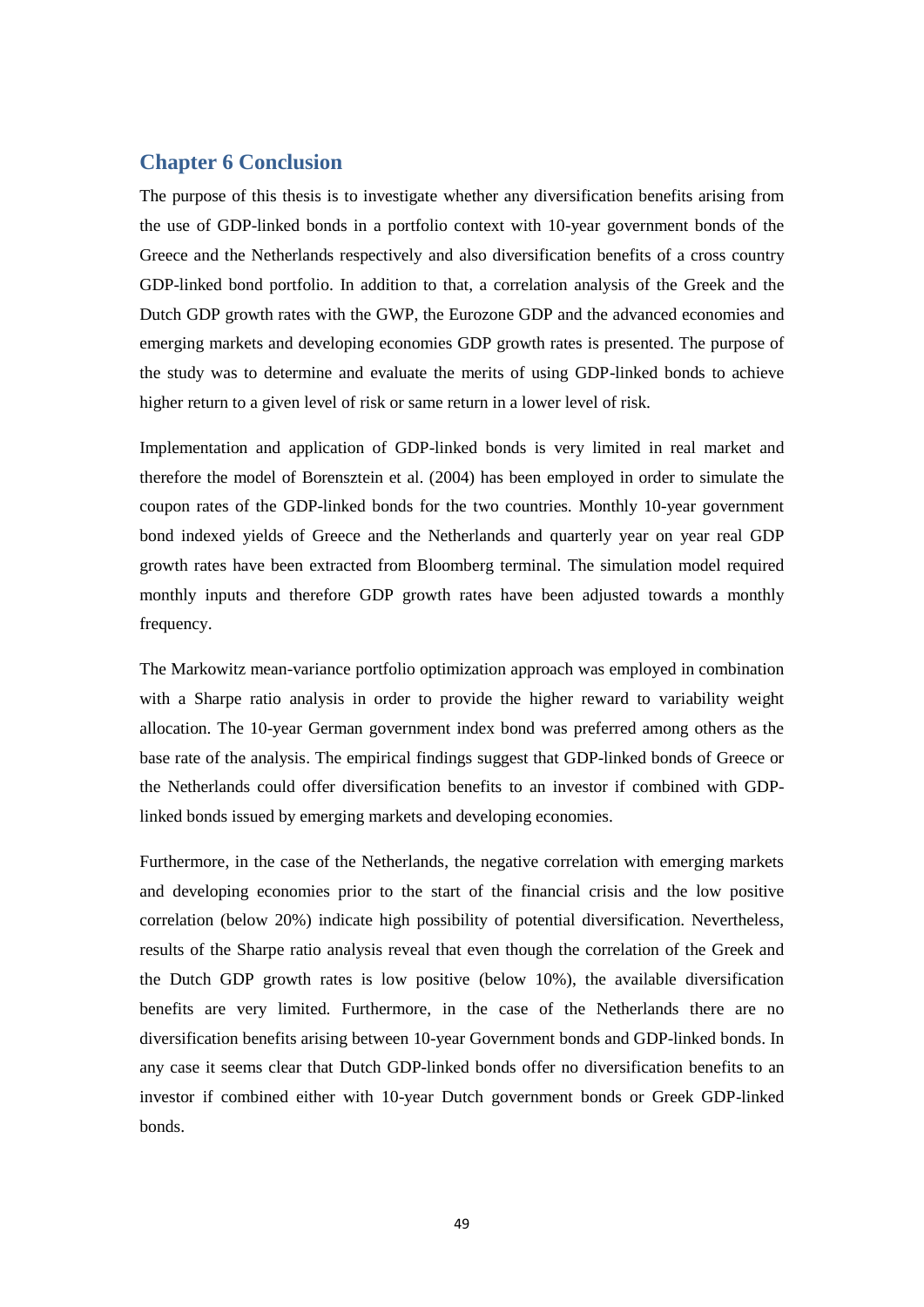Moreover, the correlation analysis revealed potential diversification benefits for Greek GDPlinked bonds if combined in a portfolio with GDP-linked bonds issued by the advanced economies during the period of 2002-2007 or with GDP-linked bonds issued by the emerging markets and developing economies during the period of 2008-2013. In addition, the mean variance optimization approach indicated that, in a portfolio consisted of 10-year government bonds and Greek GDP-linked bonds, no significant diversification properties arose until 2011. Nevertheless, in 2011, the Sharpe ratio of the portfolio started to increase in relation to the individual Sharpe ratios of the two assets.

### <span id="page-49-0"></span>**6.1 Limitations**

As every empirical thesis also this one has been a subject to various limitations which will be commented below. At first, the validity of the reported GDP growth figures could be subject to changes even three years after publishing due to incomplete or misreported data. Due to this reason, the outcome may alter significantly during the last three years of the empirical research. An updated version of this research might provide a valuable insight and identify the variations.

The second limitation is related to the risk free rate employed for the Sharpe ratio analysis. The 10-year German government bond has been considered as the risk free rate where the selection could be subject of debate. Nevertheless, the 10-year German government bond was considered the most appropriate risk free rate due to extended application in various studies.

Furthermore, the third limitation is related to the methodology followed during the analysis. The results have been generalized in the mean-variance portfolio optimization approach to utility maximization under no-short selling constraints. A revised version of the current methodology including short selling can reveal the effect of the position in the portfolio Sharpe ratio.

Finally, the fact that this research has been conducted in the settings of Greece and the Netherlands and under specific circumstances makes it hard to generalize the results to other European countries as well. Nevertheless, the findings of this research might contribute to further understanding of GDP-linked bonds and their application and desirability in a portfolio context.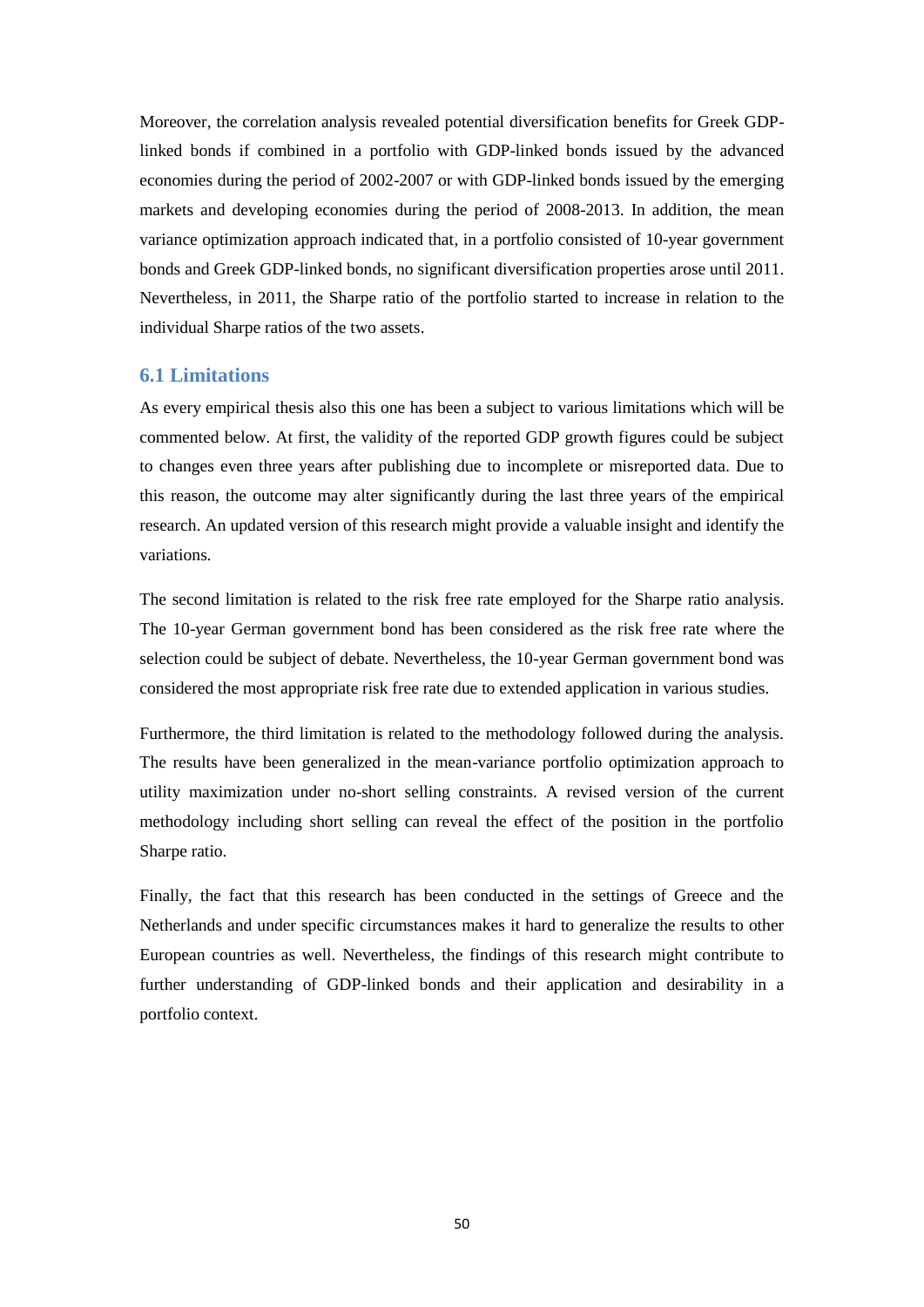## <span id="page-50-0"></span>**6.2 Recommendation for future research**

This thesis attempted to identify the diversification benefits of simulated GDP-linked bonds issued by Greece and the Netherlands respectively in a portfolio context. However, the time framework and the exact settings that this empirical analysis was conducted, as well as the methodology employed leave opportunities for future research to shed further light on this relationship and add value to the findings of this research.

More specifically, the correlation analysis revealed negative correlation between GDP growth rates of the Netherlands and emerging markets and developing economies and therefore a mean-variance portfolio optimization analysis will provide more accurate results concerning application of Dutch GDP-linked bonds in such context.

Another suggestion for future research is related to the portfolio consisting of 10-year Greek Government bonds and simulated Greek GDP-linked bonds and whether the diversification properties observed in the last three years of the analysis will continue to grow in the future. An instrument similar to GDP-linked bond, the GDP-linked warrant has already been issued in Greece under the Private Sector Involvement (PSI) program and possible results of the future research could provide information for a more attractive investor framework of issuing of GDP-linked bonds.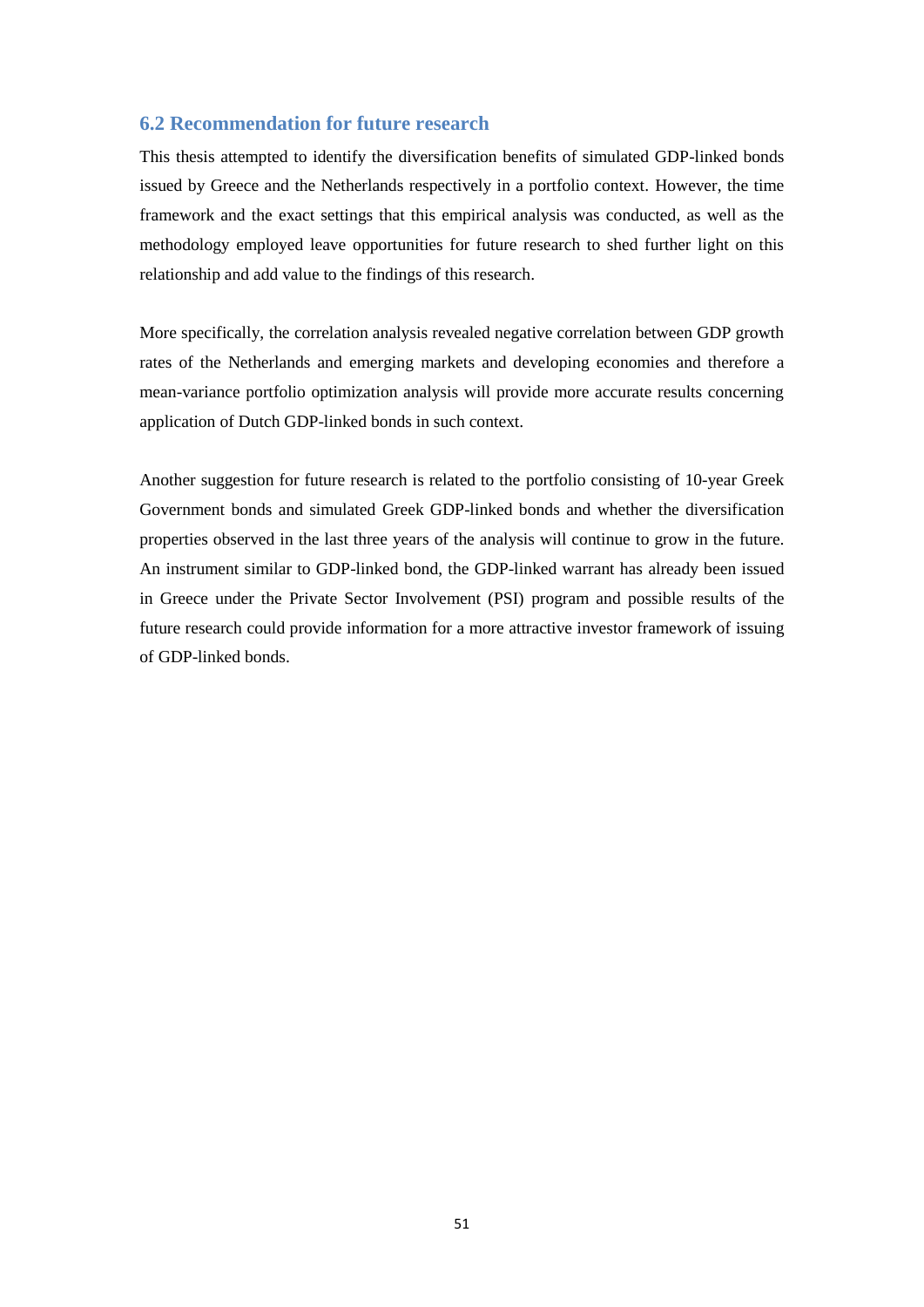## <span id="page-51-0"></span>**Bibliography**

- Abiad, A., Furceri, D., Kalemli-Ozcan, S., & Pescatori, A. (2013). Dancing together? Spillovers, common stocks and the role of financial and trade linkages. 81-112.
- Acemoglu, D., Johnson, S., Robinson, J., & Thaicharoen, Y. (2003). Institutional Causes, Macroeconomic Symptoms: Volatility, Crisis and Growth. *Journal of Monetary Economics 50*, 49-123.
- Borensztein, E., & Mauro, P. (2002). *Reviving the Case for GDP-Indexed Bonds.* International Monetary Fund.
- Borensztein, E., & Mauro, P. (2004). The case for GDP-indexed bonds. *Economic Policy*, 19 (38), 165-216.
- Cavallo, A. (2013). Online and Official price indexes: Measuring Argentina's inflation. *Journal of Monetary Economics* 60 (2), 152-165.
- Council of European Union. (2011). Statement by the heads of the State or Government of the Euro Area and EU Institutions. Consilium of Europa.
- Davis, E., & Hu, Y. (2004). Is there a link between pension-fund assets and economic growth? - A cross-country study. *Economics and Finance Working papers Brunel University*, 04-23.
- Diaw, A., Bacha, O., & Lahsasna, A. (2011). Public sector funding and debt management: A case for GDP-Linked Sukuk. *8th International Conference on Islamic Economics and Finance.*
- Eichengreen, B. (2004). *Global Imbalances and the Lessons of Bretton Woods.* National Bureau for Economic Research, Cambridge, MA.
- Euro Summit. (2011, October 26). *Euro Summit Statement.* Retrieved from http://www.consilium.europa.eu/uedocs/cms\_data/docs/pressdata/en/ec/125644. pdf
- Eurogroup. (2012). *Eurogroup Statement 21/02/2012.* Brussels: Consilium.Europa.eu.
- European Monetary Institute. (1995). *Progress towards convergence.* Frankfurt am Main: European Monetary Insitute.
- Eurostat. (2014). *Third quarter of 2013 compared with second quarter of 2013.* Eurostatnews release, euro indicators.
- Furceri, D., & Zdzienicka, A. (2012). How costly are debt crises? *Journal of International Money and Finance, Elsevier,* 31 (4), 726-742.
- Griffith-Jones, S., & Gottschalk, R. (2006). Financial vulnerability in Asia. *IDS Bulletin*, 17-27.
- Griffith-Jones, S., & Hertova, D. (2013). Growth-linked bonds. CESifo DICE Report 11 (3), 33- 38.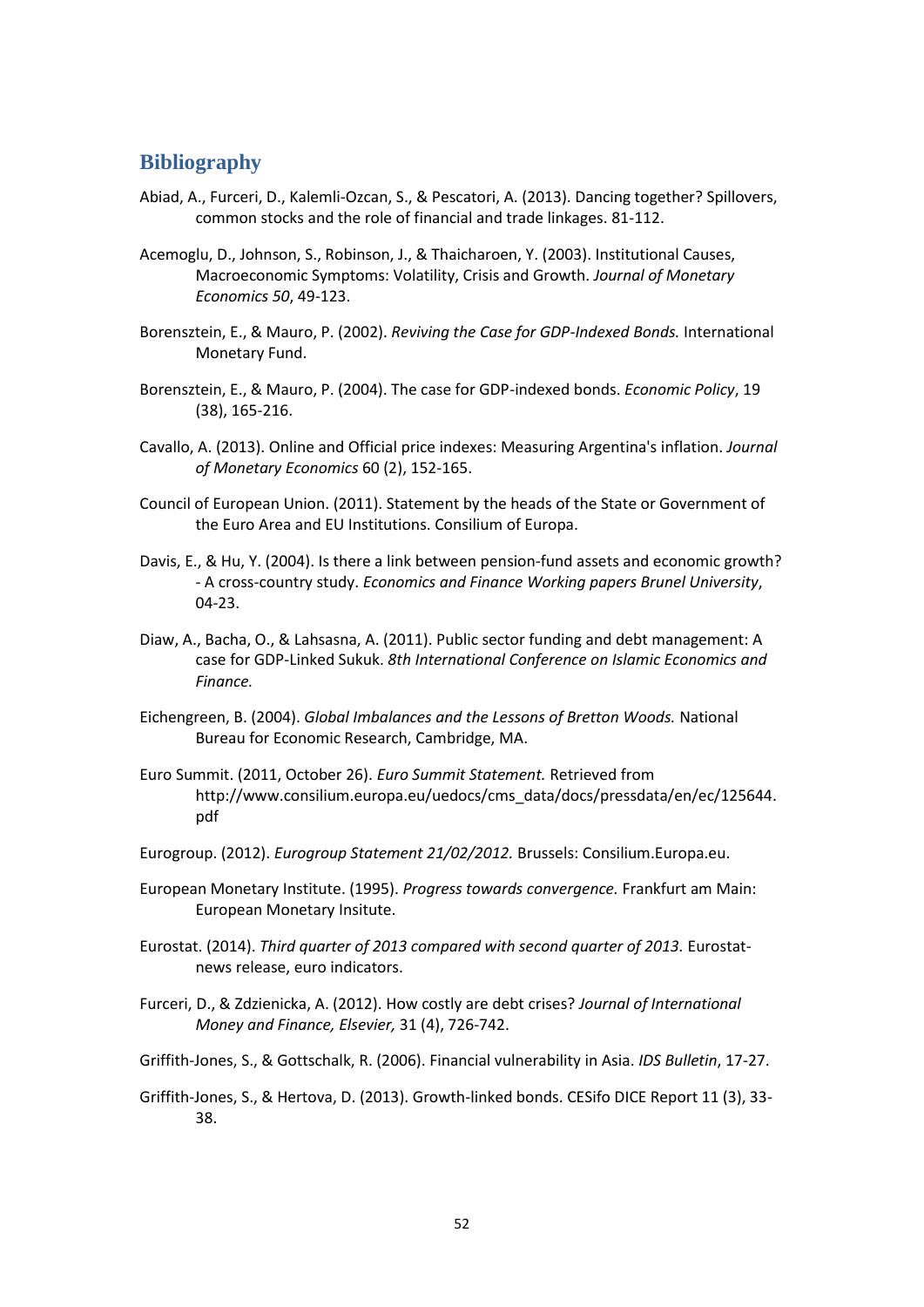- Griffith-Jones, S., & Ocamp, J. (2007). *A counter-cyclical framework for a developmentfriendly.* United Nations, Department of Economics and Social Affairs. United Nations.
- Griffith-Jones, S., & Sharma, K. (2006, April 21). *GDP Indexed Bonds: Making it Happen.* Retrieved from DESA Working Paper 21: http://www.un.org/esa/desa/papers/2006/wp21\_2006.pdf
- Hellenic Ministry of Finance. (2012, February 21). *PSI Launch Press Release.* Retrieved from http://www.minfin.gr/portal/en/resource/contentObject/id/7ad6442f-1777-4d02- 80fb-91191c606664
- Hellenic Republic, Ministry of Finance. (2012). *Press Release, 24 February 2012.* Athens: Hellenic Republic.
- Kamal, L., & Lashgari, M. (2012). Comparing GDP Indexed Bonds to Standard Government Bonds. *Journal of Applied Business and Economics* 13 (2), 116-128.
- Kamstra, M., & Shiller, J. R. (2009, August). The case for Trills: Giving the People and their Pension Funds a Stake in the Wealth of the Nations. New Haven, Connecticut, USA. Retrieved from Cowles.econ.yale.edu: http://cowles.econ.yale.edu/P/cd/d17a/d1717.pdf
- Kamstra, M., & Shiller, R. (2009). The case for trills: Giving the people and their pension funds a stake in the wealth of the nation. *Cowles Foundation Discussion Paper no 1717*. Yale University, New Haven, CT.
- Kopcke, R., & Kimball, R. (1999). Inflation Indexed Bonds: The Dog That Didn't Bark. *New England Economic Review*, 3-24.
- Lessard, D., & Williamson, J. (1985). *Financial intermediation beyond the debt crisis.* Institute for International Economics.
- Li, L. (2002). Macroeconomic Factors and the Correlation of Stock and Bond Returns. Yale University.
- Markowitz, H. (1952). Portfolio Selection. *The Journal of Finance* 7 (1), 77-91.
- Markowitz, H. (1959). *Portfolio Selection: Efficient Diversidication of Investments.* New York: John Wiley & Sons (reprinted by Yale University Press, 1970, 2nd ed. Basil Blackwell, 1991).
- Ministry of Finance, Dutch Central Bank, Netherlands Bureau for Economic Policy Analysis. (2005). Index-linked bonds: Results of a study into the features of index-linked bonds, viewed from the perspective of the Dutch State. Amsterdam, Netherlands, October.
- Morgan Stanley Research. (2012). *Greece Trading after the PSI.* Morgan Stanley.
- Obstfeld, M., & Peri, G. (1988). Regional nonadjustment and fiscal policy', in D. Begg, J. von Hagen, C. Wyplosz and K.F. Zimmermann (eds),. *EMU: Prospects and Challengesfor the Euro (Special Issue of Economic Policy), 1*.
- Pescatori, A. (2013, September 30). Financial crises yield more synchronized economic output. *IMF Survey Magazine: IMF Research*.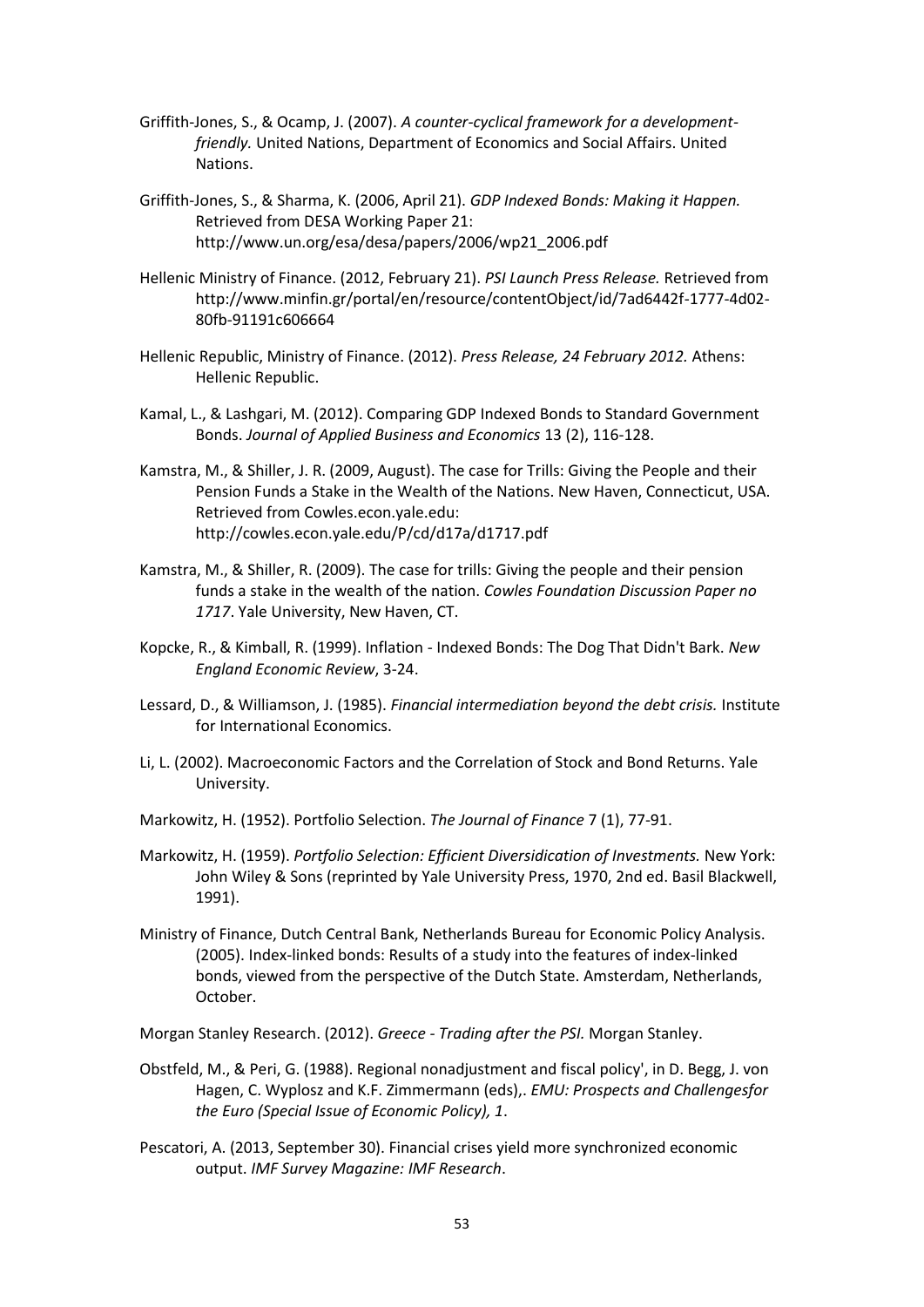- Ricardo, C. (2002). *Coping with Chile's external vulnerability: A financial Problem.* Chile: Central Bank of Chile Working Papers 154.
- Ruban, O., Poon, S.-H., & Vonatsos, K. (2008). *GDP Linked Bonds: Contract Design and Pricing.* Retrieved from http://www.efmaefm.org/0EFMAMEETINGS/EFMA%20ANNUAL%20MEETINGS/2008 -athens/Ruban.pdf
- Schröder, M., Heinemann, F., Kruse, S., & Meitner, M. (2004). GDP-linked Bonds as a Financing Tool for Developing Countries and Emerging Markets. *ZEW Discussion Paper*, 04-64.
- Sharpe, W. F. (1966). Mutual Fund Performance. *Journal of Business* 39 (1), 119-138.
- Sharpe, W. F. (1994). The Sharpe Ratio. *The Journal of Portfolio Management* 21, 49-58.
- Shiller, R. (1993). *Macro Markets: Creating Institutions for Managing.* New York: N.Y.: Oxford University.
- Simmons, T. (2013). The new Greek bonds: more than meets the eye. *Capital Markets Law Journal* 8 (3), 319-332.
- Stathakis, G. (2010). *The fiscal crisis of the Greek Economy.* Retrieved from http://www.beigewum.at: http://www.beigewum.at/wordpress/wpcontent/uploads/Kurswechsel-3-2010-debatte-stathakis1.pdf

The Hellenic Republic. (2012, February 24). Retrieved from http://www.pdma.gr/index.php/en: http://www.google.nl/url?sa=t&rct=j&q=&esrc=s&source=web&cd=3&cad=rja&uact =8&ved=0CDcQFjAC&url=http%3A%2F%2Fpdma.greekbonds.gr%2Findex.php%2F20 12-05-28-15-51-31%2F2012-05-28-15-52-10%2F2012-05-28-15-54-7%2F2012-05-28- 15-55-55%2F2012-05-28-16-01-51%2Fcateg

- The Republic of Argentina. (2005, January 10). The Republic of Argentina, Prospectus Supplement (to Prospectus dated December 27, 2004). Argentina. Retrieved July 28, 2012, from www.mecon.gov.ar/finanzas/sfinan/english/download/us\_ prospectus\_and\_ prospectus\_supplement.pdf
- Vishnu, S., & Sharma, A. (2012). Discussion on Feasibility of GDP-Indexed Bonds in Emerging Economies-Viewpoint India. *European Journal of Business and Management*, 135- 145.
- Williamson, J. (2005). Curbing the Boom-Bust Cycle: Stabilizing Capital Flows to Emerging Markets. *Institute for International Economics*.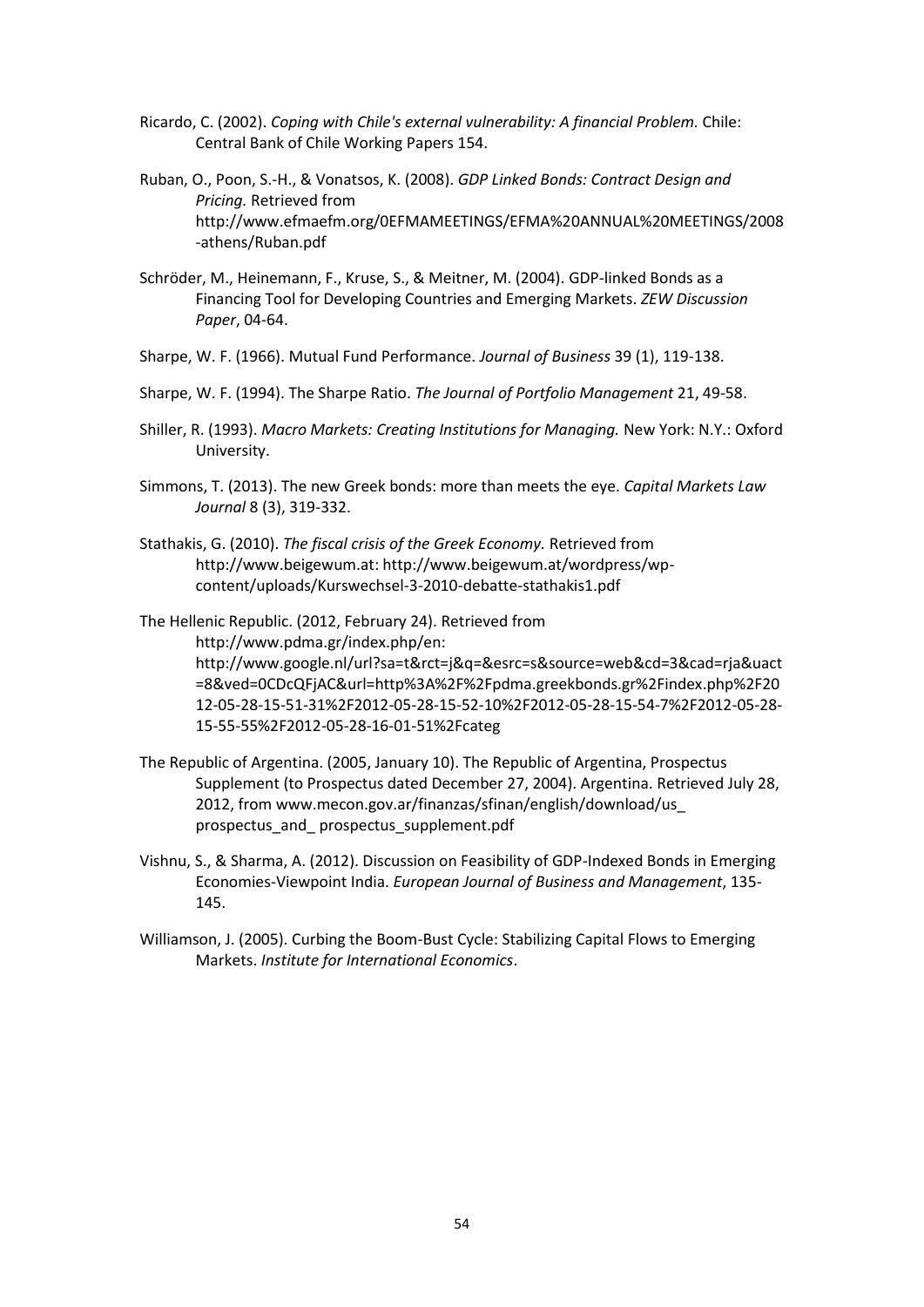## <span id="page-54-0"></span>**Appendix A**

Correlation table among Greece and the Netherlands GDP growth rates and the GWP, Eurozone, advanced economies and emerging markets and developing economies GDP growth rates.

Greece

| Year | <b>GWP</b> | Euro | advanced  | emerging | <b>Netherlands</b> |
|------|------------|------|-----------|----------|--------------------|
|      |            | area | economies | markets  |                    |
| 2002 | 28%        | 76%  | 13%       | 43%      | 38%                |
| 2003 | 25%        | 47%  | 4%        | 47%      | 9%                 |
| 2004 | 35%        | 47%  | 7%        | 49%      | 7%                 |
| 2005 | 33%        | 47%  | 7%        | 42%      | 7%                 |
| 2006 | 42%        | 53%  | 10%       | 49%      | 12%                |
| 2007 | 52%        | 53%  | 25%       | 51%      | 5%                 |
| 2008 | 53%        | 59%  | 37%       | 45%      | 11%                |
| 2009 | 70%        | 77%  | 63%       | 51%      | 46%                |
| 2010 | 38%        | 59%  | 49%       | 20%      | 49%                |
| 2011 | 28%        | 48%  | 45%       | 10%      | 48%                |
| 2012 | 27%        | 53%  | 44%       | 9%       | 57%                |
| 2013 | 26%        | 55%  | 45%       | 7%       | 60%                |

#### The Netherlands

| Year | <b>GWP</b> | Euro | advanced  | emerging | Greece |
|------|------------|------|-----------|----------|--------|
|      |            | area | economies | markets  |        |
| 2002 | 51%        | 75%  | 56%       | 19%      | 38%    |
| 2003 | 40%        | 78%  | 59%       | $-16%$   | 9%     |
| 2004 | 33%        | 77%  | 62%       | $-19%$   | 7%     |
| 2005 | 28%        | 77%  | 64%       | $-23%$   | 7%     |
| 2006 | 30%        | 77%  | 64%       | $-13%$   | 12%    |
| 2007 | 36%        | 78%  | 67%       | $-3\%$   | 5%     |
| 2008 | 38%        | 78%  | 70%       | $-5%$    | 11%    |
| 2009 | 67%        | 91%  | 86%       | 16%      | 46%    |
| 2010 | 63%        | 90%  | 84%       | 17%      | 49%    |
| 2011 | 63%        | 89%  | 85%       | 16%      | 48%    |
| 2012 | 61%        | 90%  | 83%       | 15%      | 57%    |
| 2013 | 61%        | 92%  | 82%       | 15%      | 60%    |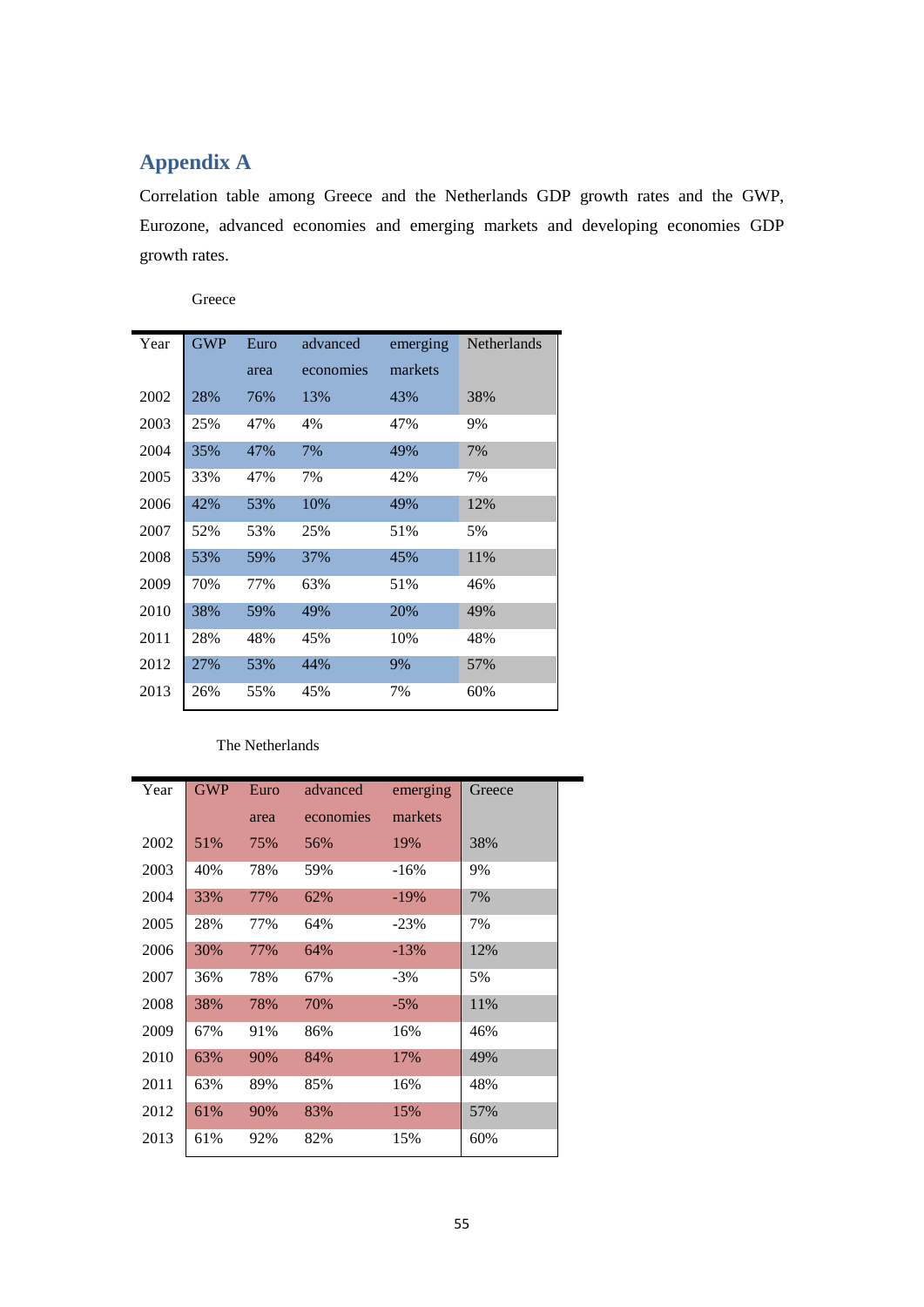# <span id="page-55-0"></span>**Appendix B**

**Borensztein & Mauro (2004) summary table of returns, standard deviations and Sharpe ratios per asset** 

| <b>Greece</b> | 10-year government bond |            |                                   | GDP-linked bond premium |            |                                  | German   |
|---------------|-------------------------|------------|-----------------------------------|-------------------------|------------|----------------------------------|----------|
|               | premium                 |            |                                   |                         |            |                                  | bond     |
|               | μi                      | $\sigma$ i | $(\mu i$ - $\mu$ rf) / $\sigma i$ | μi                      | $\sigma$ i | $(\mu i$ - $\mu$ rf)/ $\sigma i$ | $\mu$ rf |
| 2013          | 10.04%                  | 4.23%      | 1.99                              | 4.94%                   | 2.71%      | 1.22                             | 1.62%    |
| 2012          | 23.43%                  | 23.71%     | 0.92                              | 15.15%                  | 21.02%     | 0.65                             | 1.51%    |
| 2011          | 19.14%                  | 25.45%     | 0.65                              | 10.27%                  | 26.03%     | 0.29                             | 2.65%    |
| 2010          | 9.49%                   | 7.11%      | 0.95                              | 2.48%                   | 5.46%      | 0.05<br>$\overline{\phantom{0}}$ | 2.74%    |
| 2009          | 5.17%                   | 1.75%      | 1.09                              | 0.24%                   | 1.66%      | 1.82<br>$\overline{\phantom{0}}$ | 3.26%    |
| 2008          | 4.86%                   | 1.26%      | 0.71                              | 1.84%                   | 2.07%      | 1.03<br>$\overline{\phantom{0}}$ | 3.96%    |
| 2007          | 4.52%                   | 0.58%      | 0.48                              | 5.07%                   | 5.42%      | 0.15                             | 4.24%    |
| 2006          | 4.09%                   | 0.65%      | 0.45                              | 6.86%                   | 5.53%      | 0.55                             | 3.79%    |
| 2005          | 3.57%                   | 0.60%      | 0.34                              | 3.29%                   | 2.69%      | 0.03<br>$\overline{\phantom{0}}$ | 3.36%    |
| 2004          | 4.25%                   | 0.78%      | 0.24                              | 6.08%                   | 1.70%      | 1.19                             | 4.06%    |
| 2003          | 4.26%                   | 0.66%      | 0.25                              | 7.83%                   | 1.60%      | 2.33                             | 4.09%    |
| 2002          | 5.07%                   | 1.26%      | 0.25                              | 6.45%                   | 3.17%      | 0.53                             | 4.76%    |

| <b>The</b>         | 10-year government bond premium |            |                                   | GDP-linked bond premium | German                |                                  |          |
|--------------------|---------------------------------|------------|-----------------------------------|-------------------------|-----------------------|----------------------------------|----------|
| <b>Netherlands</b> |                                 |            |                                   |                         |                       |                                  | bond     |
|                    | μi                              | $\sigma$ i | $(\mu i$ - $\mu$ rf) / $\sigma i$ | μi                      | $\sigma$ <sub>i</sub> | $(\mu i$ - $\mu$ rf)/ $\sigma i$ | $\mu$ rf |
| 2013               | 1.97%                           | 0.72%      | 0.49                              | 0.24%                   | 1.44%                 | $-0.96$                          | 1.62%    |
| 2012               | 1.89%                           | 1.03%      | 0.37                              | 0.00%                   | 0.00%                 | 0.00                             | 1.51%    |
| 2011               | 2.97%                           | 1.69%      | 0.19                              | 1.92%                   | 4.88%                 | $-0.15$                          | 2.65%    |
| 2010               | 2.96%                           | 1.17%      | 0.19                              | 2.20%                   | 2.24%                 | $-0.24$                          | 2.74%    |
| 2009               | 3.69%                           | 0.66%      | 0.65                              | 0.00%                   | 0.00%                 | 0.00                             | 3.26%    |
| 2008               | 4.24%                           | 1.23%      | 0.23                              | 3.28%                   | 6.45%                 | $-0.11$                          | 3.96%    |
| 2007               | 4.30%                           | 0.60%      | 0.11                              | 5.34%                   | 2.87%                 | 0.38                             | 4.24%    |
| 2006               | 3.80%                           | 0.62%      | 0.01                              | 4.44%                   | 0.81%                 | 0.80                             | 3.79%    |
| 2005               | 3.36%                           | 0.58%      | 0.00                              | 2.67%                   | 1.70%                 | $-0.41$                          | 3.36%    |
| 2004               | 4.10%                           | 0.78%      | 0.05                              | 3.57%                   | 1.36%                 | $-0.36$                          | 4.06%    |
| 2003               | 4.14%                           | 0.64%      | 0.07                              | 1.64%                   | 1.91%                 | $-1.29$                          | 4.09%    |
| 2002               | 4.87%                           | 1.26%      | 0.08                              | 2.05%                   | 1.37%                 | $-1.97$                          | 4.76%    |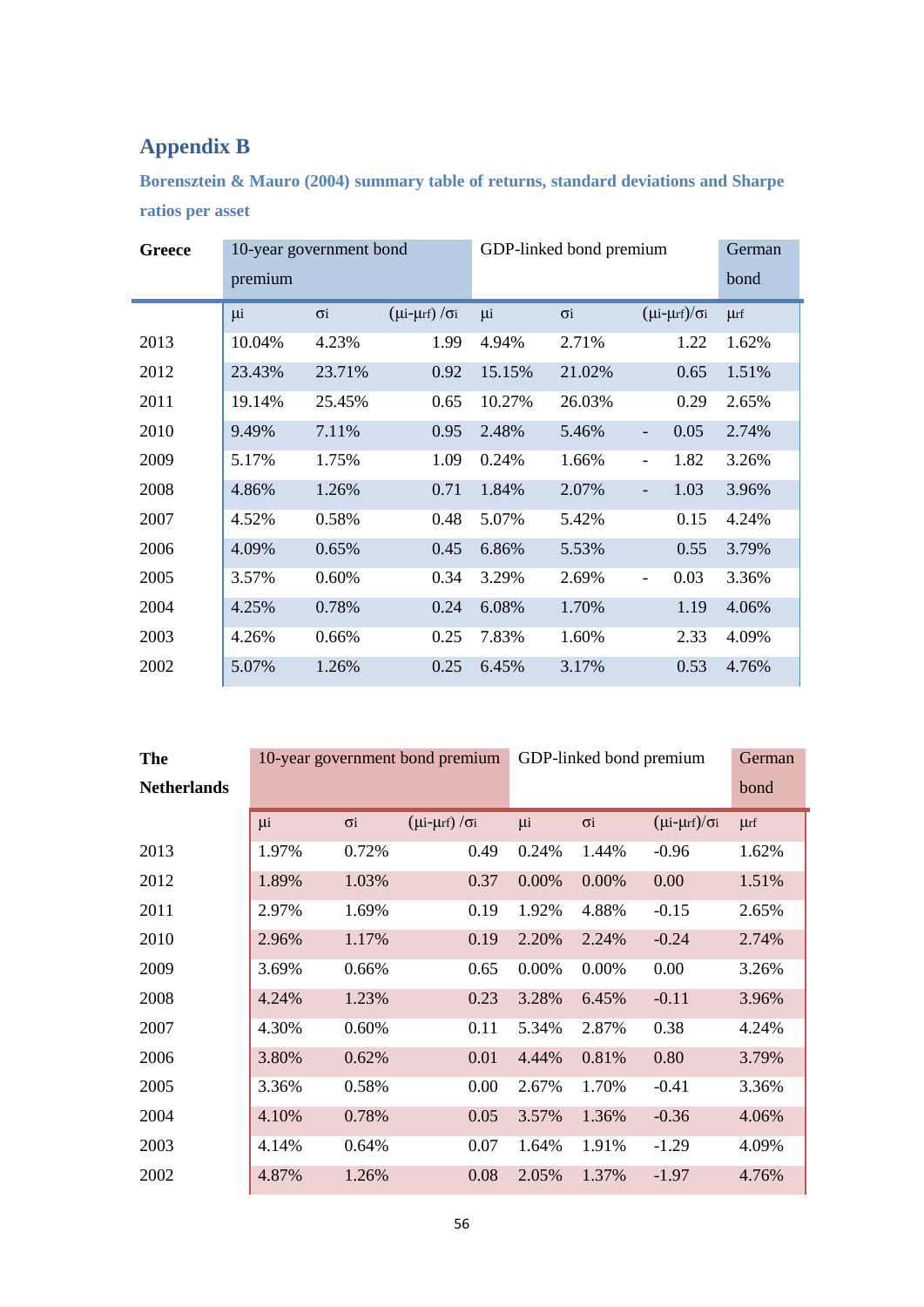# <span id="page-56-0"></span>**Appendix C**

<span id="page-56-1"></span>**1. Portfolios consisting of 10-year Greek government bonds and Greek simulated GDP-linked bonds** 

| $\Sigma$ wi                                  | : Sum of weights employed by the two assets in the portfolio (always equals 100%) |
|----------------------------------------------|-----------------------------------------------------------------------------------|
| $\mu_{\rm P}$                                | : return of the portfolio                                                         |
| $\sigma_{\rm p}$                             | : standard deviation of the portfolio                                             |
| $\mu$ <sub>P</sub> - $\mu$ rf/σ <sub>p</sub> | : Sharpe ratio of the portfolio                                                   |
| µrf                                          | : return of the risk free rate (German government bond)                           |
| N/A                                          | Not Applicable                                                                    |
| <b>Max SR</b>                                | Portfolio maximum Sharpe ratio                                                    |

| 2013 Scenarios                | $\mathbf{1}$ | $\overline{2}$ | 3      | 4              | 5      | Max SR |
|-------------------------------|--------------|----------------|--------|----------------|--------|--------|
| <b>Constraining Variables</b> | None         | None           | None   | None           | None   | None   |
| Value constraint              | N/A          | N/A            | N/A    | N/A            | N/A    | N/A    |
| 10-year government bond       | 100%         | 75%            | 50%    | 25%            | 0%     | 51%    |
| GDP-linked bond               | 0%           | 25%            | 50%    | 75%            | 100%   | 49%    |
| $\Sigma$ wi                   | 100%         | 100%           | 100%   | 100%           | 100%   | 100%   |
| $\mu$ p                       | 10.04%       | 8.76%          | 7.49%  | 6.21%          | 4.94%  | 7.56%  |
| $\sigma$                      | 4.23%        | 3.25%          | 2.52%  | 2.30%          | 2.71%  | 2.55%  |
| $\mu$ p- $\mu$ rf/ $\sigma$ p | 1.99         | 2.20           | 2.32   | 1.99           | 1.22   | 2.32   |
|                               |              |                |        |                |        |        |
|                               |              |                |        |                |        |        |
| 2012 Scenarios                | 1            | $\mathfrak{2}$ | 3      | $\overline{4}$ | 5      | Max SR |
| <b>Constraining Variables</b> | None         | None           | None   | None           | None   | None   |
| Value constraint              | N/A          | N/A            | N/A    | N/A            | N/A    | N/A    |
| 10-year government bond       | 100%         | 75%            | 50%    | 25%            | 0%     | 57%    |
| GDP-linked bond               | 0%           | 25%            | 50%    | 75%            | 100%   | 43%    |
| $\Sigma$ wi                   | 100%         | 100%           | 100%   | 100%           | 100%   | 100%   |
| $\mu$ p                       | 23.43%       | 21.36%         | 19.29% | 17.22%         | 15.15% | 19.91% |
| $\sigma$                      | 23.71%       | 18.95%         | 16.48% | 17.29%         | 21.02% | 16.90% |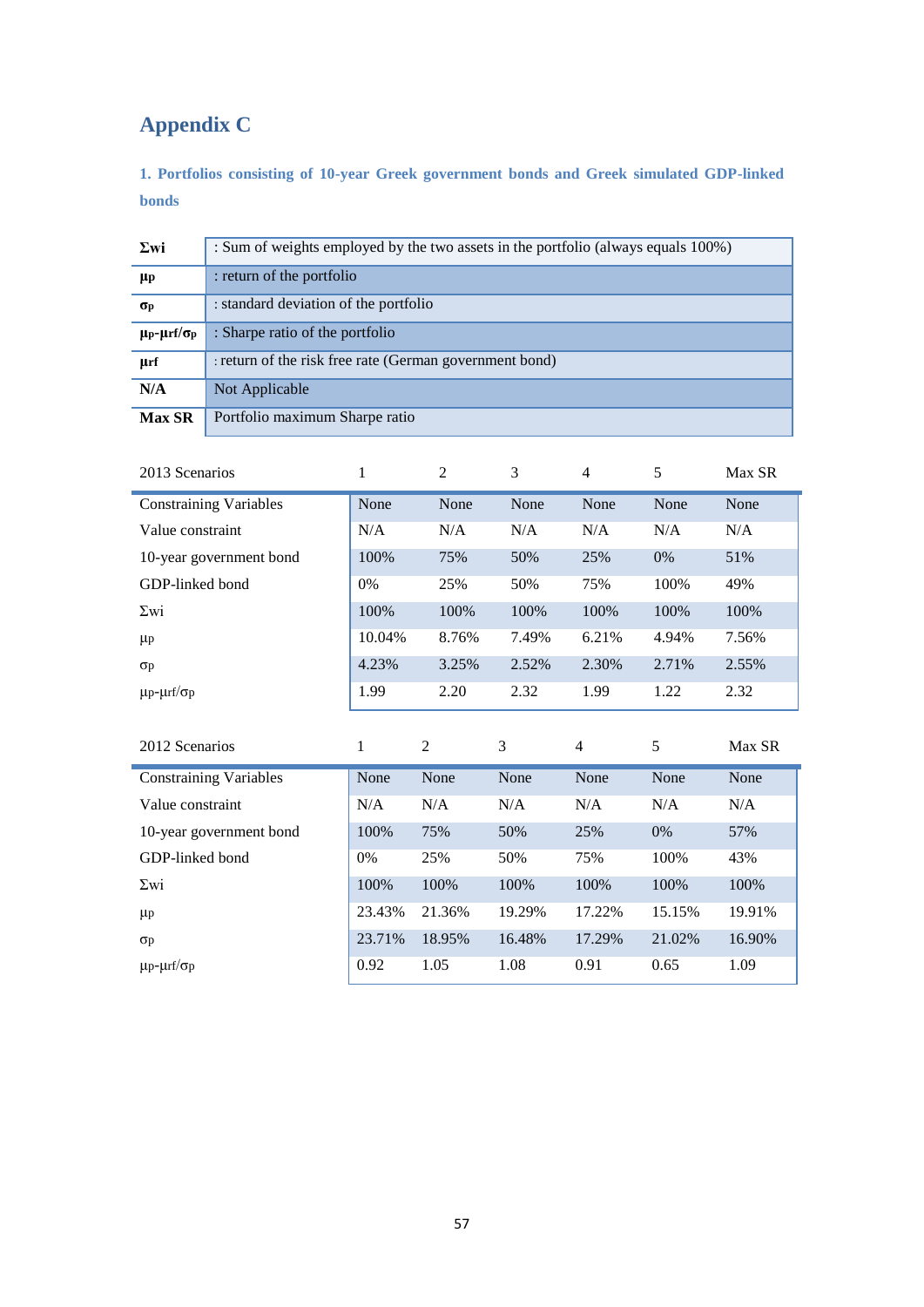| 2011 Scenarios                | 1            | 2              | 3       | $\overline{4}$ | 5       | Max SR |
|-------------------------------|--------------|----------------|---------|----------------|---------|--------|
| <b>Constraining Variables</b> | None         | None           | None    | None           | None    | None   |
| Value constraint              | N/A          | N/A            | N/A     | N/A            | N/A     | N/A    |
| 10-year government bond       | 100%         | 75%            | 50%     | 25%            | 0%      | 73%    |
| GDP-linked bond               | 0%           | 25%            | 50%     | 75%            | 100%    | 27%    |
| $\Sigma$ wi                   | 100%         | 100%           | 100%    | 100%           | 100%    | 100%   |
| $\mu$ p                       | 19.14%       | 16.92%         | 14.71%  | 12.49%         | 10.27%  | 16.72% |
| $\sigma$ p                    | 25.45%       | 20.66%         | 18.93%  | 21.02%         | 26.03%  | 20.34% |
| $\mu$ p- $\mu$ rf/ $\sigma$ p | 0.65         | 0.69           | 0.64    | 0.47           | 0.29    | 0.69   |
| 2010 Scenarios                | $\mathbf{1}$ | 2              | 3       | $\overline{4}$ | 5       | Max SR |
| <b>Constraining Variables</b> | None         | None           | None    | None           | None    | None   |
| Value constraint              | N/A          | N/A            | N/A     | N/A            | N/A     | N/A    |
| 10-year government bond       | 100%         | 75%            | 50%     | 25%            | 0%      | 100%   |
| GDP-linked bond               | 0%           | 25%            | 50%     | 75%            | 100%    | $0\%$  |
| $\Sigma$ wi                   | 100%         | 100%           | 100%    | 100%           | 100%    | 100%   |
| $\mu$ p                       | 9.49%        | 7.73%          | 5.98%   | 4.23%          | 2.48%   | 9.49%  |
| $\sigma$ p                    | 7.11%        | 5.45%          | 4.39%   | 4.40%          | 5.46%   | 7.11%  |
| $\mu$ p- $\mu$ rf/ $\sigma$ p | 0.95         | 0.92           | 0.74    | 0.34           | $-0.05$ | 0.95   |
|                               |              |                |         |                |         |        |
| 2009 Scenarios                | $\mathbf{1}$ | 2              | 3       | $\overline{4}$ | 5       | Max SR |
| <b>Constraining Variables</b> | None         | None           | None    | None           | None    | None   |
| Value constraint              | N/A          | N/A            | N/A     | N/A            | N/A     | N/A    |
| 10-year government bond       | 100%         | 75%            | 50%     | 25%            | 0%      | 100%   |
| GDP-linked bond               | 0%           | 25%            | 50%     | 75%            | 100%    | 0%     |
| $\Sigma$ wi                   | 100%         | 100%           | 100%    | 100%           | 100%    | 100%   |
| $\mu$ p                       | 5.17%        | 3.93%          | 2.70%   | 1.47%          | 0.24%   | 5.17%  |
| $\sigma$ p                    | 1.75%        | 1.39%          | 1.22%   | 1.33%          | 1.66%   | 1.75%  |
| $\mu$ p- $\mu$ rf/ $\sigma$ p | 1.09         | 0.49           | $-0.46$ | $-1.34$        | $-1.82$ | 1.09   |
| 2008 Scenarios                | $\mathbf{1}$ | $\overline{2}$ | 3       | $\overline{4}$ | 5       | Max SR |
| <b>Constraining Variables</b> | None         | None           | None    | None           | None    | None   |
| Value constraint              | N/A          | N/A            | N/A     | N/A            | N/A     | N/A    |
| 10-year government bond       | 100%         | 75%            | 50%     | 25%            | $0\%$   | 100%   |
| GDP-linked bond               | 0%           | 25%            | 50%     | 75%            | 100%    | 0%     |
| $\Sigma$ wi                   | 100%         | 100%           | 100%    | 100%           | 100%    | 100%   |
| $\mu$ p                       | 4.86%        | 4.11%          | 3.35%   | 2.60%          | 1.84%   | 4.86%  |
| $\sigma$ p                    | 1.26%        | 1.08%          | 1.21%   | 1.58%          | 2.07%   | 1.26%  |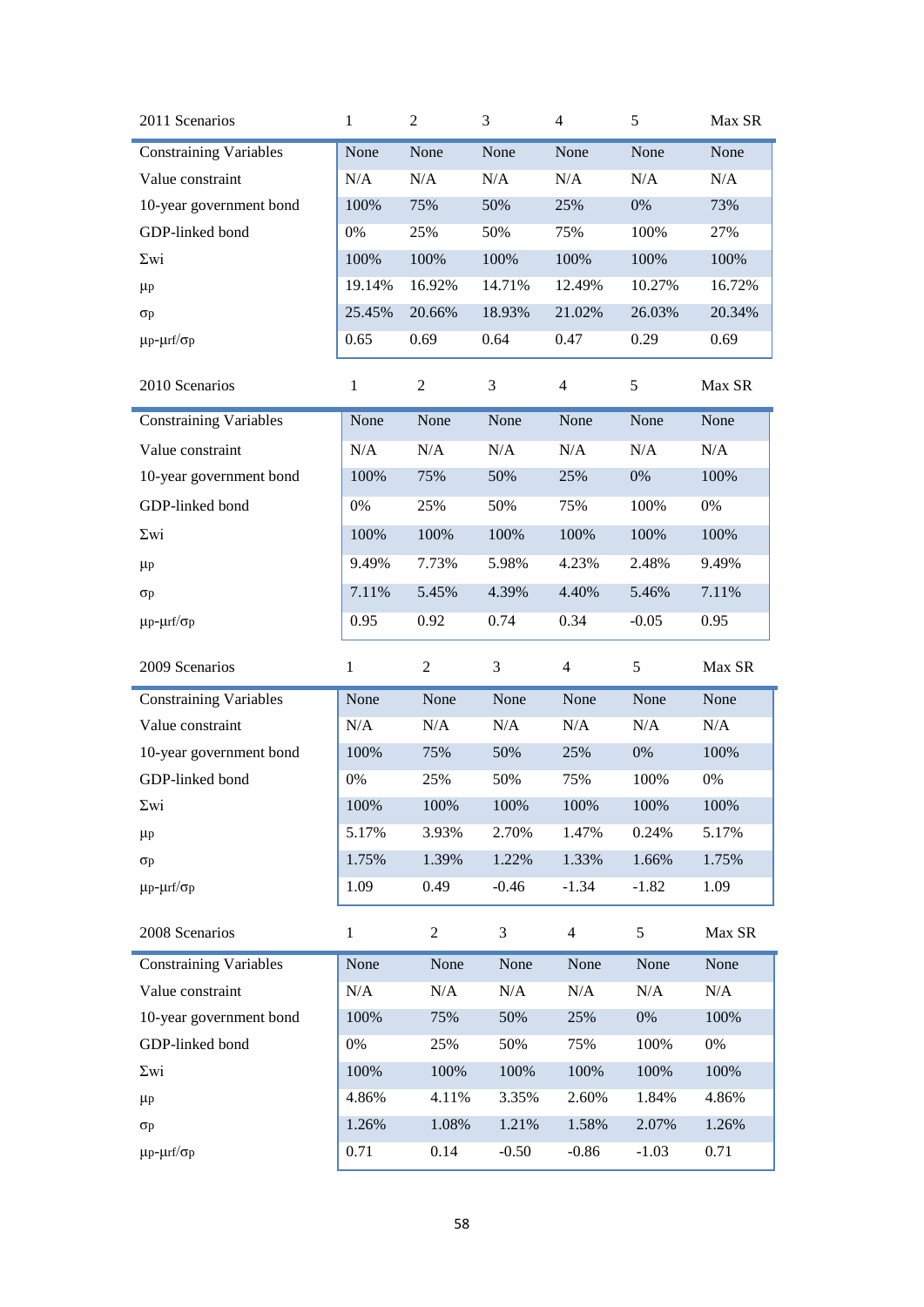| 2007 Scenarios                | 1            | $\overline{c}$ | 3     | $\overline{4}$ | 5       | Max SR |
|-------------------------------|--------------|----------------|-------|----------------|---------|--------|
| <b>Constraining Variables</b> | None         | None           | None  | None           | None    | None   |
| Value constraint              | N/A          | N/A            | N/A   | N/A            | N/A     | N/A    |
| 10-year government bond       | 100%         | 75%            | 50%   | 25%            | 0%      | 96%    |
| GDP-linked bond               | 0%           | 25%            | 50%   | 75%            | 100%    | 4%     |
| $\Sigma$ wi                   | 100%         | 100%           | 100%  | 100%           | 100%    | 100%   |
| $\mu$ p                       | 4.52%        | 4.66%          | 4.80% | 4.93%          | 5.07%   | 4.54%  |
| $\sigma$ p                    | 0.58%        | 1.41%          | 2.72% | 4.07%          | 5.42%   | 0.59%  |
| $\mu$ p- $\mu$ rf/ $\sigma$ p | 0.48         | 0.30           | 0.21  | 0.17           | 0.15    | 0.51   |
| 2006 Scenarios                | $\mathbf{1}$ | $\overline{c}$ | 3     | 4              | 5       | Max SR |
| <b>Constraining Variables</b> | None         | None           | None  | None           | None    | None   |
| Value constraint              | N/A          | N/A            | N/A   | N/A            | N/A     | N/A    |
| 10-year government bond       | 100%         | 75%            | 50%   | 25%            | 0%      | 87%    |
| GDP-linked bond               | 0%           | 25%            | 50%   | 75%            | 100%    | 13%    |
| $\Sigma$ wi                   | 100%         | 100%           | 100%  | 100%           | 100%    | 100%   |
| $\mu$ p                       | 4.09%        | 4.78%          | 5.47% | 6.17%          | 6.86%   | 4.45%  |
| Op                            | 0.65%        | 1.49%          | 2.80% | 4.16%          | 5.53%   | 0.94%  |
| $\mu$ p- $\mu$ rf/ $\sigma$ p | 0.45         | 0.66           | 0.60  | 0.57           | 0.55    | 0.70   |
| 2005 Scenarios                | $\mathbf{1}$ | $\overline{c}$ | 3     | $\overline{4}$ | 5       | Max SR |
|                               |              |                |       |                |         |        |
| <b>Constraining Variables</b> | None         | None           | None  | None           | None    | None   |
| Value constraint              | N/A          | N/A            | N/A   | N/A            | N/A     | N/A    |
| 10-year government bond       | 100%         | 75%            | 50%   | 25%            | 0%      | 100%   |
| GDP-linked bond               | 0%           | 25%            | 50%   | 75%            | 100%    | $0\%$  |
| $\Sigma$ wi                   | 100%         | 100%           | 100%  | 100%           | 100%    | 100%   |
| $\mu$ p                       | 3.57%        | 3.50%          | 3.43% | 3.36%          | 3.29%   | 3.57%  |
| $\sigma$ p                    | 0.60%        | 0.81%          | 1.37% | 2.02%          | 2.69%   | 0.60%  |
| $\mu$ p- $\mu$ rf/ $\sigma$ p | 0.34         | 0.17           | 0.05  | $-0.00$        | $-0.03$ | 0.34   |
| 2004 Scenarios                | $\mathbf{1}$ | $\overline{2}$ | 3     | $\overline{4}$ | 5       | Max SR |
| <b>Constraining Variables</b> | None         | None           | None  | None           | None    | None   |
| Value constraint              | N/A          | N/A            | N/A   | N/A            | N/A     | N/A    |
| 10-year government bond       | 100%         | 75%            | 50%   | 25%            | 0%      | 27%    |
| GDP-linked bond               | $0\%$        | 25%            | 50%   | 75%            | 100%    | 73%    |
| $\Sigma$ wi                   | 100%         | 100%           | 100%  | 100%           | 100%    | 100%   |
| $\mu$ p                       | 4.25%        | 4.70%          | 5.16% | 5.62%          | 6.08%   | 5.58%  |
| Op                            | 0.78%        | 0.73%          | 0.95% | 1.30%          | 1.70%   | 1.26%  |
| $\mu$ p- $\mu$ rf/ $\sigma$ p | 0.24         | 0.88           | 1.17  | 1.21           | 1.19    | 1.21   |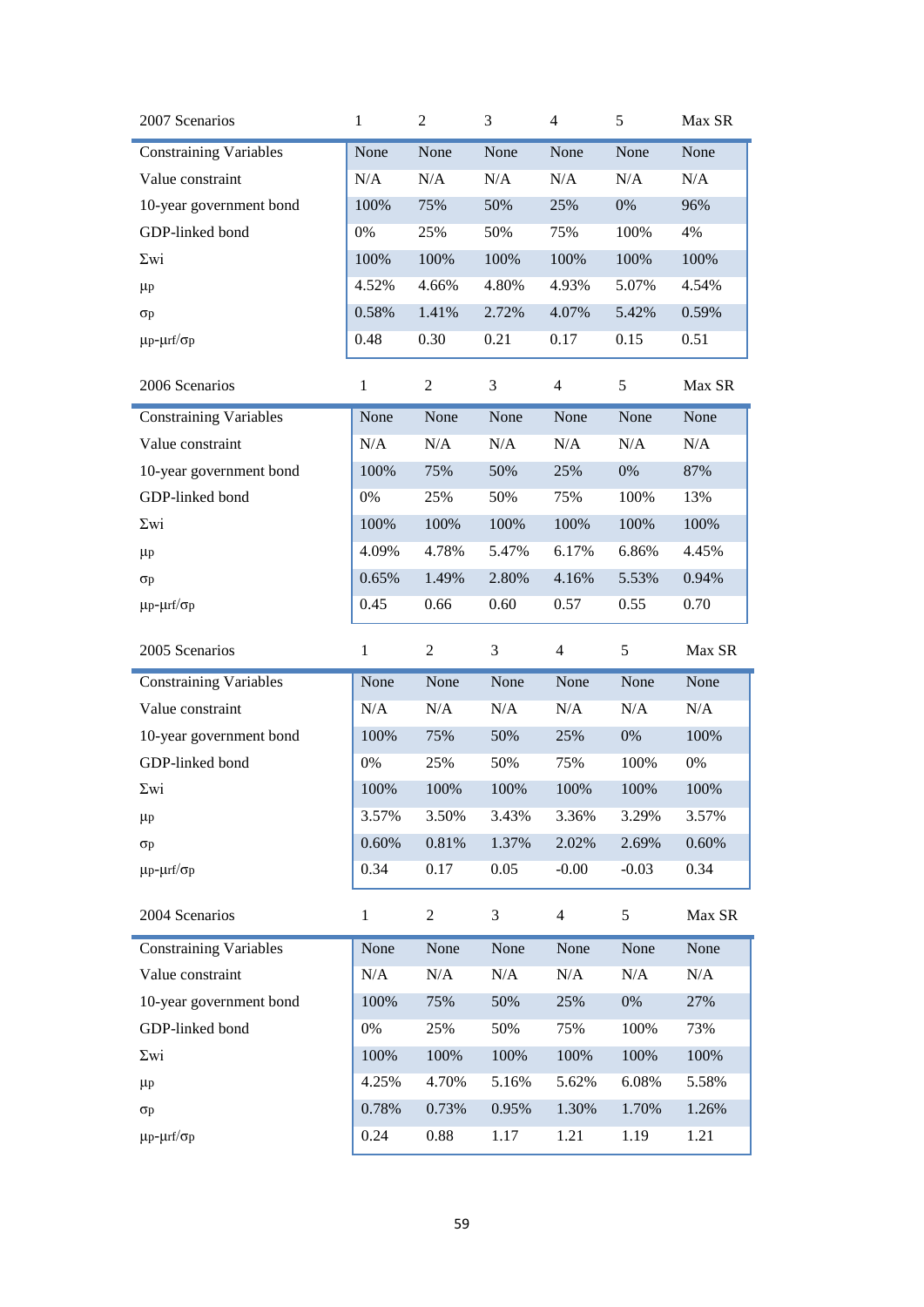| 2003 Scenarios                | 1            | 2              | 3     | $\overline{4}$           | 5     | Max SR |
|-------------------------------|--------------|----------------|-------|--------------------------|-------|--------|
| <b>Constraining Variables</b> | None         | None           | None  | None                     | None  | None   |
| Value constraint              | N/A          | N/A            | N/A   | N/A                      | N/A   | N/A    |
| 10-year government bond       | 100%         | 75%            | 50%   | 25%                      | 0%    | 13%    |
| GDP-linked bond               | $0\%$        | 25%            | 50%   | 75%                      | 100%  | 87%    |
| $\Sigma$ wi                   | 100%         | 100%           | 100%  | 100%                     | 100%  | 100%   |
| $\mu$ p                       | 4.26%        | 5.15%          | 6.04% | 6.94%                    | 7.83% | 7.36%  |
| $\sigma$ p                    | 0.66%        | 0.65%          | 0.88% | 1.22%                    | 1.60% | 1.40%  |
| $\mu$ p- $\mu$ rf/ $\sigma$ p | 0.25         | 1.62           | 2.22  | 2.33                     | 2.33  | 2.34   |
|                               |              |                |       |                          |       |        |
| 2002 Scenarios                | $\mathbf{1}$ | $\overline{c}$ | 3     | $\overline{\mathcal{A}}$ | 5     | Max SR |
| <b>Constraining Variables</b> | None         | None           | None  | None                     | None  | None   |
| Value constraint              | N/A          | N/A            | N/A   | N/A                      | N/A   | N/A    |
| 10-year government bond       | 100%         | 75%            | 50%   | 25%                      | 0%    | 52%    |
| GDP-linked bond               | $0\%$        | 25%            | 50%   | 75%                      | 100%  | 48%    |
| $\Sigma$ wi                   | 100%         | 100%           | 100%  | 100%                     | 100%  | 100%   |
| $\mu$ p                       | 5.07%        | 5.42%          | 5.76% | 6.11%                    | 6.45% | 5.74%  |
| $\sigma$                      | 1.26%        | 1.26%          | 1.73% | 2.41%                    | 3.17% | 1.69%  |
| $\mu$ p- $\mu$ rf/ $\sigma$ p | 0.25         | 0.52           | 0.58  | 0.56                     | 0.53  | 0.58   |

<span id="page-59-0"></span>**2. Portfolios consisting of 10-year Dutch Government Bonds and Dutch Simulated GDP-linked bonds** 

| $\Sigma$ wi        | : Sum of weights employed by the two assets in the portfolio (always equals 100%) |
|--------------------|-----------------------------------------------------------------------------------|
| μ                  | : return of the portfolio                                                         |
| $\sigma_{\rm p}$   | : standard deviation of the portfolio                                             |
| $\mu$ - $\mu$ rf/σ | : Sharpe ratio of the portfolio                                                   |
| µrf                | : return of the risk free rate (German government bond)                           |
| N/A                | Not Applicable                                                                    |
| <b>Max SR</b>      | Portfolio maximum Sharpe ratio                                                    |

| 2013 Scenarios                | 1     | 2       | 3       | $\overline{4}$ | 5       | Max SR |
|-------------------------------|-------|---------|---------|----------------|---------|--------|
| <b>Constraining Variables</b> | None  | None    | None    | None           | None    | None   |
| Value constraint              | N/A   | N/A     | N/A     | N/A            | N/A     | N/A    |
| 10-year government bond       | 100%  | 75%     | 50%     | 25%            | 0%      | 100%   |
| GDP-linked bond               | $0\%$ | 25%     | 50%     | 75%            | 100%    | $0\%$  |
| $\Sigma$ wi                   | 100%  | 100%    | 100%    | 100%           | 100%    | 100%   |
| $\mu$ p                       | 1.97% | 1.54%   | 1.11%   | 0.67%          | 0.24%   | 1.97%  |
| $\sigma$                      | 0.72% | 0.68%   | 0.84%   | 1.11%          | 1.44%   | 0.72%  |
| $\mu$ p- $\mu$ rf/ $\sigma$ p | 0.49  | $-0.12$ | $-0.62$ | $-0.86$        | $-0.96$ | 0.49   |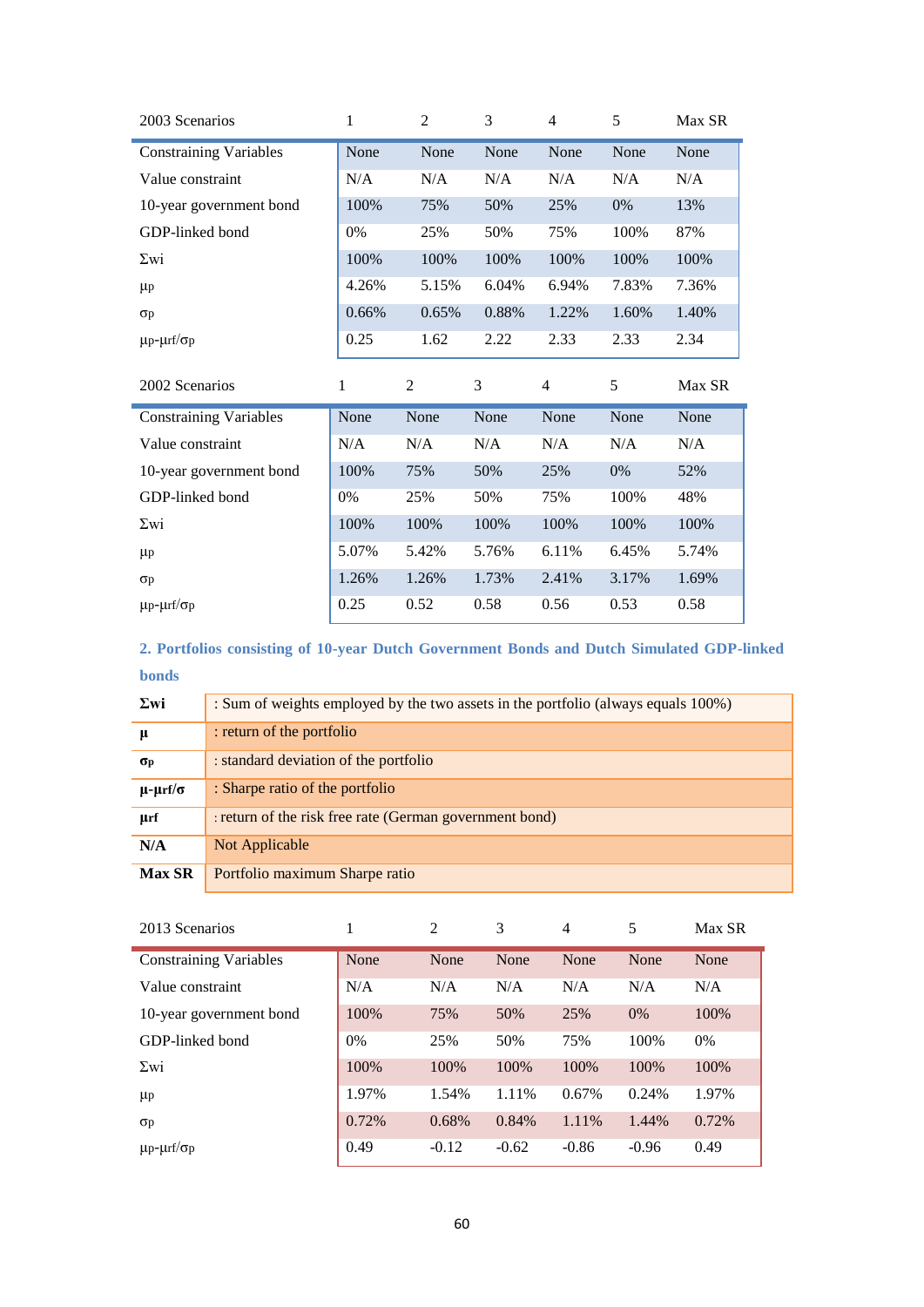| 2012 Scenarios                | $\mathbf{1}$ | $\overline{c}$ | 3       | $\overline{4}$ | 5       | Max SR |
|-------------------------------|--------------|----------------|---------|----------------|---------|--------|
| <b>Constraining Variables</b> | None         | None           | None    | None           | None    | None   |
| Value constraint              | N/A          | N/A            | N/A     | N/A            | N/A     | N/A    |
| 10-year government bond       | 100%         | 75%            | 50%     | 25%            | 0%      | 100%   |
| GDP-linked bond               | 0%           | 25%            | 50%     | 75%            | 100%    | 0%     |
| $\Sigma$ wi                   | 100%         | 100%           | 100%    | 100%           | 100%    | 100%   |
| $\mu$ p                       | 1.89%        | 1.41%          | 0.94%   | 0.47%          | 0.00%   | 1.89%  |
| $\sigma$ p                    | 1.03%        | 0.77%          | 0.51%   | 0.26%          | 0.00%   | 1.03%  |
| $\mu$ p- $\mu$ rf/ $\sigma$ p | 0.37         | $-0.12$        | $-1.10$ | $-4.03$        | #DIV/0! | 0.37   |
| 2011 Scenarios                | $\mathbf{1}$ | $\overline{2}$ | 3       | $\overline{4}$ | 5       | Max SR |
| <b>Constraining Variables</b> | None         | None           | None    | None           | None    | None   |
| Value constraint              | N/A          | N/A            | N/A     | N/A            | N/A     | N/A    |
| 10-year government bond       | 100%         | 75%            | 50%     | 25%            | 0%      | 100%   |
| GDP-linked bond               | 0%           | 25%            | 50%     | 75%            | 100%    | $0\%$  |
| $\Sigma$ wi                   | 100%         | 100%           | 100%    | 100%           | 100%    | 100%   |
| $\mu$ p                       | 2.97%        | 2.70%          | 2.44%   | 2.18%          | 1.92%   | 2.97%  |
| $\sigma$ p                    | 1.69%        | 1.97%          | 2.78%   | 3.79%          | 4.88%   | 1.69%  |
| $\mu$ p- $\mu$ rf/ $\sigma$ p | 0.19         | 0.03           | $-0.07$ | $-0.12$        | $-0.15$ | 0.19   |
|                               |              |                |         |                |         |        |
| 2010 Scenarios                | $\mathbf{1}$ | $\overline{2}$ | 3       | $\overline{4}$ | 5       | Max SR |
| <b>Constraining Variables</b> | None         | None           | None    | None           | None    | None   |
| Value constraint              | N/A          | N/A            | N/A     | N/A            | N/A     | N/A    |
| 10-year government bond       | 100%         | 75%            | 50%     | 25%            | 0%      | 100%   |
| GDP-linked bond               | 0%           | 25%            | 50%     | 75%            | 100%    | $0\%$  |
| $\Sigma$ wi                   | 100%         | 100%           | 100%    | 100%           | 100%    | 100%   |
| $\mu$ p                       | 2.96%        | 2.77%          | 2.58%   | 2.39%          | 2.20%   | 2.96%  |
| $\sigma p$                    | 1.17%        | 1.03%          | 1.25%   | 1.70%          | 2.24%   | 1.17%  |
| $\mu$ p- $\mu$ rf/ $\sigma$ p | 0.19         | 0.03           | $-0.13$ | $-0.21$        | $-0.24$ | 0.19   |
| 2009 Scenarios                | $\mathbf{1}$ | 2              | 3       | $\overline{4}$ | 5       | Max SR |
| <b>Constraining Variables</b> | None         | None           | None    | None           | None    | None   |
| Value constraint              | N/A          | N/A            | N/A     | $\rm N/A$      | N/A     | N/A    |
| 10-year government bond       | 100%         | 75%            | 50%     | 25%            | 0%      | 100%   |
| GDP-linked bond               | 0%           | 25%            | 50%     | 75%            | 100%    | 0%     |
| $\Sigma$ wi                   | 100%         | 100%           | 100%    | 100%           | 100%    | 100%   |
| $\mu$ p                       | 3.69%        | 2.77%          | 1.85%   | 0.92%          | 0.00%   | 3.69%  |
| $\sigma$ p                    | 0.66%        | 0.50%          | 0.33%   | 0.17%          | 0.00%   | 0.66%  |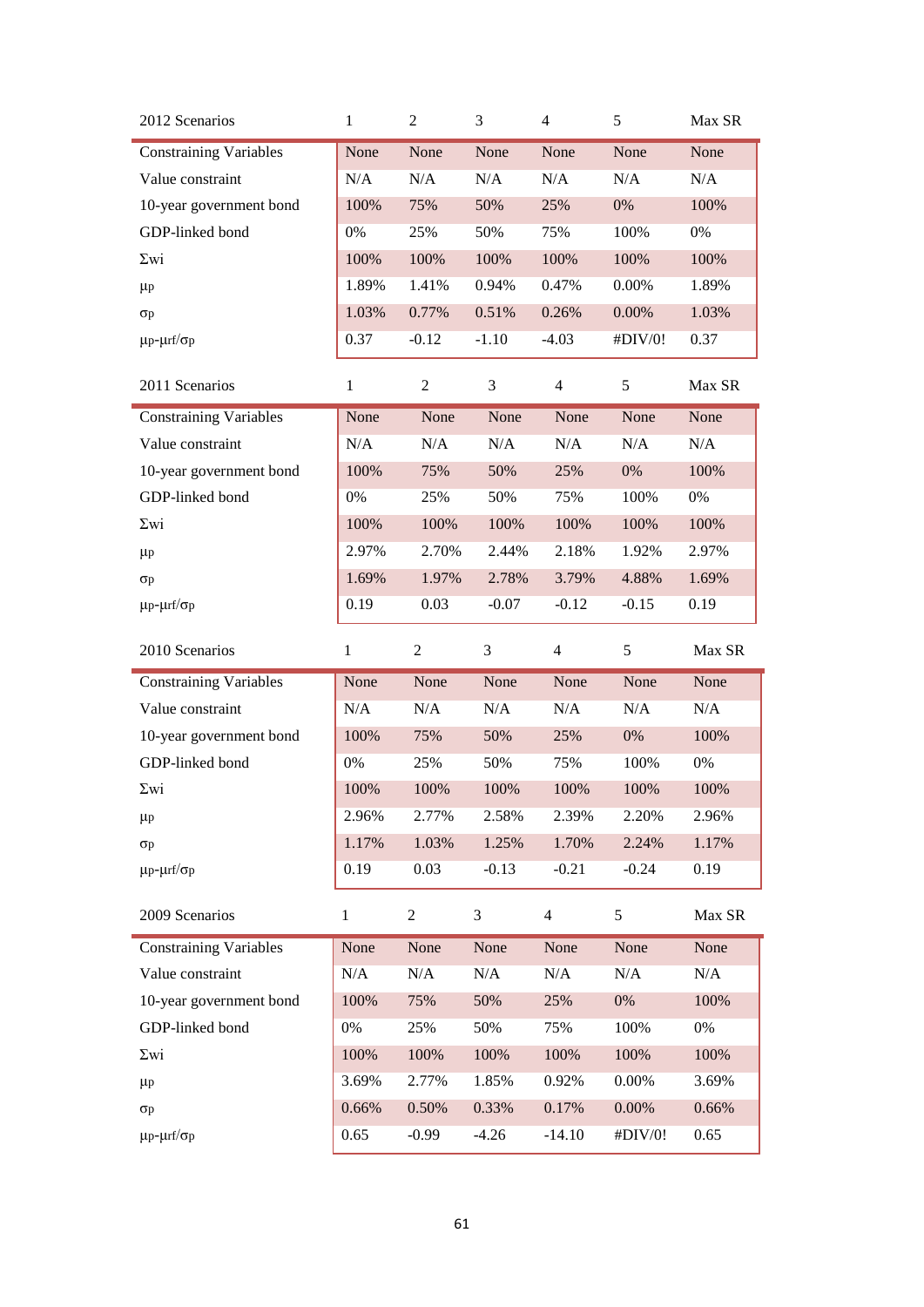| 2008 Scenarios                | $\mathbf{1}$ | 2              | 3       | $\overline{4}$ | 5       | Max SR    |
|-------------------------------|--------------|----------------|---------|----------------|---------|-----------|
| <b>Constraining Variables</b> | None         | None           | None    | None           | None    | None      |
| Value constraint              | N/A          | N/A            | N/A     | N/A            | N/A     | N/A       |
| 10-year government bond       | 100%         | 75%            | 50%     | 25%            | 0%      | 100%      |
| GDP-linked bond               | $0\%$        | 25%            | 50%     | 75%            | 100%    | $0\%$     |
| $\Sigma$ wi                   | 100%         | 100%           | 100%    | 100%           | 100%    | 100%      |
| $\mu$ p                       | 4.24%        | 4.00%          | 3.76%   | 3.52%          | 3.28%   | 4.24%     |
| $\sigma$ p                    | 1.23%        | 1.99%          | 3.38%   | 4.90%          | 6.45%   | 1.23%     |
| $\mu$ p- $\mu$ rf/ $\sigma$ p | 0.23         | 0.02           | $-0.06$ | $-0.09$        | $-0.11$ | 0.23      |
| 2007 Scenarios                | $\mathbf{1}$ | 2              | 3       | $\overline{4}$ | 5       | Max SR    |
| <b>Constraining Variables</b> | None         | None           | None    | None           | None    | None      |
| Value constraint              | N/A          | N/A            | N/A     | N/A            | N/A     | $\rm N/A$ |
| 10-year government bond       | 100%         | 75%            | 50%     | 25%            | 0%      | 40%       |
| GDP-linked bond               | 0%           | 25%            | 50%     | 75%            | 100%    | 60%       |
| $\Sigma$ wi                   | 100%         | 100%           | 100%    | 100%           | 100%    | 100%      |
| $\mu$ p                       | 4.30%        | 4.56%          | 4.82%   | 5.08%          | 5.34%   | 4.92%     |
| $\sigma$ p                    | 0.60%        | 0.90%          | 1.50%   | 2.18%          | 2.87%   | 1.76%     |
| $\mu$ p- $\mu$ rf/ $\sigma$ p | 0.11         | 0.36           | 0.39    | 0.39           | 0.38    | 0.39      |
|                               |              |                |         |                |         |           |
| 2006 Scenarios                | $\mathbf{1}$ | $\overline{2}$ | 3       | $\overline{4}$ | 5       | Max SR    |
| <b>Constraining Variables</b> | None         | None           | None    | None           | None    | None      |
| Value constraint              | N/A          | N/A            | N/A     | N/A            | N/A     | N/A       |
| 10-year government bond       | 100%         | 75%            | 50%     | 25%            | 0%      | $0\%$     |
| GDP-linked bond               | 0%           | 25%            | 50%     | 75%            | 100%    | 100%      |
| $\Sigma$ wi                   | 100%         | 100%           | 100%    | 100%           | 100%    | 100%      |
| $\mu$ p                       | 3.80%        | 3.96%          | 4.12%   | 4.28%          | 4.44%   | 4.44%     |
| $\sigma p$                    | 0.62%        | 0.53%          | 0.54%   | 0.65%          | 0.81%   | 0.81%     |
| $\mu$ p- $\mu$ rf/ $\sigma$ p | 0.01         | 0.31           | 0.60    | 0.75           | 0.80    | 0.80      |
| 2005 Scenarios                | $\mathbf{1}$ | $\overline{2}$ | 3       | $\overline{4}$ | 5       | Max SR    |
| <b>Constraining Variables</b> | None         | None           | None    | None           | None    | None      |
| Value constraint              | N/A          | N/A            | N/A     | $\rm N/A$      | N/A     | $\rm N/A$ |
| 10-year government bond       | 100%         | 75%            | 50%     | 25%            | $0\%$   | 100%      |
| GDP-linked bond               | 0%           | 25%            | 50%     | 75%            | 100%    | $0\%$     |
| $\Sigma$ wi                   | 100%         | 100%           | 100%    | 100%           | 100%    | 100%      |
| $\mu$ p                       | 3.36%        | 3.19%          | 3.02%   | 2.84%          | 2.67%   | 3.36%     |
| $\sigma$ p                    | 0.58%        | 0.54%          | 0.84%   | 1.25%          | 1.70%   | 0.58%     |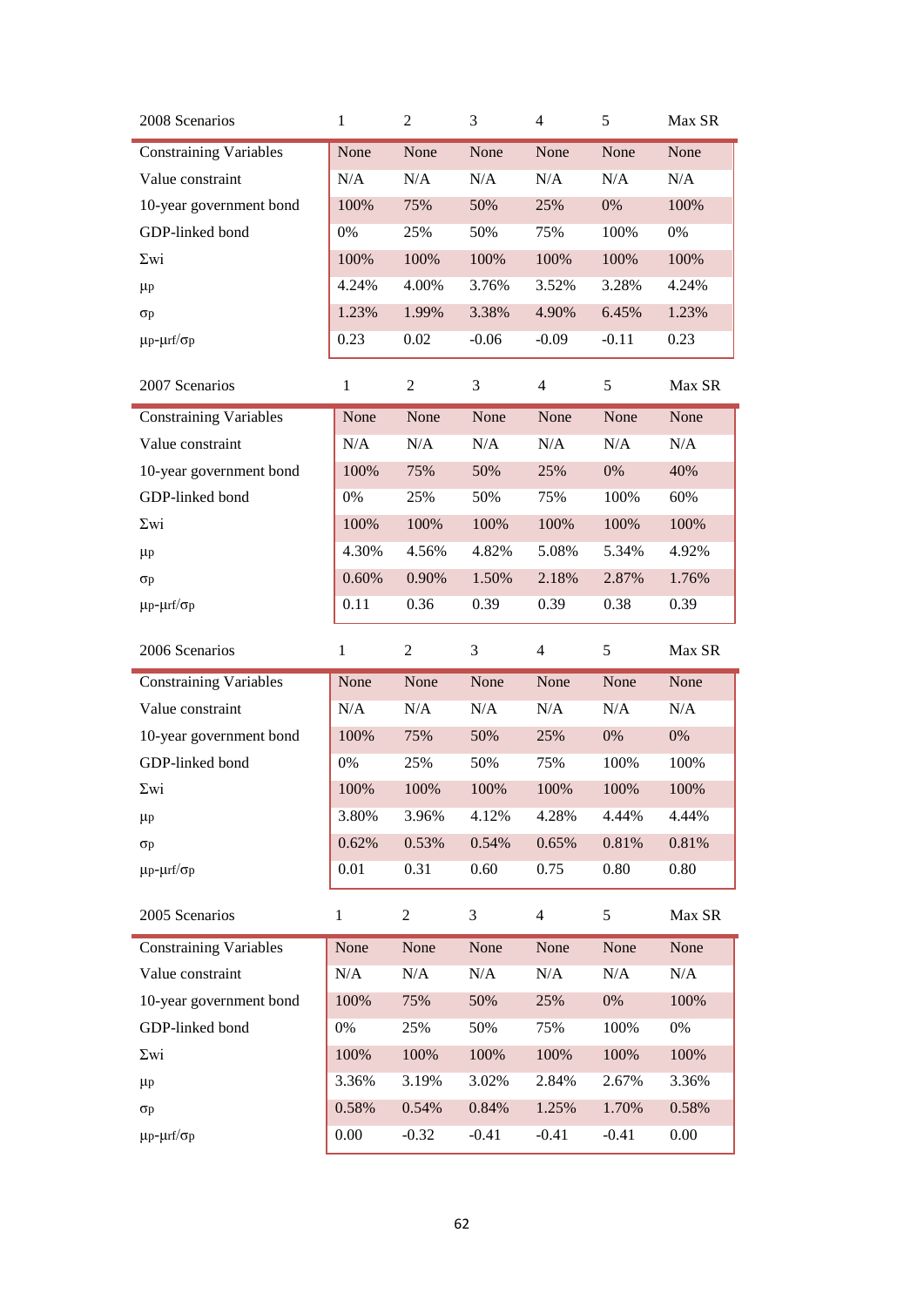| 2004 Scenarios                | $\mathbf{1}$ | $\mathbf{2}$   | $\mathfrak{Z}$ | $\overline{4}$ | 5       | Max SR |
|-------------------------------|--------------|----------------|----------------|----------------|---------|--------|
| <b>Constraining Variables</b> | None         | None           | None           | None           | None    | None   |
| Value constraint              | N/A          | N/A            | N/A            | N/A            | N/A     | N/A    |
| 10-year government bond       | 100%         | 75%            | 50%            | 25%            | 0%      | 100%   |
| GDP-linked bond               | 0%           | 25%            | 50%            | 75%            | 100%    | $0\%$  |
| $\Sigma$ wi                   | 100%         | 100%           | 100%           | 100%           | 100%    | 100%   |
| $\mu$                         | 4.10%        | 3.96%          | 3.83%          | 3.70%          | 3.57%   | 4.10%  |
| $\sigma$ p                    | 0.78%        | 0.68%          | 0.79%          | 1.05%          | 1.36%   | 0.78%  |
| $\mu$ p- $\mu$ rf/ $\sigma$ p | 0.05         | $-0.13$        | $-0.28$        | $-0.34$        | $-0.36$ | 0.05   |
| 2003 Scenarios                | $\mathbf{1}$ | $\mathfrak{2}$ | 3              | 4              | 5       | Max SR |
| <b>Constraining Variables</b> | None         | None           | None           | None           | None    | None   |
| Value constraint              | N/A          | $\rm N/A$      | $\rm N/A$      | $\rm N/A$      | N/A     | N/A    |
| 10-year government bond       | 100%         | 75%            | 50%            | 25%            | 0%      | 100%   |
| GDP-linked bond               | 0%           | 25%            | 50%            | 75%            | 100%    | $0\%$  |
| $\Sigma$ wi                   | 100%         | 100%           | 100%           | 100%           | 100%    | 100%   |
| $\mu$                         | 4.14%        | 3.51%          | 2.89%          | 2.26%          | 1.64%   | 4.14%  |
| $\sigma$ p                    | 0.64%        | 0.74%          | 1.07%          | 1.47%          | 1.91%   | 0.64%  |
| $\mu$ p- $\mu$ rf/ $\sigma$ p | 0.07         | $-0.78$        | $-1.13$        | $-1.24$        | $-1.29$ | 0.07   |
| 2002 Scenarios                | $\mathbf{1}$ | $\mathbf{2}$   | 3              | $\overline{4}$ | 5       | Max SR |
| Constraining Variables        | None         | None           | None           | None           | None    | None   |
| Value constraint              | N/A          | N/A            | N/A            | N/A            | N/A     | N/A    |
| 10-year government bond       | 100%         | 75%            | 50%            | 25%            | 0%      | 100%   |
| GDP-linked bond               | 0%           | 25%            | 50%            | 75%            | 100%    | $0\%$  |
| $\Sigma$ wi                   | 100%         | 100%           | 100%           | 100%           | 100%    | 100%   |
| $\mu$ p                       | 4.87%        | 4.17%          | 3.46%          | 2.76%          | 2.05%   | 4.87%  |
| $\sigma$ p                    | 1.26%        | 1.08%          | 1.03%          | 1.14%          | 1.37%   | 1.26%  |
| $\mu$ p- $\mu$ rf/ $\sigma$ p | 0.08         | $-0.56$        | $-1.26$        | $-1.76$        | $-1.97$ | 0.08   |

<span id="page-62-0"></span>**3. Portfolios of Greek and Dutch Simulated GDP-linked bonds** 

| $\Sigma$ wi              | : Sum of weights employed by the two assets in the portfolio (always equals 100%) |
|--------------------------|-----------------------------------------------------------------------------------|
| μ                        | : return of the portfolio                                                         |
| σр                       | : standard deviation of the portfolio                                             |
| $\mu$ - $\mu$ rf/σ $\mu$ | : Sharpe ratio of the portfolio                                                   |
| µrf                      | : return of the risk free rate (German government bond)                           |
| N/A                      | Not Applicable                                                                    |
| <b>Max SR</b>            | Portfolio maximum Sharpe ratio                                                    |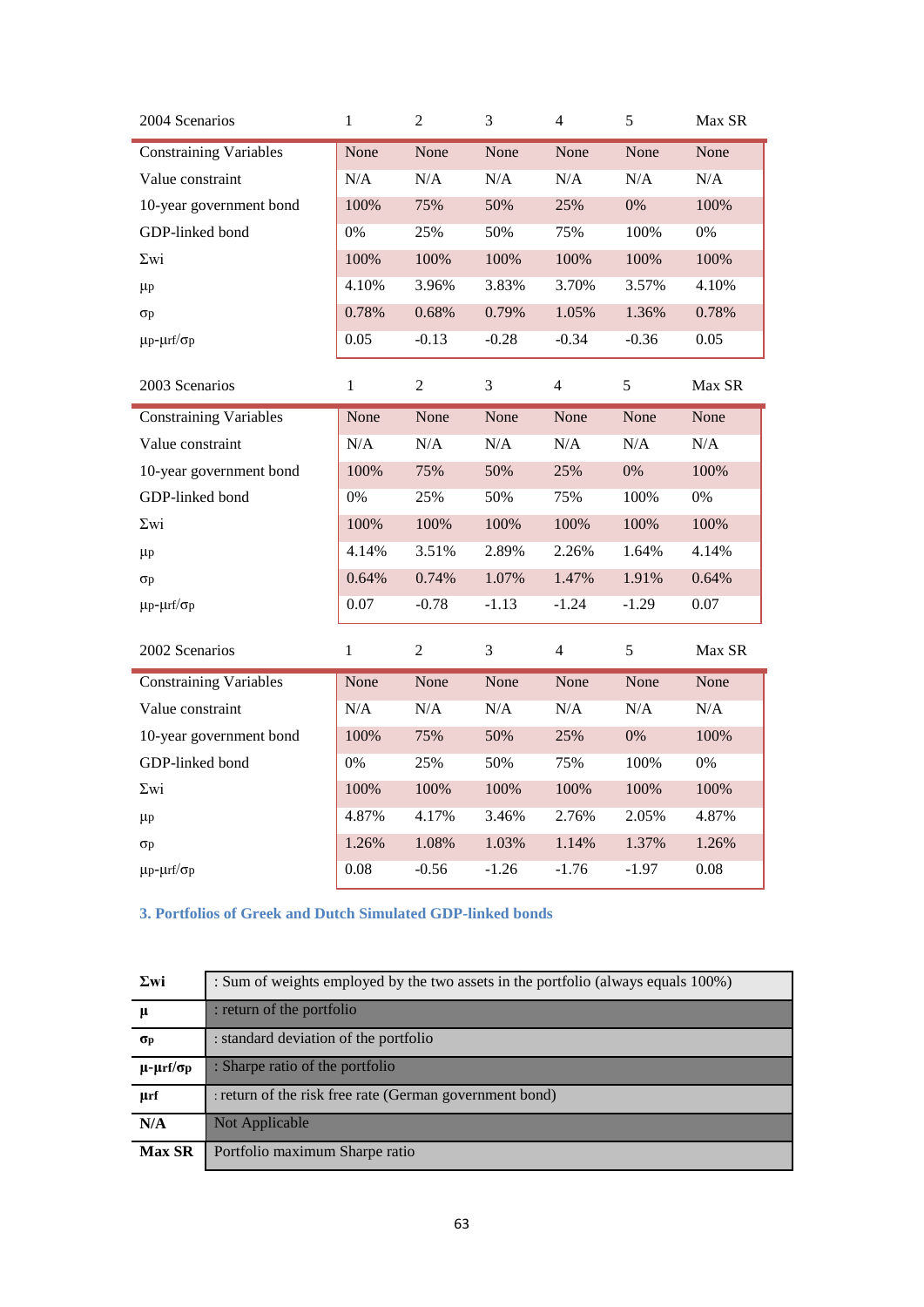| 2013 Scenarios                | $\mathbf{1}$ | $\overline{c}$ | 3      | 4              | 5         | Max SR |
|-------------------------------|--------------|----------------|--------|----------------|-----------|--------|
| <b>Constraining Variables</b> | None         | None           | None   | None           | None      | None   |
| Value constraint              | N/A          | N/A            | N/A    | N/A            | $\rm N/A$ | N/A    |
| Greece                        | 100%         | 75%            | 50%    | 25%            | 0%        | 100%   |
| Netherlands                   | 0%           | 25%            | 50%    | 75%            | 100%      | 0%     |
| $\Sigma$ wi                   | 100%         | 100%           | 100%   | 100%           | 100%      | 100%   |
| $\mu$ p                       | 4.94%        | 3.76%          | 2.59%  | 1.41%          | 0.24%     | 4.94%  |
| $\sigma$ p                    | 2.71%        | 2.07%          | 1.53%  | 1.27%          | 1.44%     | 2.71%  |
| $\mu$ p- $\mu$ rf/ $\sigma$ p | 1.22         | 1.04           | 0.63   | $-0.16$        | $-0.96$   | 1.22   |
| 2012 Scenarios                | $\mathbf{1}$ | $\overline{c}$ | 3      | $\overline{4}$ | 5         | Max SR |
| <b>Constraining Variables</b> | None         | None           | None   | None           | None      | None   |
| Value constraint              | N/A          | N/A            | N/A    | N/A            | N/A       | N/A    |
| Greece                        | 100%         | 75%            | 50%    | 25%            | $0\%$     | 100%   |
| Netherlands                   | 0%           | 25%            | 50%    | 75%            | 100%      | 0%     |
| $\Sigma$ wi                   | 100%         | 100%           | 100%   | 100%           | 100%      | 100%   |
| $\mu$ p                       | 15.15%       | 11.36%         | 7.57%  | 3.79%          | $0.00\%$  | 15.15% |
| $\sigma$ p                    | 21.02%       | 15.76%         | 10.51% | 5.25%          | $0.00\%$  | 21.02% |
| $\mu$ p- $\mu$ rf/ $\sigma$ p | 0.65         | 0.63           | 0.58   | 0.43           | #DIV/0!   | 0.65   |
|                               |              |                |        |                |           |        |
| 2011 Scenarios                | $\mathbf{1}$ | $\mathbf{2}$   | 3      | $\overline{4}$ | 5         | Max SR |
| <b>Constraining Variables</b> | None         | None           | None   | None           | None      | None   |
| Value constraint              | N/A          | N/A            | N/A    | N/A            | N/A       | N/A    |
| Greece                        | 100%         | 75%            | 50%    | 25%            | $0\%$     | 100%   |
| Netherlands                   | 0%           | 25%            | 50%    | 75%            | 100%      | 0%     |
| $\Sigma$ wi                   | 100%         | 100%           | 100%   | 100%           | 100%      | 100%   |
| $\mu$ p                       | 10.27%       | 8.18%          | 6.10%  | 4.01%          | 1.92%     | 10.27% |
| $\sigma$ p                    | 26.03%       | 19.47%         | 13.05% | 7.22%          | 4.88%     | 26.03% |
| $\mu$ p- $\mu$ rf/ $\sigma$ p | 0.29         | 0.28           | 0.26   | 0.19           | $-0.15$   | 0.29   |
| 2010 Scenarios                | $\mathbf{1}$ | $\overline{c}$ | 3      | $\overline{4}$ | 5         | Max SR |
| <b>Constraining Variables</b> | None         | None           | None   | None           | None      | None   |
| Value constraint              | N/A          | N/A            | N/A    | N/A            | N/A       | N/A    |
| Greece                        | 100%         | 75%            | 50%    | 25%            | 0%        | 100%   |
| Netherlands                   | 0%           | 25%            | 50%    | 75%            | 100%      | 0%     |
| $\Sigma$ wi                   | 100%         | 100%           | 100%   | 100%           | 100%      | 100%   |
| $\mu$ p                       | 2.48%        | 2.41%          | 2.34%  | 2.27%          | 2.20%     | 2.48%  |
| $\sigma$ p                    | 5.46%        | 4.12%          | 2.92%  | 2.14%          | 2.24%     | 5.46%  |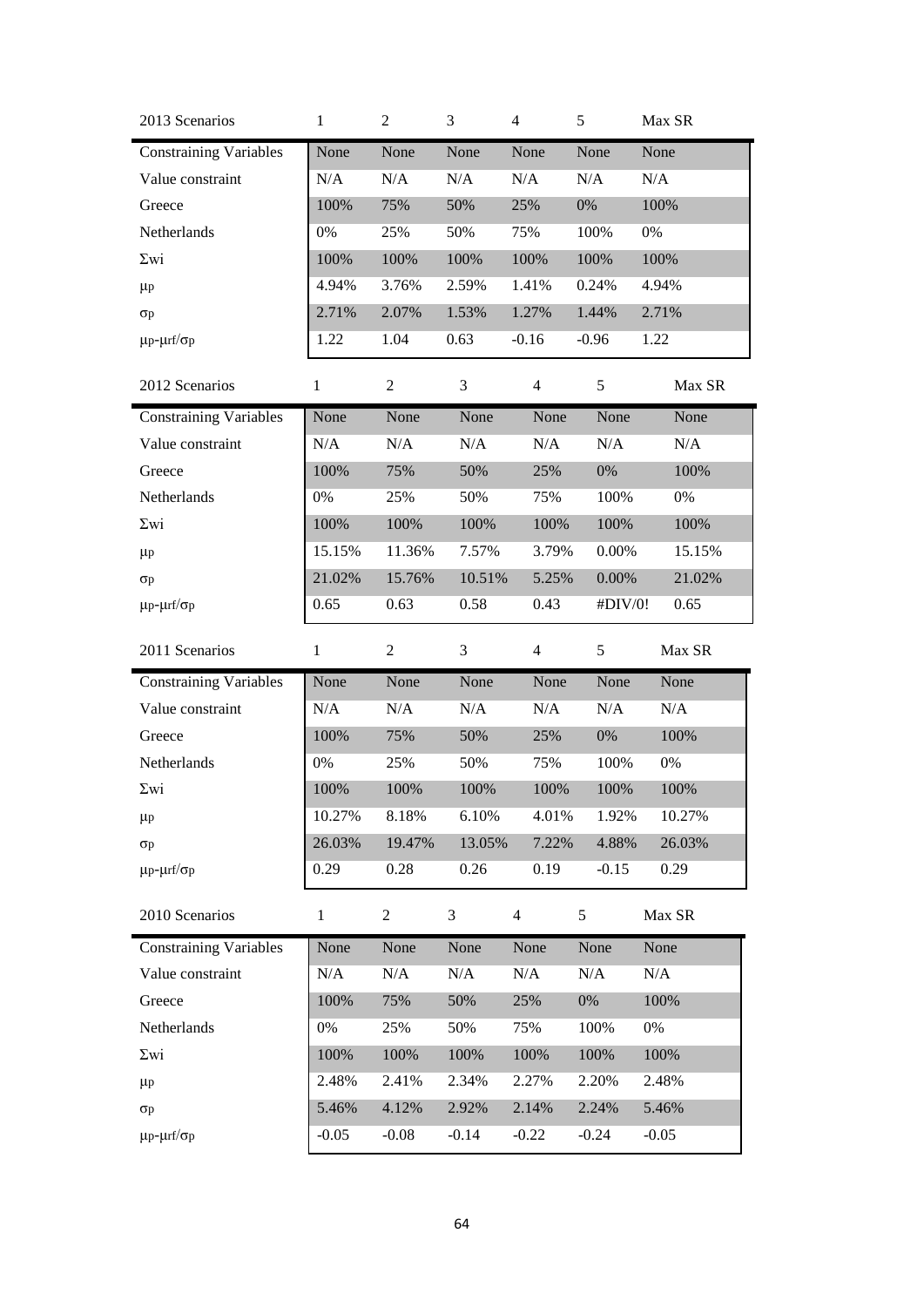| 2009 Scenarios                | $\mathbf{1}$ | $\overline{2}$ | 3       | 4              | 5        | Max SR  |
|-------------------------------|--------------|----------------|---------|----------------|----------|---------|
| <b>Constraining Variables</b> | None         | None           | None    | None           | None     | None    |
| Value constraint              | N/A          | N/A            | N/A     | N/A            | N/A      | N/A     |
| Greece                        | 100%         | 75%            | 50%     | 25%            | 0%       | 100%    |
| Netherlands                   | 0%           | 25%            | 50%     | 75%            | 100%     | 0%      |
| $\Sigma$ wi                   | 100%         | 100%           | 100%    | 100%           | 100%     | 100%    |
| $\mu$ p                       | 0.24%        | 0.18%          | 0.12%   | 0.06%          | 0.00%    | 0.24%   |
| $\sigma$ p                    | 1.66%        | 1.25%          | 0.83%   | 0.42%          | $0.00\%$ | 1.66%   |
| $\mu$ p- $\mu$ rf/ $\sigma$ p | $-1.82$      | $-2.47$        | $-3.78$ | $-7.70$        | #DIV/0!  | $-1.82$ |
| 2008 Scenarios                | $\mathbf{1}$ | $\overline{c}$ | 3       | $\overline{4}$ | 5        | Max SR  |
| <b>Constraining Variables</b> | None         | None           | None    | None           | None     | None    |
| Value constraint              | N/A          | N/A            | N/A     | N/A            | N/A      | N/A     |
| Greece                        | 100%         | 75%            | 50%     | 25%            | 0%       | 0%      |
| Netherlands                   | 0%           | 25%            | 50%     | 75%            | 100%     | 100%    |
| $\Sigma$ wi                   | 100%         | 100%           | 100%    | 100%           | 100%     | 100%    |
| $\mu$ p                       | 1.84%        | 2.20%          | 2.56%   | 2.92%          | 3.28%    | 3.28%   |
| $\sigma$ p                    | 2.07%        | 2.32%          | 3.46%   | 4.90%          | 6.45%    | 6.45%   |
| $\mu$ p- $\mu$ rf/ $\sigma$ p | $-1.03$      | $-0.76$        | $-0.41$ | $-0.21$        | $-0.11$  | $-0.11$ |
|                               |              |                |         |                |          |         |
| 2007 Scenarios                | $\mathbf{1}$ | $\overline{2}$ | 3       | $\overline{4}$ | 5        | Max SR  |
| <b>Constraining Variables</b> | None         | None           | None    | None           | None     | None    |
| Value constraint              | N/A          | N/A            | N/A     | N/A            | N/A      | N/A     |
| Greece                        | 100%         | 75%            | 50%     | 25%            | 0%       | 19%     |
| Netherlands                   | 0%           | 25%            | 50%     | 75%            | 100%     | 81%     |
| $\Sigma$ wi                   | 100%         | 100%           | 100%    | 100%           | 100%     | 100%    |
| $\mu$ p                       | 5.07%        | 5.14%          | 5.21%   | 5.27%          | 5.34%    | 5.29%   |
| $\sigma$ p                    | 5.42%        | 4.09%          | 3.00%   | 2.48%          | 2.87%    | 2.49%   |
| $\mu$ p- $\mu$ rf/ $\sigma$ p | 0.15         | 0.22           | 0.32    | 0.42           | 0.38     | 0.42    |
| 2006 Scenarios                | $\mathbf{1}$ | $\overline{2}$ | 3       | $\overline{4}$ | 5        | Max SR  |
| <b>Constraining Variables</b> | None         | None           | None    | None           | None     | None    |
| Value constraint              | N/A          | N/A            | N/A     | N/A            | N/A      | N/A     |
| Greece                        | 100%         | 75%            | 50%     | 25%            | 0%       | 9%      |
| Netherlands                   | 0%           | 25%            | 50%     | 75%            | 100%     | 91%     |
| $\Sigma$ wi                   | 100%         | 100%           | 100%    | 100%           | 100%     | 100%    |
| $\mu$ p                       | 6.86%        | 6.25%          | 5.65%   | 5.04%          | 4.44%    | 4.65%   |
| $\sigma$ p                    | 5.53%        | 4.16%          | 2.82%   | 1.55%          | 0.81%    | 0.91%   |